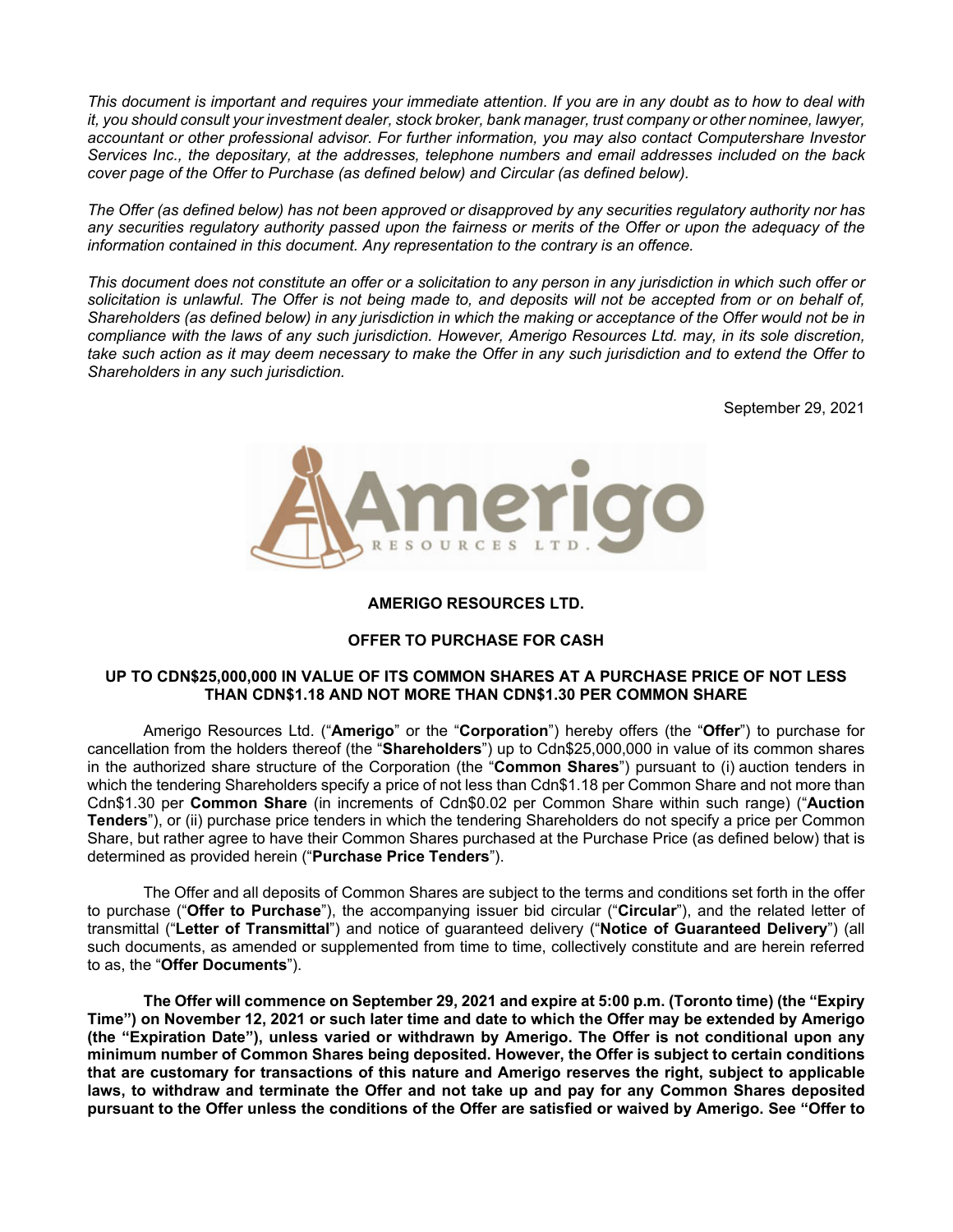#### **Purchase – Conditions of the Offer". Amerigo also reserves the right, subject to applicable laws, to extend, vary or increase the Offer. See "Offer to Purchase – Extension and Variation of the Offer".**

Upon the terms and subject to the conditions of the Offer, promptly following the Expiry Time, the Corporation will determine a single price per Common Share (the "**Purchase Price**"), which will not be less than Cdn\$1.18 per Common Share and not more than Cdn\$1.30 per Common Share, that it will pay for Common Shares validly deposited pursuant to the Offer and not withdrawn, taking into account the auction prices and the number of Common Shares deposited pursuant to Auction Tenders and Purchase Price Tenders. The Purchase Price will be the lowest price per Common Share that enables the Corporation to purchase the maximum number of Common Shares validly deposited and not properly withdrawn pursuant to the Offer having an aggregate purchase price not exceeding Cdn\$25,000,000.

For the purpose of determining the Purchase Price, Common Shares deposited pursuant to a Purchase Price Tender will be considered to have been deposited at Cdn\$1.18 per Common Share (which is the minimum Purchase Price under the Offer).

Common Shares validly deposited by a Shareholder pursuant to an Auction Tender will not be purchased by the Corporation pursuant to the Offer if the price specified by the Shareholder is greater than the Purchase Price. A Shareholder who wishes to deposit Common Shares, but who does not wish to specify a price at which such Common Shares may be purchased by the Corporation, should make a Purchase Price Tender. Each Shareholder who validly deposits Common Shares without making a valid Auction Tender or Purchase Price Tender will be deemed to have made a Purchase Price Tender.

If the Purchase Price is determined to be Cdn\$1.18 per Common Share (which is the minimum Purchase Price under the Offer), the maximum number of Common Shares that may be purchased by the Corporation under the Offer is 21,186,441 Common Shares. If the Purchase Price is determined to be Cdn\$1.30 per Common Share (which is the maximum Purchase Price under the Offer), the maximum number of Common Shares that may be purchased by the Corporation under the Offer is 19,230,769 Common Shares. The Purchase Price will be denominated and payable in Canadian dollars.

**Each Shareholder who has properly deposited Common Shares pursuant to an Auction Tender at or below the Purchase Price or pursuant to a Purchase Price Tender, and who has not properly withdrawn such Common Shares, will receive promptly the Purchase Price, payable in cash (subject to applicable withholding taxes, if any), for all Common Shares purchased upon the terms and subject to the conditions of the Offer, including the provisions relating to pro-ration and the preferential acceptance of Odd Lots (as defined below), each as described herein. The Corporation will return promptly all Common Shares not purchased under the Offer, including Common Shares not purchased because of pro-ration and the preferential acceptance of Odd Lots described within. Common Shares taken up and paid for by the Corporation will be cancelled.** 

If the aggregate purchase price for Common Shares validly deposited on or before the Expiry Time (and not properly withdrawn) pursuant to Auction Tenders at prices at or below the Purchase Price or pursuant to Purchase Price Tenders is less than or equal to an aggregate purchase price of Cdn\$25,000,000, Amerigo will, upon the terms and subject to the conditions of the Offer, purchase at the Purchase Price all such Common Shares deposited.

If the aggregate purchase price for Common Shares validly deposited on or before the Expiry Time (and not properly withdrawn) pursuant to Auction Tenders at prices at or below the Purchase Price or pursuant to Purchase Price Tenders (collectively, the "**Successfully Tendered Common Shares**") by Shareholders (the "**Successful Shareholders**") would result in an aggregate purchase price in excess of Cdn\$25,000,000, then upon the terms and subject to the conditions of the Offer, the Successfully Tendered Common Shares will be purchased as follows: (i) first, the Corporation will purchase, at the Purchase Price, all Common Shares deposited at or below the Purchase Price by Shareholders who own fewer than 100 Common Shares (the "**Odd Lot Holders**"); and (ii) second, the Corporation will purchase, at the Purchase Price, Common Shares on a pro-rata basis according to the number of Common Shares deposited or deemed to be deposited at or below the Purchase Price by the depositing Shareholders (after having accounted for Odd Lot Holders, who will not be subject to pro-ration). All Auction Tenders and Purchase Price Tenders will be subject to adjustment to avoid the purchase of fractional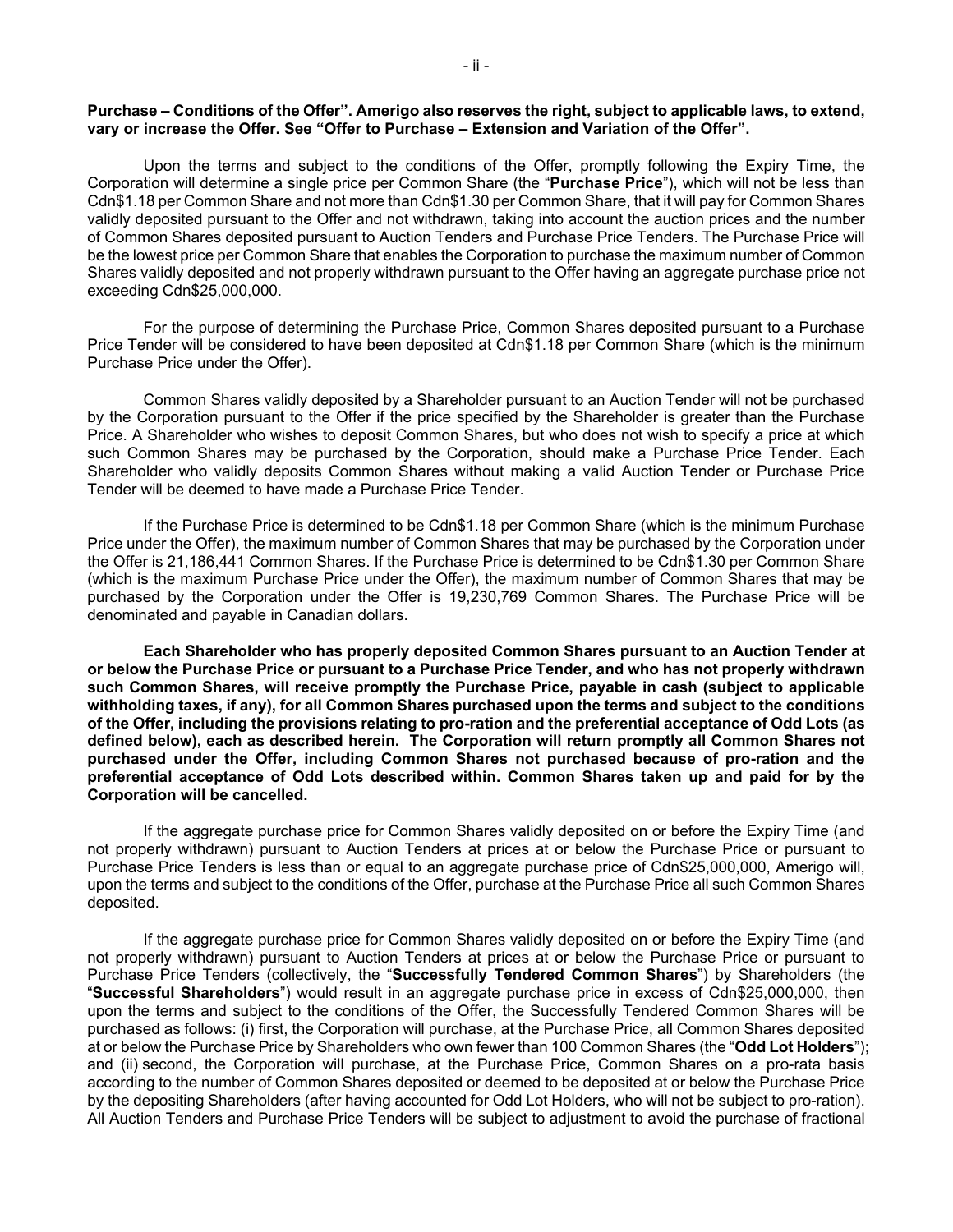Common Shares. All payments to Shareholders will be subject to deduction of applicable withholding taxes, if any. See "Offer to Purchase – Number of Common Shares and Pro-Ration".

Certificates for all Common Shares not purchased under the Offer (including Common Shares deposited pursuant to Auction Tenders at prices greater than the Purchase Price, Common Shares not purchased because of pro-ration or invalid tenders, or Common Shares not taken up due to the termination of the Offer), or properly withdrawn before the Expiry Time, will be promptly returned (in the case of certificates representing Common Shares all of which are not purchased) or replaced with new certificate(s) representing the balance of Common Shares not purchased (in the case of certificate(s) representing Common Shares of which less than all are purchased), promptly after the Expiration Date or termination of the Offer or the date of withdrawal of the Common Shares, as the case may be, without expense to the Shareholder. In the case of Common Shares deposited through book-entry transfer into the Depositary's (as defined below) account at CDS Clearing and Depository Services Inc. ("**CDS**") or at The Depository Trust Company ("**DTC**"), the Common Shares will be credited to the appropriate account maintained by the depositing Shareholder, CDS or DTC, as applicable, promptly after the Expiration Date or termination of the Offer or the date of withdrawal of the Common Shares, without expense to the Shareholder.

In accordance with Multilateral Instrument 61-101 – *Protection of Minority Security Holders in Special Transactions* ("**MI 61-101**"), the Corporation is relying on the "liquid market" exemption specified in MI 61-101 from the requirement to obtain a formal valuation applicable to the Offer. See "Issuer Bid Circular – Background and Purpose and Effect of the Offer – Liquidity of Market".

The Offer is dated September 29, 2021. As at September 27, 2021, the Corporation had 181,961,078 Common Shares issued and outstanding. The Common Shares are listed and posted for trading on the Toronto Stock Exchange (the "**TSX**") under the symbol "ARG". On September 27, 2021, the last full trading day prior to the day the terms of the Offer were publicly announced, the closing price of the Common Shares on the TSX was Cdn\$1.24.

# **Shareholders should carefully consider the income tax consequences of accepting the Offer and depositing Common Shares under the Offer. See "Issuer Bid Circular – Certain Canadian Federal Income Tax Considerations" and "Issuer Bid Circular – Certain United States Federal Income Tax Considerations".**

Shareholders who wish to tender any or all of their Common Shares pursuant to the Offer must complete and execute the accompanying Letter of Transmittal in accordance with the instructions set forth therein and deposit the completed and executed Letter of Transmittal, together with the certificates representing the Common Shares being deposited and all other documents required by the Letter of Transmittal, at the specified office of Computershare Investor Services Inc., the depositary for the Offer (the "**Depositary**"), on or before the Expiry Time. Shareholders whose Common Shares are registered in the name of a nominee may request their investment dealer, stock broker, bank manager, trust company or other nominee to take the necessary steps to deposit such Common Shares under the Offer. Shareholders who wish to deposit Common Shares under the Offer and whose certificates are not immediately available may do so by following the procedure for guaranteed delivery described in the Offer to Purchase under "Procedure for Depositing Common Shares".

**The board of directors of the Corporation (the "Board of Directors") has authorized and approved the Offer. However, none of Amerigo, the Board of Directors or the Depositary makes any recommendation to any Shareholder as to whether to deposit or refrain from depositing any or all of such Shareholder's Common Shares pursuant to the Offer or as to the purchase price or purchase prices at which Shareholders may deposit Common Shares to the Offer. Shareholders are strongly urged to carefully review and evaluate all the information provided in the Offer Documents, to consult with their own financial, legal, investment, tax and other professional advisors and to make their own decisions as to whether to deposit Common Shares under the Offer and, if so, how many Common Shares to deposit and the price or prices at which to deposit. Amerigo is making the Offer to provide an opportunity for Shareholders who wish to realize upon their investment in Amerigo to have increased liquidity for a prescribed time to sell some or all of their Common Shares, subject in all cases to the terms and conditions of the Offer (including the pro-ration and Odd Lot provisions described herein). Future values and liquidity of the Common Shares cannot be assured and are subject to risks. Shareholders must make their own decisions as to whether to deposit Common Shares pursuant to the Offer. The intention of the directors and officers of**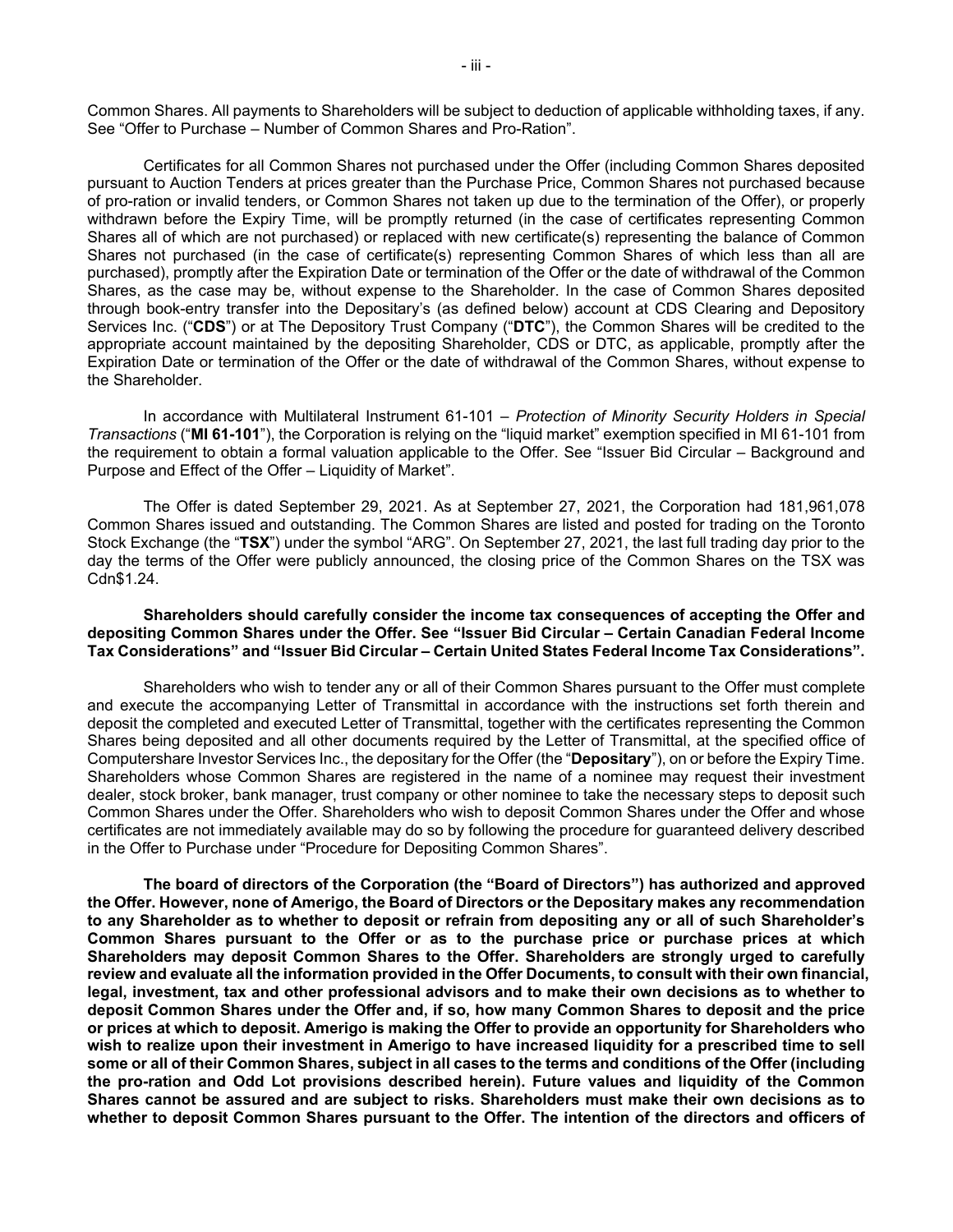**the Corporation to deposit any Common Shares held by them under the Offer is discussed in the Circular under "Issuer Bid Circular – Acceptance of Offer".** 

**The Offer expires at 5:00 p.m. (Toronto time) on November 12, 2021, unless extended, varied or withdrawn.** 

All dollar references in the Offer to Purchase and the Circular are in Canadian dollars unless otherwise indicated.

**NO PERSON HAS BEEN AUTHORIZED TO MAKE ANY RECOMMENDATION ON BEHALF OF THE CORPORATION OR THE BOARD OF DIRECTORS AS TO WHETHER SHAREHOLDERS SHOULD DEPOSIT OR REFRAIN FROM DEPOSITING COMMON SHARES UNDER THE OFFER, OR AS TO THE PRICE OR PRICES AT WHICH TO DEPOSIT COMMON SHARES UNDER THE OFFER. NO PERSON HAS BEEN AUTHORIZED TO GIVE ANY INFORMATION OR TO MAKE ANY REPRESENTATIONS IN CONNECTION WITH THE OFFER OTHER THAN AS SET FORTH IN THE OFFER DOCUMENTS. IF GIVEN OR MADE, ANY SUCH RECOMMENDATION OR ANY SUCH INFORMATION OR REPRESENTATION MUST NOT BE RELIED UPON AS HAVING BEEN AUTHORIZED BY THE CORPORATION, THE BOARD OF DIRECTORS OR THE DEPOSITARY**.

Any questions or requests for information regarding the Offer should be directed to the Depositary at the addresses, telephone numbers or email addresses set forth on the last page of the Offer to Purchase and Circular.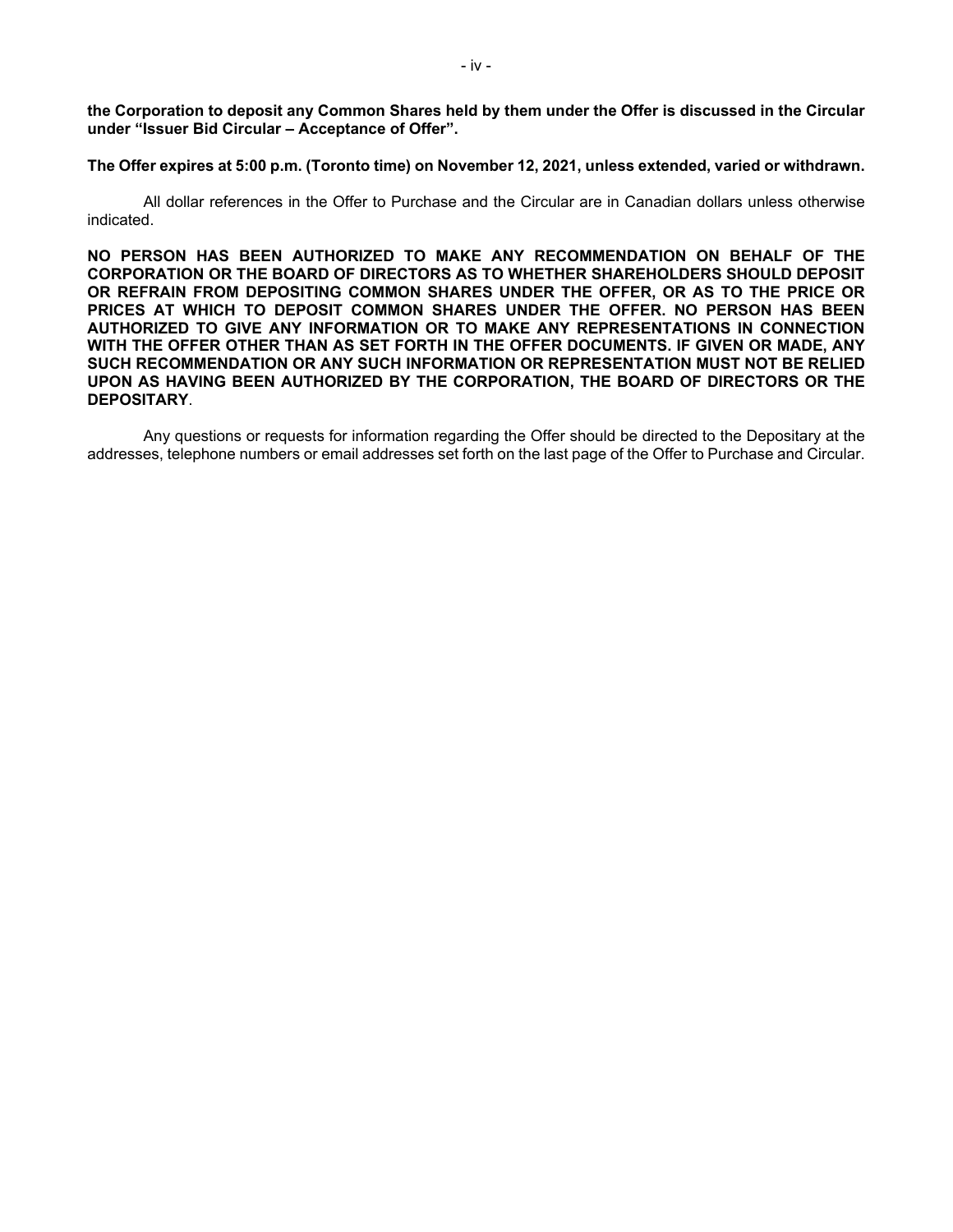# **INFORMATION FOR UNITED STATES SHAREHOLDERS ONLY**

This transaction has not been approved or disapproved by the United States Securities and Exchange Commission (the "**SEC**") or any state securities commission of any state of the United States, nor has the SEC or any state securities commission passed on the fairness or merits of the Offer or the accuracy or adequacy of this document. Any representation to the contrary is a criminal offence.

The Offer is made by Amerigo, a Canadian issuer, for its own securities, and while the Offer and Circular are subject to the disclosure requirements of the provinces of Canada, Shareholders should be aware that these disclosure requirements are different from those of the United States applicable to tender offers under the rules promulgated by the SEC, provided however that the Offer is being conducted in compliance with the requirements of Regulation 14E as promulgated by the SEC under the United States Securities Exchange Act of 1934, as amended (the "**Exchange Act**"). Shareholders in the United States are permitted to participate in the Offer on the same terms as Shareholders outside the United States.

Financial statements of the Corporation were previously prepared in accordance with Canadian generally accepted accounting principles and are currently prepared in accordance with International Financial Reporting Standards (IFRS) as issued by the International Accounting Standards Board, and are subject to Canadian auditing and auditor independence standards and thus are not comparable, in certain respects, to financial statements of United States companies prepared in accordance with United States generally accepted accounting principles and auditor independence standards.

It may be difficult for you to enforce your rights and any claim you may have arising under the United States federal or state securities laws, as Amerigo is incorporated outside of the United States and its principle offices are located in Canada, a majority its officers and directors are residents of Canada and all or a majority of the assets of Amerigo and such persons are located outside of the United States. As a result, it may be difficult or impossible for Shareholders to effect service of process within the United States upon Amerigo or its officers or directors, or to realize against them upon judgments of courts of the United States predicated upon civil liabilities under the federal securities laws of the United States or "blue sky" laws of any state of the United States. In addition, Shareholders in the United States should not assume that the courts of Canada: (a) would enforce judgments of United States courts obtained in actions against such persons predicated upon civil liabilities under the federal securities laws of the United States or "blue sky" laws of any state within the United States; or (b) would enforce, in original actions, liabilities against such persons predicated upon civil liabilities under the federal securities laws of the United States or "blue sky" laws of any state within the United States.

Shareholders should be aware that acceptance of the Offer may have tax consequences under United States law and under Canadian law. See "Issuer Bid Circular – Certain United States Federal Income Tax Considerations" and "Issuer Bid Circular – Certain Canadian Federal Income Tax Considerations" for a general summary of federal income tax considerations in respect of the Offer under United States law and under Canadian law, respectively. The Circular does not address any income tax or other tax consequences in jurisdictions outside of the United States and Canada. Furthermore, Shareholders should consult their own tax advisors regarding the specific tax considerations applicable to them with respect to the disposition of Common Shares under the Offer.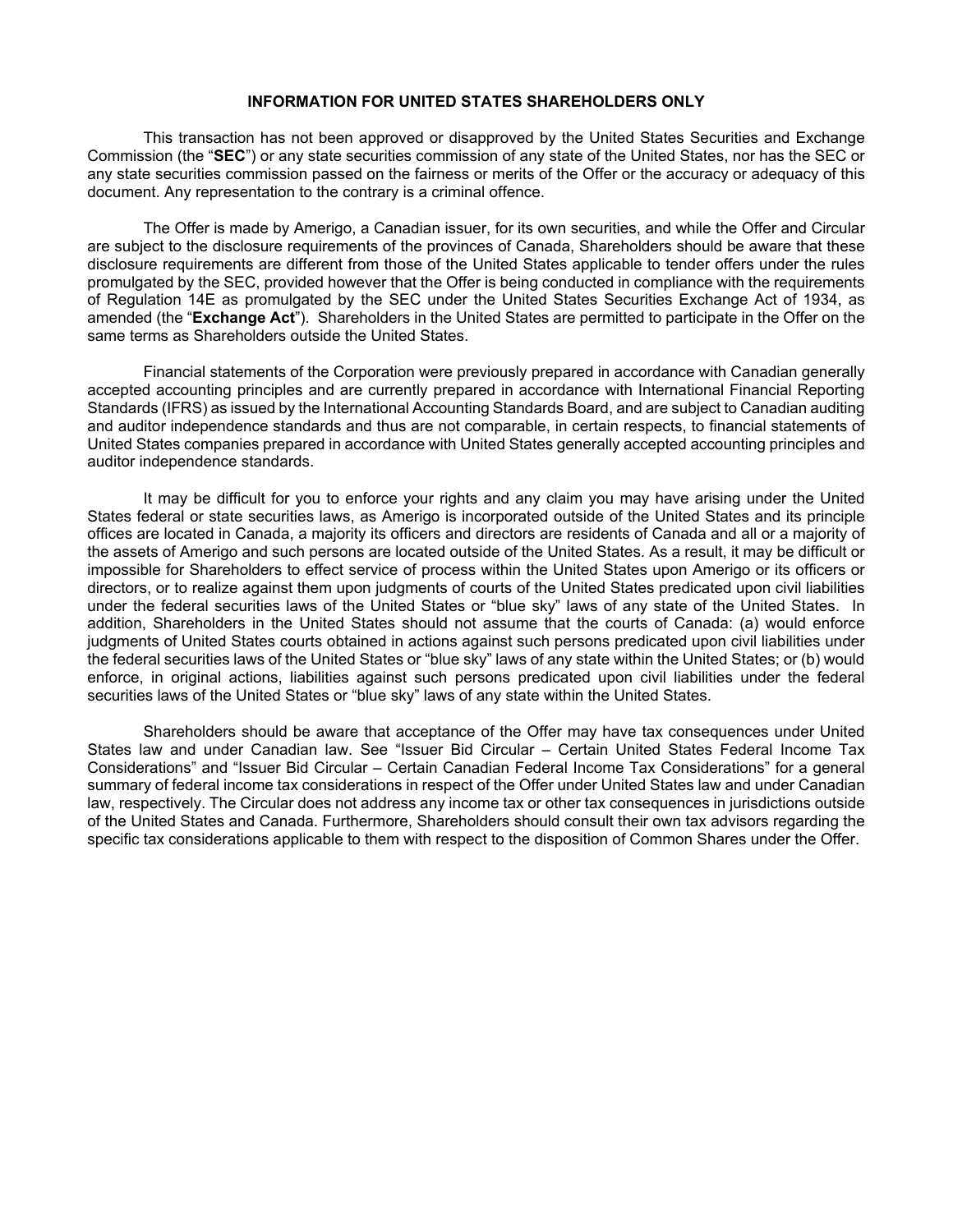# **TABLE OF CONTENTS**

# Page

| NOTICE TO HOLDERS OF OTHER SECURITIES OF THE CORPORATION OR OTHER RIGHTS TO |  |
|-----------------------------------------------------------------------------|--|
|                                                                             |  |
|                                                                             |  |
|                                                                             |  |
|                                                                             |  |
|                                                                             |  |
|                                                                             |  |
|                                                                             |  |
|                                                                             |  |
|                                                                             |  |
|                                                                             |  |
|                                                                             |  |
|                                                                             |  |
|                                                                             |  |
|                                                                             |  |
|                                                                             |  |
|                                                                             |  |
|                                                                             |  |
|                                                                             |  |
|                                                                             |  |
|                                                                             |  |
|                                                                             |  |
|                                                                             |  |
|                                                                             |  |
|                                                                             |  |
|                                                                             |  |
| NOTICE.                                                                     |  |
|                                                                             |  |
|                                                                             |  |
|                                                                             |  |
| General <sub>31</sub>                                                       |  |
|                                                                             |  |
|                                                                             |  |
|                                                                             |  |
|                                                                             |  |
|                                                                             |  |
|                                                                             |  |
|                                                                             |  |
|                                                                             |  |
|                                                                             |  |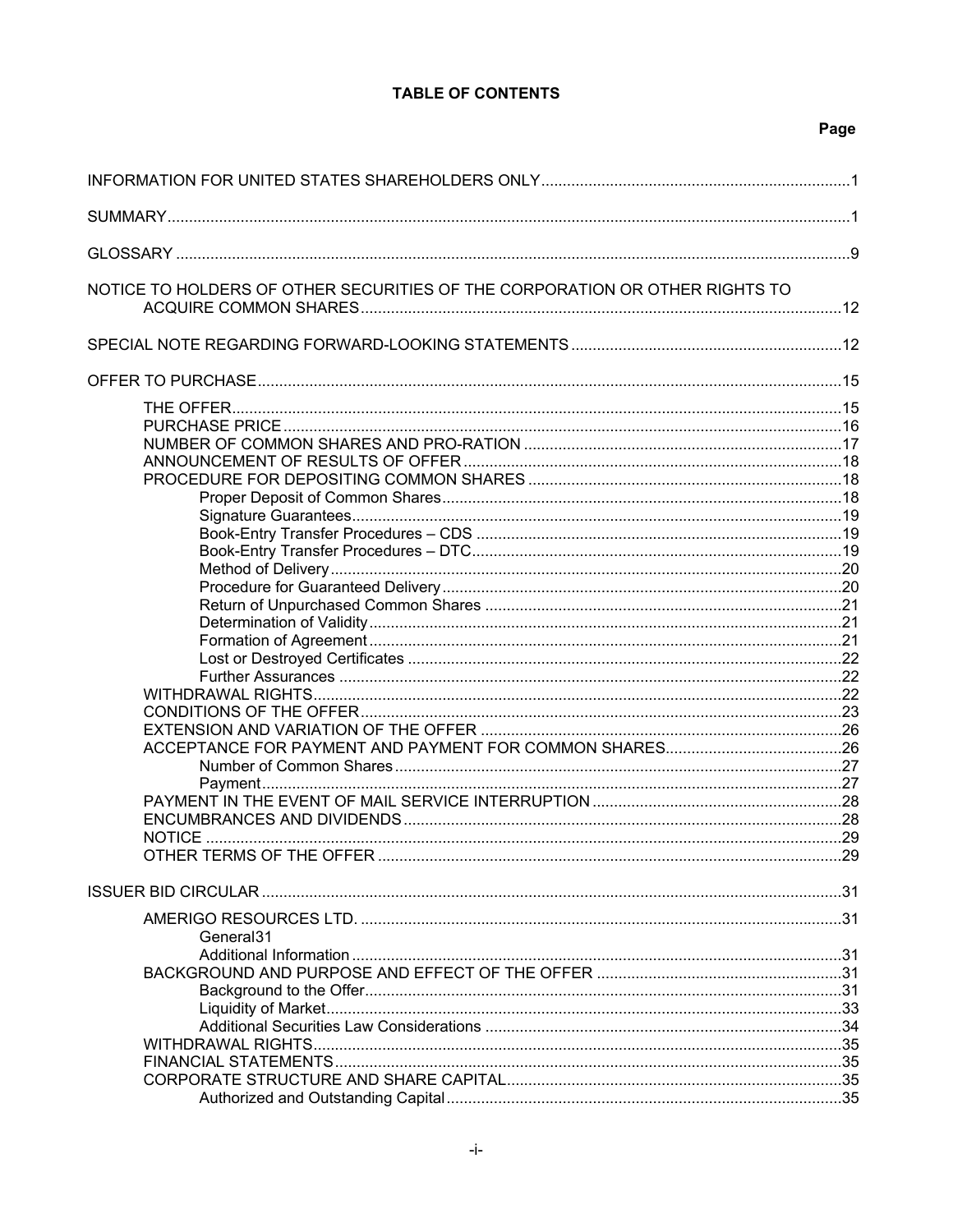# **TABLE OF CONTENTS**

# (continued)

# **Page**

| OWNERSHIP OF AMERIGO'S SECURITIES; ARRANGEMENTS CONCERNING SECURITIES37 |  |
|-------------------------------------------------------------------------|--|
|                                                                         |  |
| AGREEMENTS, COMMITMENTS, OR UNDERSTANDINGS WITH SECURITYHOLDERS38       |  |
|                                                                         |  |
|                                                                         |  |
|                                                                         |  |
|                                                                         |  |
|                                                                         |  |
|                                                                         |  |
|                                                                         |  |
|                                                                         |  |
|                                                                         |  |
|                                                                         |  |
|                                                                         |  |
|                                                                         |  |
|                                                                         |  |
|                                                                         |  |
|                                                                         |  |
|                                                                         |  |
|                                                                         |  |
|                                                                         |  |
|                                                                         |  |
|                                                                         |  |
|                                                                         |  |
|                                                                         |  |
|                                                                         |  |
|                                                                         |  |
|                                                                         |  |
|                                                                         |  |
|                                                                         |  |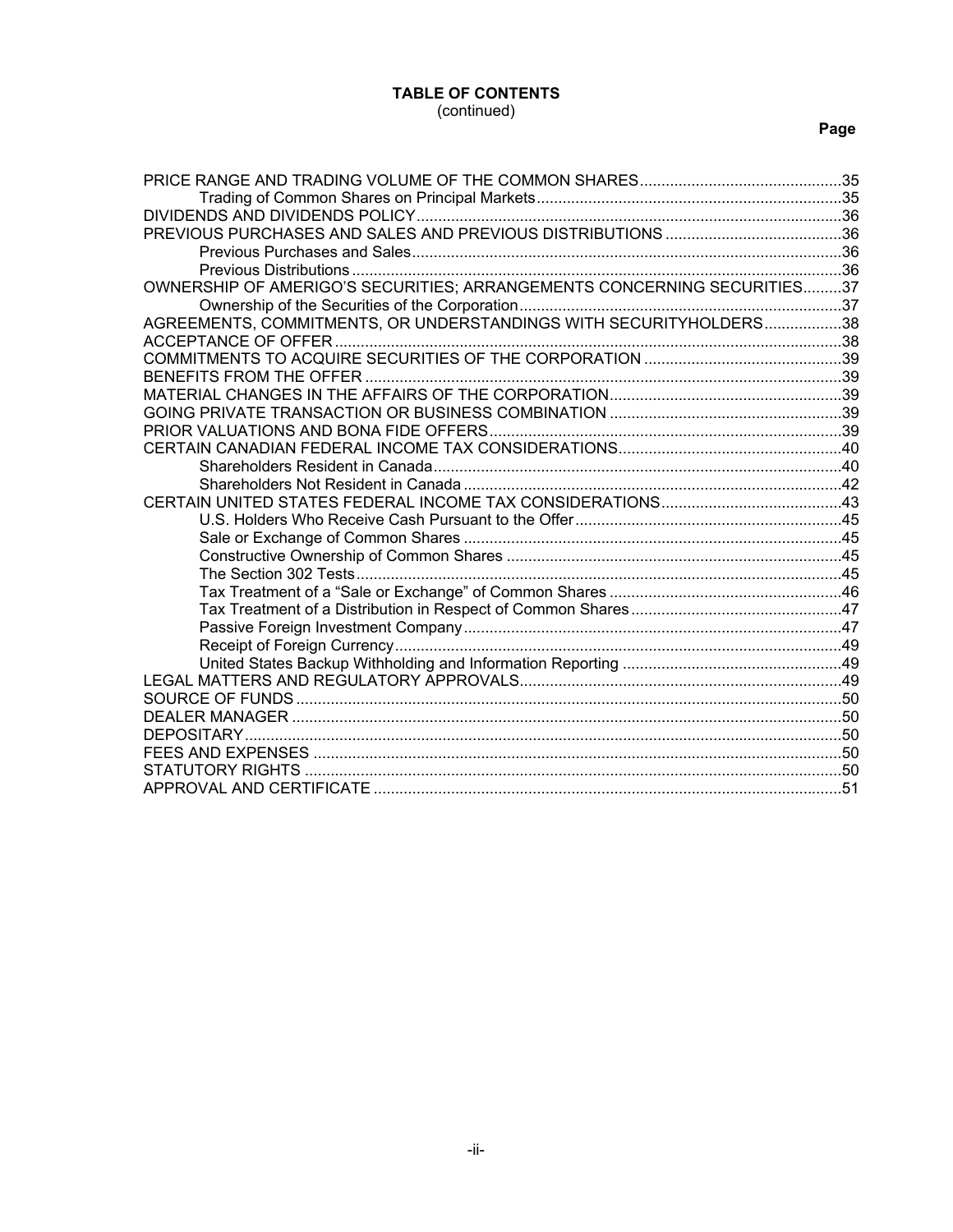# **SUMMARY**

*The following is a summary of information contained elsewhere in the Offer to Purchase and accompanying Circular and does not fully describe all of the details of the Offer. This summary is provided for convenience only and should be read in conjunction with, and is qualified in its entirety by, the more detailed information appearing or referred to elsewhere in the Offer to Purchase and the Circular, the Letter of Transmittal and the Notice of Guaranteed Delivery. Therefore, we urge Shareholders to carefully read the Offer to Purchase, the Circular, the Letter of Transmittal and the Notice of Guaranteed Delivery in their entirety prior to making any decision regarding whether or not to deposit Common Shares held or the price or prices at which a Shareholder may choose to deposit Common Shares under the Offer. Shareholders are also urged to discuss their decisions with their financial, tax and other professional advisors. Certain capitalized words and defined terms used in this summary are defined in the Glossary section of the Offer to Purchase found on pages 14 to 16.* 

| Who is offering to purchase my                                                                    | Amerigo Resources Ltd., which we refer to as "we", "us", the                                                                                                                                                                                                                                                                                                                                                                                                                                                                                                                                                                                                                                                                                                                                                                                                                                                                                                                                                                                                                                                                                                                                                                                                                                                                                                                                                                                                                                                                                                                                                                                                                                                        |
|---------------------------------------------------------------------------------------------------|---------------------------------------------------------------------------------------------------------------------------------------------------------------------------------------------------------------------------------------------------------------------------------------------------------------------------------------------------------------------------------------------------------------------------------------------------------------------------------------------------------------------------------------------------------------------------------------------------------------------------------------------------------------------------------------------------------------------------------------------------------------------------------------------------------------------------------------------------------------------------------------------------------------------------------------------------------------------------------------------------------------------------------------------------------------------------------------------------------------------------------------------------------------------------------------------------------------------------------------------------------------------------------------------------------------------------------------------------------------------------------------------------------------------------------------------------------------------------------------------------------------------------------------------------------------------------------------------------------------------------------------------------------------------------------------------------------------------|
| <b>Common Shares?</b>                                                                             | "Corporation" or "Amerigo".                                                                                                                                                                                                                                                                                                                                                                                                                                                                                                                                                                                                                                                                                                                                                                                                                                                                                                                                                                                                                                                                                                                                                                                                                                                                                                                                                                                                                                                                                                                                                                                                                                                                                         |
| What securities are included in                                                                   | We are offering to purchase Common Shares. See "Offer to Purchase -                                                                                                                                                                                                                                                                                                                                                                                                                                                                                                                                                                                                                                                                                                                                                                                                                                                                                                                                                                                                                                                                                                                                                                                                                                                                                                                                                                                                                                                                                                                                                                                                                                                 |
| the Offer?                                                                                        | The Offer".                                                                                                                                                                                                                                                                                                                                                                                                                                                                                                                                                                                                                                                                                                                                                                                                                                                                                                                                                                                                                                                                                                                                                                                                                                                                                                                                                                                                                                                                                                                                                                                                                                                                                                         |
| What will the purchase price for<br>the Common Shares be and what<br>will be the form of payment? | We are conducting the Offer through a procedure commonly called a<br>"modified Dutch auction". This procedure allows Shareholders to select<br>the price within a price range specified by the Corporation at which<br>Shareholders are willing to sell their Common Shares. The price range<br>for the Offer is Cdn\$1.18 to Cdn\$1.30 per Common Share (in increments<br>of Cdn\$0.02 per Common Share within such range). We will select the<br>lowest purchase price that will allow us to purchase the maximum<br>number of Common Shares validly deposited and not properly withdrawn<br>pursuant to the Offer having an aggregate purchase price not exceeding<br>Cdn\$25,000,000. We will determine the Purchase Price for the deposited<br>Common Shares and the number of Common Shares to be purchased<br>promptly after the Offer expires at the Expiry Time. All Common Shares<br>to be purchased under the Offer will be purchased at the same Purchase<br>Price, even if some of the Common Shares are deposited below the<br>determined Purchase Price, but we will not purchase any Common<br>Shares above the Purchase Price. If a Shareholder's Common Shares<br>are purchased under the Offer, that Shareholder will be paid the<br>Purchase Price for each Common Share purchased (subject to<br>applicable withholding taxes, if any) in cash, without interest, promptly<br>following the expiration of the Offer. Under no circumstances will we or<br>the Depositary pay you interest on the Purchase Price, even if there is a<br>delay in making payment. See "Offer to Purchase - Purchase Price" and<br>"Issuer Bid Circular – Certain Canadian Federal Income Tax<br>Considerations". |
| How many Common Shares will<br>Amerigo purchase in the Offer?                                     | We are offering to purchase Common Shares that have an aggregate<br>purchase price not exceeding Cdn\$25,000,000. At the maximum<br>purchase price of Cdn\$1.30 per Common Share, we could purchase a<br>maximum of 19,230,769 Common Shares. At the minimum purchase<br>price of Cdn\$1.18 per Common Share, we could purchase a maximum<br>of 21,186,441 Common Shares. Since we will be unable to determine the<br>Purchase Price until after the Expiry Time, we will not determine the<br>exact number of Common Shares that we will purchase until after the<br>Expiry Time. See "Offer to Purchase - Number of Common Shares and<br>Pro-Ration".                                                                                                                                                                                                                                                                                                                                                                                                                                                                                                                                                                                                                                                                                                                                                                                                                                                                                                                                                                                                                                                             |
| What will happen if Common                                                                        | If the aggregate purchase price for Common Shares validly deposited on                                                                                                                                                                                                                                                                                                                                                                                                                                                                                                                                                                                                                                                                                                                                                                                                                                                                                                                                                                                                                                                                                                                                                                                                                                                                                                                                                                                                                                                                                                                                                                                                                                              |
| Shares with an aggregate                                                                          | or before the Expiry Time (and not properly withdrawn) pursuant to the                                                                                                                                                                                                                                                                                                                                                                                                                                                                                                                                                                                                                                                                                                                                                                                                                                                                                                                                                                                                                                                                                                                                                                                                                                                                                                                                                                                                                                                                                                                                                                                                                                              |
| purchase price of more than                                                                       | Offer by Purchase Price Tender or by Auction Tender at a price per                                                                                                                                                                                                                                                                                                                                                                                                                                                                                                                                                                                                                                                                                                                                                                                                                                                                                                                                                                                                                                                                                                                                                                                                                                                                                                                                                                                                                                                                                                                                                                                                                                                  |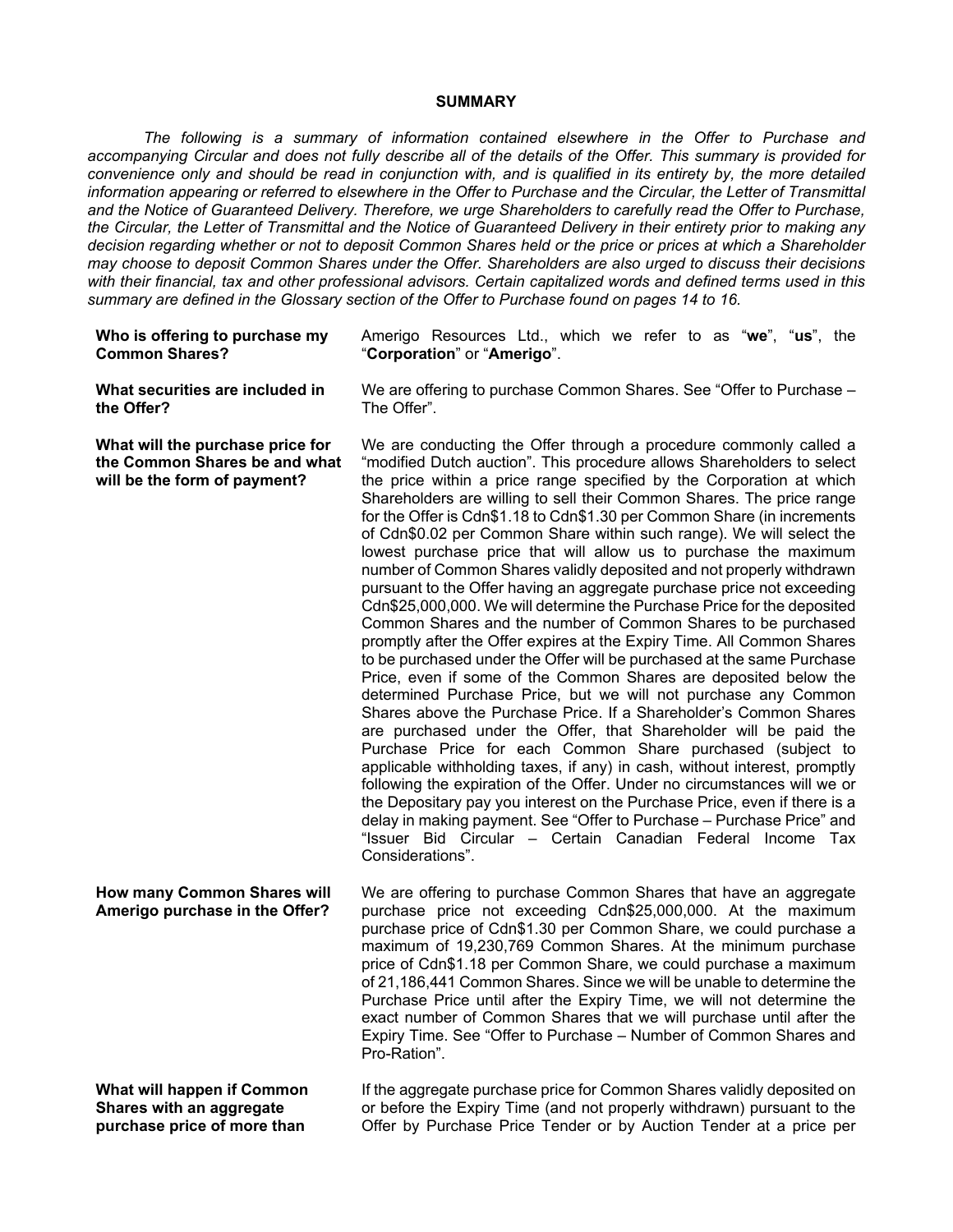**Cdn\$25,000,000 are deposited under the Offer?**  Common Share not greater than the Purchase Price exceeds Cdn\$25,000,000, then we will purchase the Successfully Tendered Common Shares on a pro-rata basis according to the number of Common Shares deposited by the Successful Shareholders (with adjustments to avoid the purchase of fractional Common Shares), except that "Odd Lot" deposits of Successfully Tendered Common Shares will not be subject to pro-ration. See "Offer to Purchase – Number of Common Shares and Pro-Ration".

> We will return all Common Shares not purchased under the Offer, including those Common Shares not purchased because of proration or invalid tender, promptly after the Expiration Date.

The Board of Directors has authorized and approved the Offer. However, neither Amerigo nor the Board of Directors, in making the decision to present the Offer to Shareholders, makes any recommendation to any Shareholder as to whether to deposit or refrain from depositing any or all of such Shareholder's Common Shares pursuant to the Offer or as to the purchase price or purchase prices at which Shareholders may deposit Common Shares to the Offer. Shareholders are strongly urged to carefully review and evaluate all the information provided in the Offer Documents, to consult with their own financial, legal, investment, tax and other professional advisors and to make their own decisions as to whether to deposit Common Shares under the Offer and, if so, how many Common Shares to deposit and the price or prices at which to deposit.

Michael Luzich, a director of the Corporation, has advised the Corporation that Luzich Partners LLC, a company controlled by him, intends to accept the Offer and deposit up to 10,000,000 Common Shares held by it, under the Offer.

Other than as set out above, to the knowledge of the Corporation and its directors and officers, after reasonable enquiry, no director or officer of the Corporation, no associate or affiliate of an insider of the Corporation, no associate or affiliate of the Corporation, no insider of the Corporation (other than a director or officer of the Corporation) and no person or company acting jointly or in concert with the Corporation, has indicated any present intention to deposit any of such person's or company's Common Shares under the Offer. See "Issuer Bid Circular – Acceptance of Offer" and "Issuer Bid Circular – Ownership of Amerigo's Securities; Arrangements Concerning Securities – Ownership of the Securities of the Corporation".

In line with the Corporation's longer-term strategy and commitment to creating value for the Corporation, the Board of Directors believes that the purchase of Common Shares under the Offer represents an attractive investment opportunity for Amerigo and will be welcomed by certain Shareholders who may wish to reduce their share ownership position for the reasons set forth below and under "Issuer Bid Circular – Background and Purpose and Effect of the Offer – Background to the Offer". In addition, the Board of Directors believes that the "modified Dutch auction" tender offer set forth in the Offer to Purchase and Circular represents an efficient mechanism to provide Shareholders with the opportunity to tender all or a portion of their Common Shares and, thereby, obtain liquidity with respect to all or a portion of their Common Shares, subject in all cases to the terms and conditions of the Offer (including the pro-ration and Odd Lot provisions described herein).

**Has Amerigo or the Board of Directors adopted a position on the Offer?** 

**Do the directors, officers and insiders of the Corporation intend to deposit Common Shares under the Offer?** 

**Why is Amerigo making the Offer?**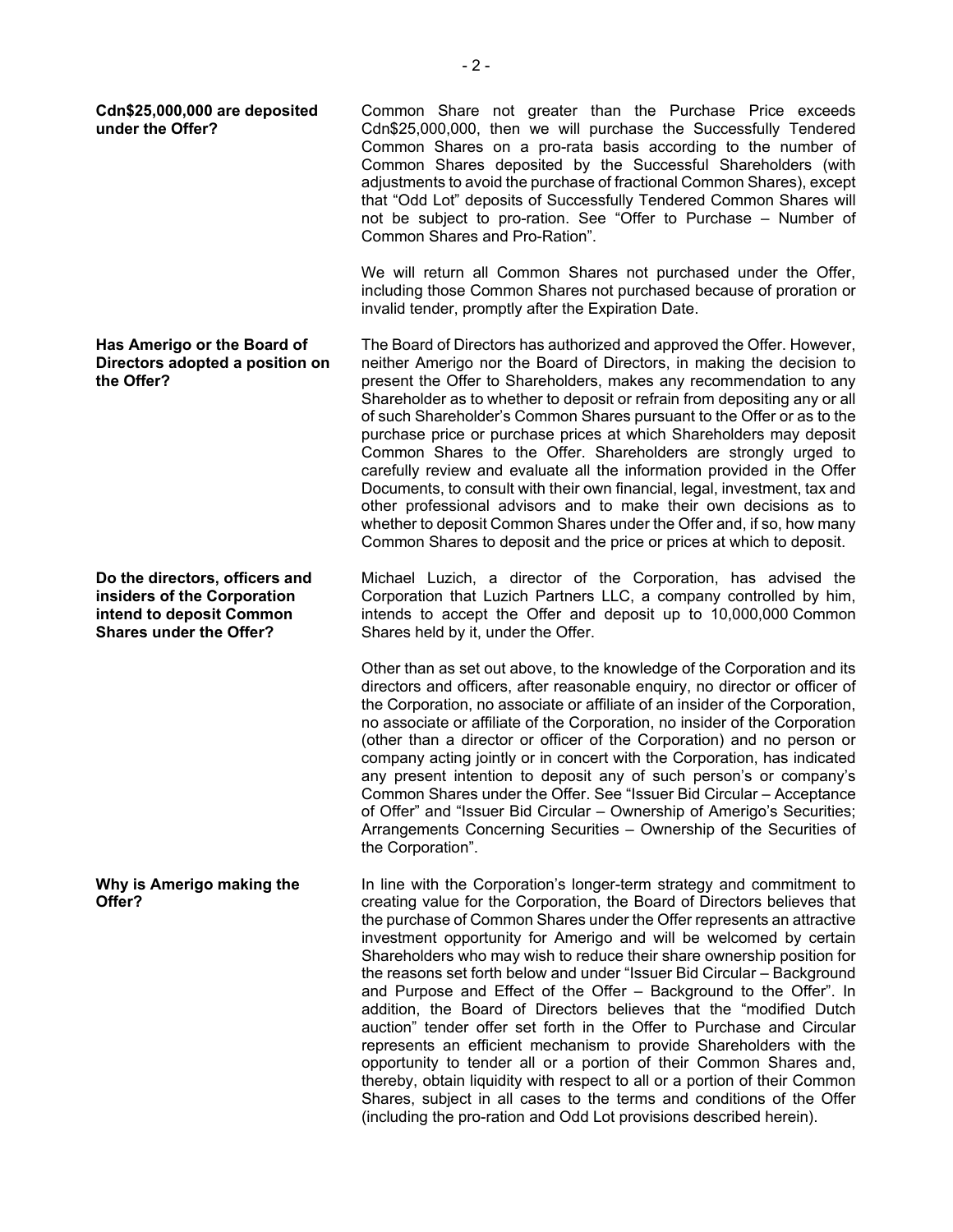The Board of Directors has considered the proposed Offer and whether to proceed. In evaluating the Offer, the Board of Directors gave careful consideration to a number of factors, including the following:

- (a) the Common Shares have historically had an uneven pattern of trading, which may have made it difficult for Shareholders to dispose of substantial blocks of Common Shares;
- (b) the beliefs that (i) the Offer is a prudent use of the Corporation's financial resources given its business profile, assets and working capital and cash requirements, and (ii) after giving effect to the Offer, Amerigo is expected to continue to have sufficient financial resources and working capital to conduct its ongoing business and operations and expects that it will continue to have sufficient financial resources to pursue its foreseeable or planned business opportunities;
- (c) the view that the purchase of Common Shares under the Offer represents an attractive investment opportunity for Amerigo and an appropriate and desirable use of available funds while providing Shareholders with an opportunity to realize on all or a portion of their investment in the Corporation, subject in all cases to the terms and conditions of the Offer (including the pro-ration and Odd Lot provisions described herein), should they desire liquidity, in an optional transaction in quantities and/or at prices which might not otherwise be available in the market absent the Offer and without incurring brokerage fees or commissions (subject to any fees or commissions that non-registered Shareholders may be charged by the nominee holding their Common Shares on their behalf) which might otherwise be payable on a sale of their Common Shares on the TSX;
- (d) the view that the Offer is a balanced, fair, equitable and efficient means of offering to distribute significant capital in the form of cash to Shareholders while providing Shareholders with an option to elect whether to participate in the Offer;
- (e) the view that the purchase of Common Shares under the Offer would be accretive to the value of the Common Shares and also to the value of the Common Shares;
- (f) any Shareholder may decide whether to accept the Offer and, therefore, each Shareholder is free to dispose of or retain their investment;
- (g) the view that the Offer provides for fair treatment of all Shareholders, as the Offer is being made to all Shareholders on a pro-rata basis;
- (h) the Offer is not conditional on any minimum number of Common Shares being deposited;
- (i) the impact the Offer will have on the Corporation's earnings and cash flow on a per Common Share basis;
- (j) Shareholders wishing to accept the Offer and deposit Common Shares may do so pursuant to Auction Tenders or Purchase Price Tenders or by depositing a portion of Common Shares pursuant to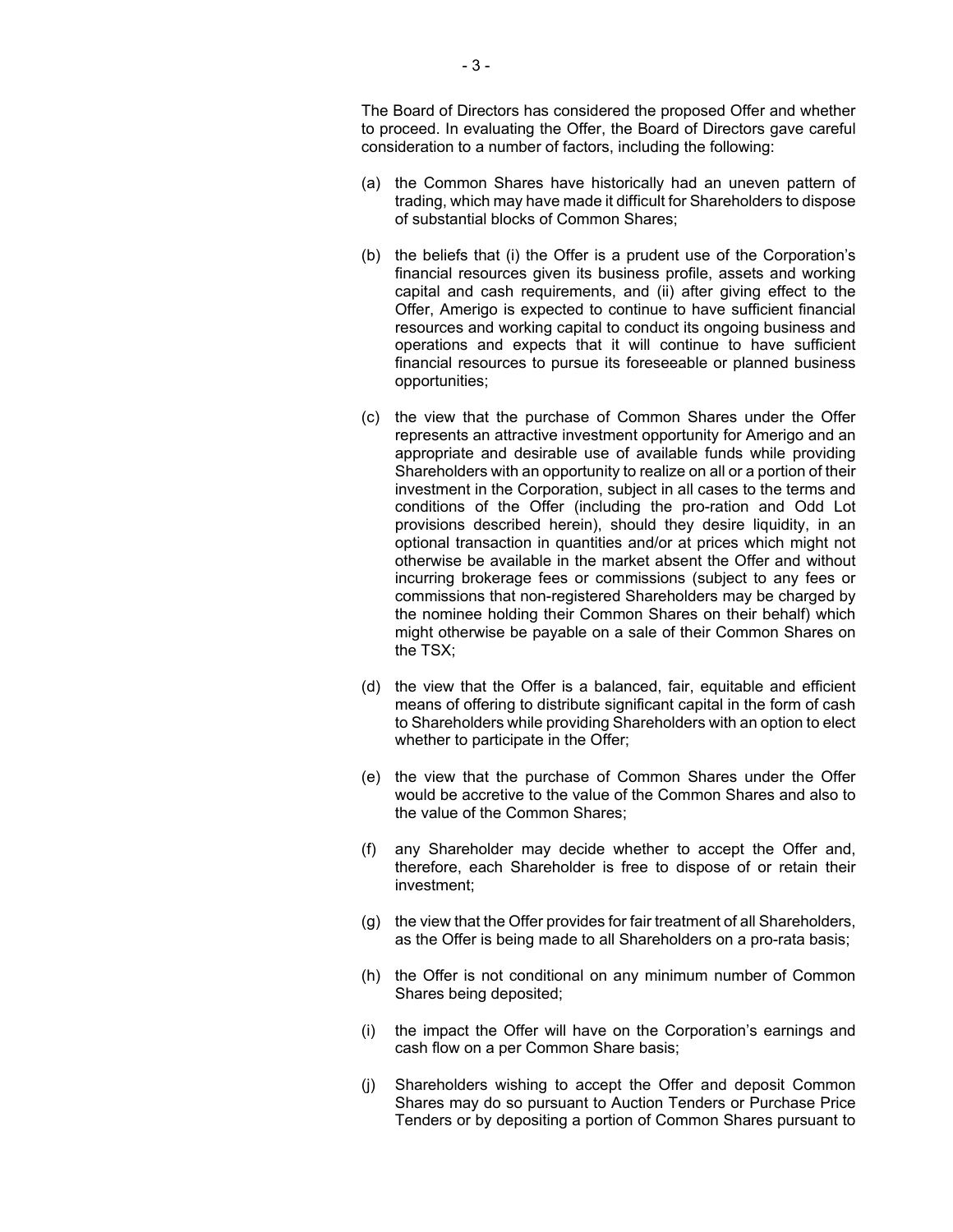Auction Tenders and another portion of Common Shares pursuant to Purchase Price Tenders;

- (k) Shareholders who do not accept the Offer will benefit from a proportionate increase in their equity interest in the Corporation to the extent Common Shares are purchased by the Corporation under the Offer;
- (l) the Offer provides Shareholders who are considering the sale of all or a portion of their Common Shares with the opportunity to sell all or a portion of such Common Shares for cash without the usual transaction costs associated with market sales, subject in all cases to the terms and conditions of the Offer (including the pro-ration and Odd Lot provisions described herein);
- (m) generally, Odd Lot Holders whose Common Shares are purchased under the Offer will not only avoid the payment of any brokerage fees and commissions (subject to any fees or commissions that nonregistered Shareholders may be charged by the nominee holding their Common Shares on their behalf), but also any Odd Lot discounts, each of which may otherwise be applicable on a sale of their Common Shares on the TSX; and
- (n) the advice and recommendations of legal counsel to Amerigo with regard to various aspects and elements of the Offer, including the foregoing factors and considerations.

See "Issuer Bid Circular – Background and Purpose and Effect of the Offer".

The Corporation expects to fund any purchases of Common Shares under the Offer, including related fees and expenses, using the Corporation's available cash on hand. See "Issuer Bid Circular – Source of Funds".

To tender your Common Shares under the Offer, you must: (a) deliver your Common Share certificate(s) and a properly completed and duly executed Letter of Transmittal to the Depositary at the address appearing on the back cover page of the Offer to Purchase and Circular, or (b) tender in accordance with the procedures for book-entry transfer established by CDS in Canada or established by DTC in the United States. If you are not able to deliver the certificate(s) for the Common Shares being deposited under the Offer, cannot complete the book-entry transfer procedures described in the Offer to Purchase or time will not permit all required documents to reach the Depositary within the prescribed time period, you must follow the guaranteed delivery procedure described in "Offer to Purchase – Procedure for Depositing Common Shares".

If your Common Shares are held through an investment dealer, stock broker, bank, trust company or other nominee, you must request such investment dealer, stock broker, bank manager, trust company or other nominee to effect the transaction for you. You may also contact the Depositary for assistance. See "Offer to Purchase – Procedure for Depositing Common Shares" and the instructions in the related Letter of Transmittal.

**How will Amerigo pay for the Common Shares purchased under the Offer?** 

**How do I tender my Common Shares?**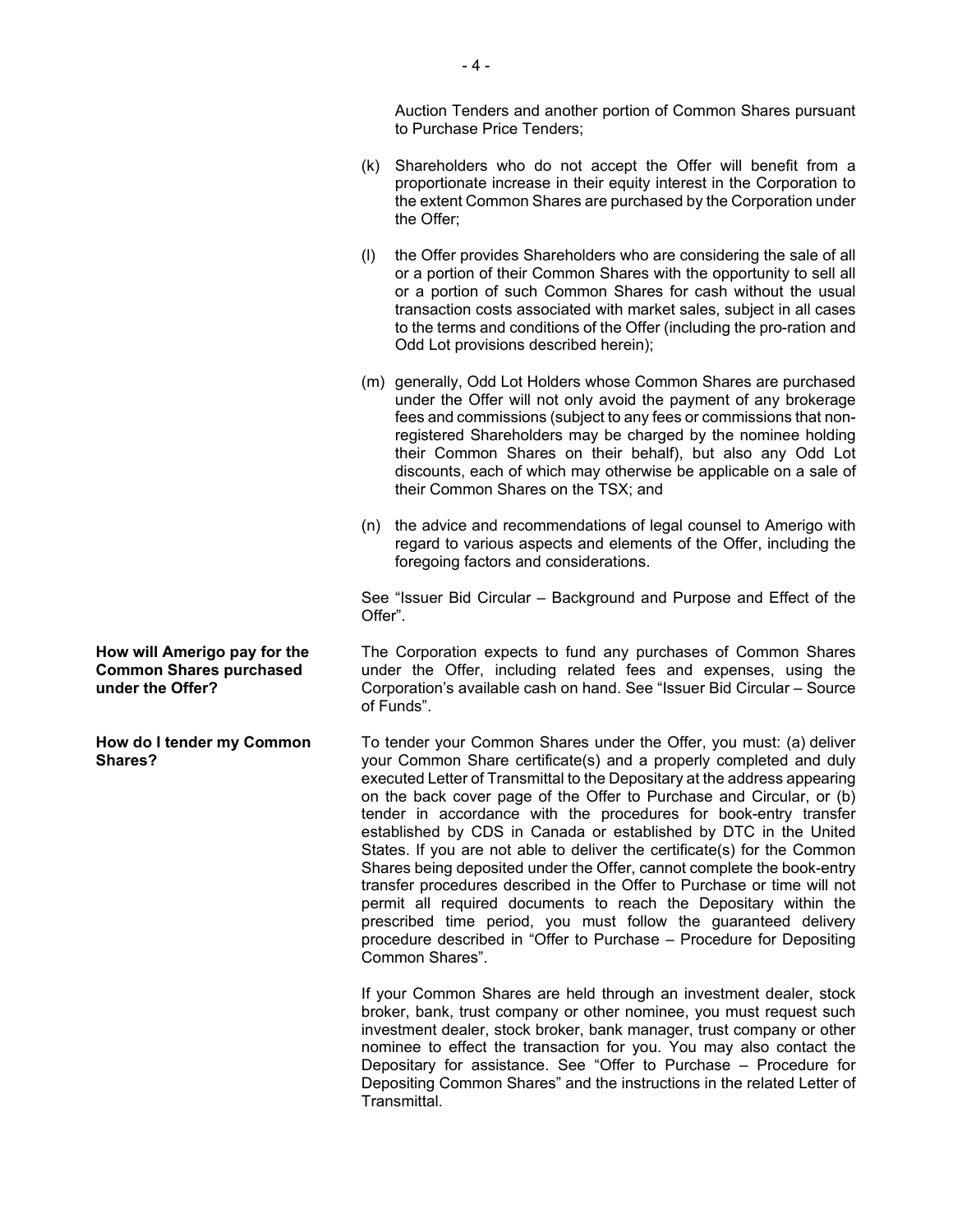| Can I tender part of my Common<br><b>Shares at different prices?</b>             | Yes. You can elect to tender your Common Shares in separate lots at a<br>different price and/or different type of tender for each lot. However, you<br>cannot tender the same Common Shares at different prices. If you tender<br>some Common Shares at one price and other Common Shares at<br>another price, you must use a separate Letter of Transmittal for each lot<br>you tender. See "Offer to Purchase - Procedures for Depositing<br>Common Shares".                                                                                                                                                                                                                                                                                                                                                                                                                                            |
|----------------------------------------------------------------------------------|-----------------------------------------------------------------------------------------------------------------------------------------------------------------------------------------------------------------------------------------------------------------------------------------------------------------------------------------------------------------------------------------------------------------------------------------------------------------------------------------------------------------------------------------------------------------------------------------------------------------------------------------------------------------------------------------------------------------------------------------------------------------------------------------------------------------------------------------------------------------------------------------------------------|
| May I tender only a portion of the<br><b>Common Shares I own?</b>                | Yes. You do not have to tender all of the Common Shares you own to<br>participate in the Offer. See also "What do I do if I own an "Odd Lot" of<br>Common Shares" below.                                                                                                                                                                                                                                                                                                                                                                                                                                                                                                                                                                                                                                                                                                                                  |
| How long do I have to tender my<br><b>Common Shares?</b>                         | You may tender your Common Shares until the Offer expires. The Offer<br>expires at 5:00 p.m. (Toronto time) on November 12, 2021, unless<br>extended, varied or withdrawn by Amerigo. If an investment dealer, stock<br>broker, bank, trust company or other nominee holds your Common<br>Shares, it is likely that the nominee has established an earlier deadline,<br>for administrative reasons, for you to act to instruct the nominee to accept<br>the Offer on your behalf. We urge you to contact your investment<br>dealer, stock broker, bank manager, trust company or other<br>nominee to confirm the nominee's deadline. See "Offer to Purchase<br>- The Offer".                                                                                                                                                                                                                              |
| How can I maximize the chance<br>that my Common Shares will be<br>purchased?     | If you wish to maximize the chance that your Common Shares will be<br>purchased, you should tender them by Purchase Price Tender, indicating<br>that you will accept the Purchase Price. You should understand that this<br>election will have the same effect as if you have selected the minimum<br>Purchase Price of Cdn\$1.18 per Common Share, although the actual<br>price per Common Share paid to you, if the Offer is completed, will be<br>the Purchase Price, determined in accordance with the terms of the<br>Offer. The actual price per Common Share paid to you may be equal to<br>or higher than the minimum Purchase Price of Cdn\$1.18 per Common<br>Share. See "Issuer Bid Circular - Price Range and Trading Volume of<br>the Common Shares" for recent market prices for the Common Shares.<br>Shareholders are urged to obtain current market quotations for the<br>Common Shares. |
| What do I do if I own an "Odd<br>Lot" of Common Shares?                          | If you beneficially own fewer than 100 Common Shares as of the Expiry<br>Time, and you deposit all such Common Shares, we will accept for<br>purchase, without pro-ration but otherwise subject to the terms and<br>conditions of the Offer, all of your Common Shares validly deposited<br>pursuant to an Auction Tender at or below the Purchase Price or<br>pursuant to a Purchase Price Tender.                                                                                                                                                                                                                                                                                                                                                                                                                                                                                                       |
|                                                                                  | You should check the appropriate place in Box $C -$ "Odd Lots" in the<br>Letter of Transmittal. See "Offer to Purchase – Number of Common<br>Shares and Pro-Ration".                                                                                                                                                                                                                                                                                                                                                                                                                                                                                                                                                                                                                                                                                                                                      |
| Can the Offer be extended, varied<br>or terminated?                              | We may extend or vary the Offer at any time in our sole discretion,<br>subject to applicable laws. See "Offer to Purchase - Extension and<br>Variation of the Offer". We can also terminate the Offer under certain<br>circumstances. See "Offer to Purchase – Conditions of the Offer".                                                                                                                                                                                                                                                                                                                                                                                                                                                                                                                                                                                                                  |
| How will I be notified if Amerigo<br>extends, varies or terminates the<br>Offer? | As soon as practicable after giving notice of an extension, variation or<br>termination to the Depositary, the Corporation will make a public<br>announcement of the extension, variation or termination and provide or<br>cause to be provided notice of such extension, variation or termination to                                                                                                                                                                                                                                                                                                                                                                                                                                                                                                                                                                                                     |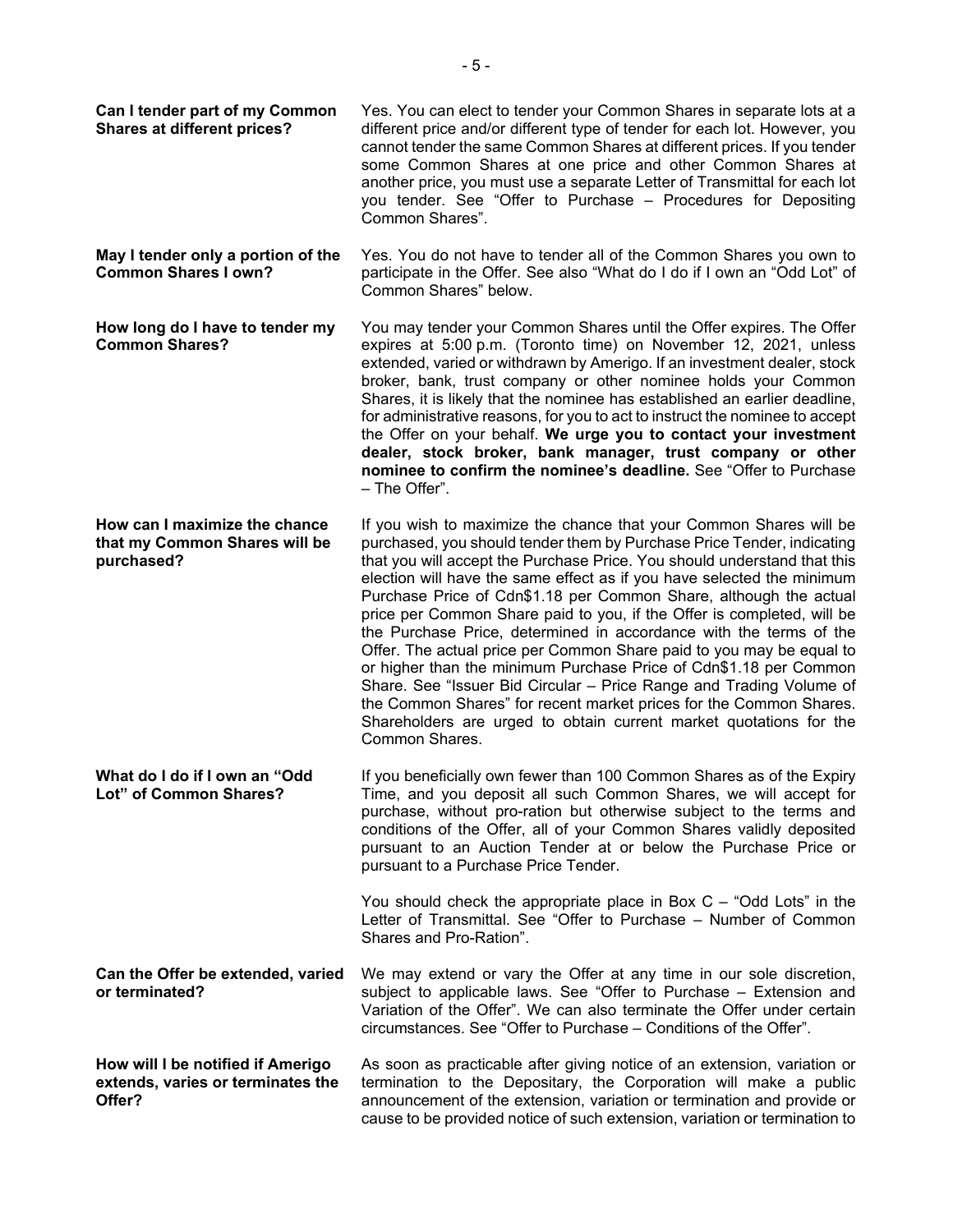**Are there any conditions to the Offer?** 

**Once I have tendered Common Shares to the Offer, can I withdraw my Common Shares?** 

**How do I withdraw Common Shares that I previously tendered?** 

**What impact will the Offer have on the liquidity of the market for Common Shares?** 

The Board of Directors has determined that it is reasonable to conclude that, following completion of the Offer, there will be a market for holders of the Common Shares who do not tender to the Offer that is not materially less liquid than the market that existed at the time of the making of the Offer. See "Issuer Bid Circular – Background and Purpose and Effect of the Offer – Liquidity of Market".

**How will Amerigo accept and pay for the Common Shares I tender?** 

We will take up the Common Shares to be purchased under the Offer promptly after the Expiry Time, but in any event not later than 10 days after such time. We will pay for such Common Shares within three

the TSX and any applicable Canadian securities regulatory authorities. See "Offer to Purchase – Extension and Variation of the Offer".

Yes. The Offer is subject to a number of conditions, such as, among others, the absence of court and governmental action prohibiting or seeking to prohibit the Offer and certain changes in general market and economic conditions or material changes in our business, as well as certain other conditions that in each case must be satisfied or waived by us on or prior to the expiration of the Offer. See "Offer to Purchase – Conditions of the Offer".

Yes. You may withdraw any Common Shares that you have tendered (a) at any time if such Common Shares have not been taken up by the Corporation before actual receipt by the Depositary of a notice of withdrawal with respect to such Common Shares, (b) if such Common Shares have been taken up but not paid for by the Corporation within three business days of being taken up, or (c) at any time before the expiration of 10 days from the date that a notice of change or notice of variation (unless such Common Shares deposited pursuant to the Offer have been taken up by the Corporation before the date of the notice of change or notice of variation, and other than a variation that (i) consists solely of an increase in the consideration offered for the Common Shares under the Offer where the time for deposit is extended to not later than 10 days after the date of the notice of variation, or (ii) consists solely of the waiver of one or more conditions of the Offer) has been given in accordance with the Offer. See "Offer to Purchase – Withdrawal Rights".

You must deliver, on a timely basis, a written or email notice of withdrawal to the Depositary at the address appearing on the back cover page of the Offer to Purchase and Circular. The Depositary must actually receive your notice of withdrawal in order for it to be effective. Among other things, your notice of withdrawal must specify your name, the number of Common Shares to be withdrawn and the name of the registered holder of such Common Shares. Some additional requirements will apply if the Common Share certificates to be withdrawn have been delivered to the Depositary or if your Common Shares have been tendered under the procedure for book-entry transfer. See "Offer to Purchase – Withdrawal Rights". If you have tendered your Common Shares by giving instructions to a broker, dealer, commercial bank, trust company or other nominee, you must instruct your broker, dealer, commercial bank, trust company or other nominee to arrange for the withdrawal of your Common Shares. Please be advised that such nominees may have their own deadlines relating to the withdrawal of your Common Shares that differ from those set out in the Offer to Purchase. We recommend that you contact your nominee to find out its deadline.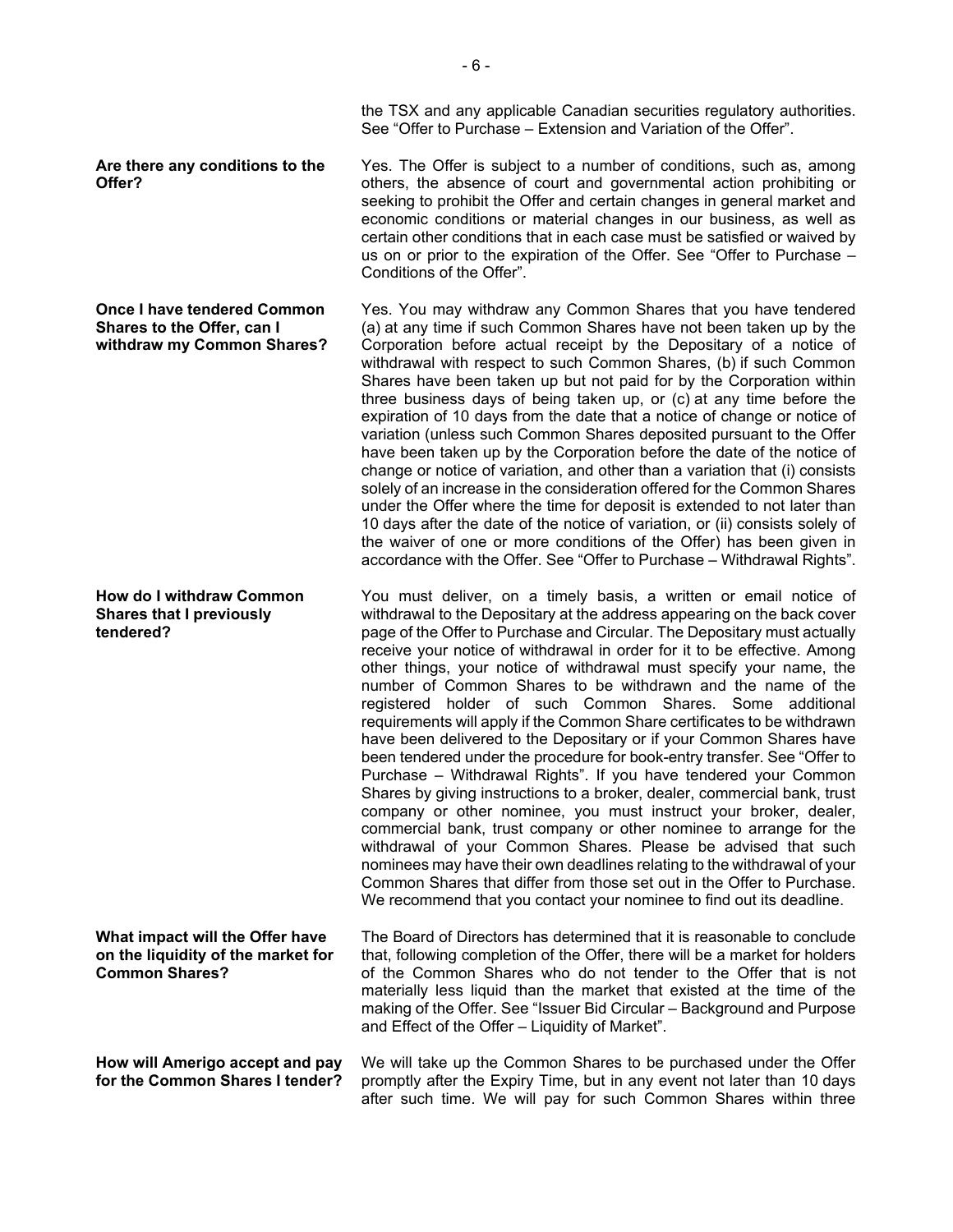**Will I have to pay brokerage commissions if I tender my Common Shares?** 

**How do holders of other securities or other rights to acquire Common Shares participate in the Offer?** 

**What are the income tax consequences if I tender my Common Shares?** 

**In what currency will Amerigo pay for the Common Shares that I tender?** 

**What is a recent market price for the Common Shares?** 

On September 27, 2021, the last full trading day prior to the day the terms of the Offer were publicly announced, the closing price of the Common Shares on the TSX was Cdn\$1.24. See "Issuer Bid Circular – Price Range and Trading Volume of the Common Shares".

**What will happen if I do nothing?** If you do nothing, you will continue to hold the number of Common Shares that you owned before the Offer. In addition, if you do nothing, your proportionate Common Share ownership interest in Amerigo will increase following successful completion of the Offer.

Canadian dollars only.

**Who can I contact for further information?**  For further information regarding the Offer, you may contact the Depositary or you may consult your own investment dealer, stock broker, bank manager, trust company or other nominee. The addresses,

business days after taking up the Common Shares. See "Offer to Purchase – Acceptance for Payment and Payment for Common Shares".

If you are a registered Shareholder and you deposit your Common Shares directly to the Depositary, you will not be obligated to pay any brokerage fees or commissions. If you are a non-registered Shareholder who holds your Common Shares through an investment dealer, stock broker, bank, trust company or other nominee, we urge you to consult with such persons to determine whether fees or commissions will apply in connection with a deposit of Common Shares under the Offer.

**The Offer is made only for Common Shares and is not made for any rights to acquire Common Shares.** Any holder of such other securities or other rights who wishes to accept the Offer must, to the extent permitted by the terms thereof and applicable law, fully exercise, convert or exchange, as applicable, the other securities or other rights in order to deposit the resulting Common Shares in accordance with the terms and conditions of the Offer. Any such exercise, conversion or exchange must occur sufficiently in advance of the Expiration Date to assure that holders of other securities or other rights to acquire Common Shares will have sufficient time to comply with the procedures for depositing Common Shares under the Offer. **Any such exercise, conversion or exchange will be irrevocable, including where the Common Shares tendered are subject to pro-ration or otherwise are not taken up and purchased under the Offer for any reason.** The tax consequences to holders of other securities or other rights to acquire Common Shares in respect of any such exercise, conversion or exchange are not described herein and all such holders are advised to contact their own tax advisors for tax advice having regard to their own particular circumstances.

You should carefully consider the income tax consequences of accepting the Offer and depositing Common Shares under the Offer. We urge you to consult your own financial, legal, investment, tax and other professional advisors with respect to your particular circumstances as to the tax consequences you may incur as a result of our purchase of your Common Shares under the Offer. See "Issuer Bid Circular – Certain Canadian Federal Income Tax Considerations" and "Issuer Bid Circular – Certain United States Federal Income Tax Considerations".

We will pay the Purchase Price (less applicable withholding taxes, if any) to Shareholders in cash, without interest, in Canadian dollars and payments of amounts owing to depositing Shareholders will be made in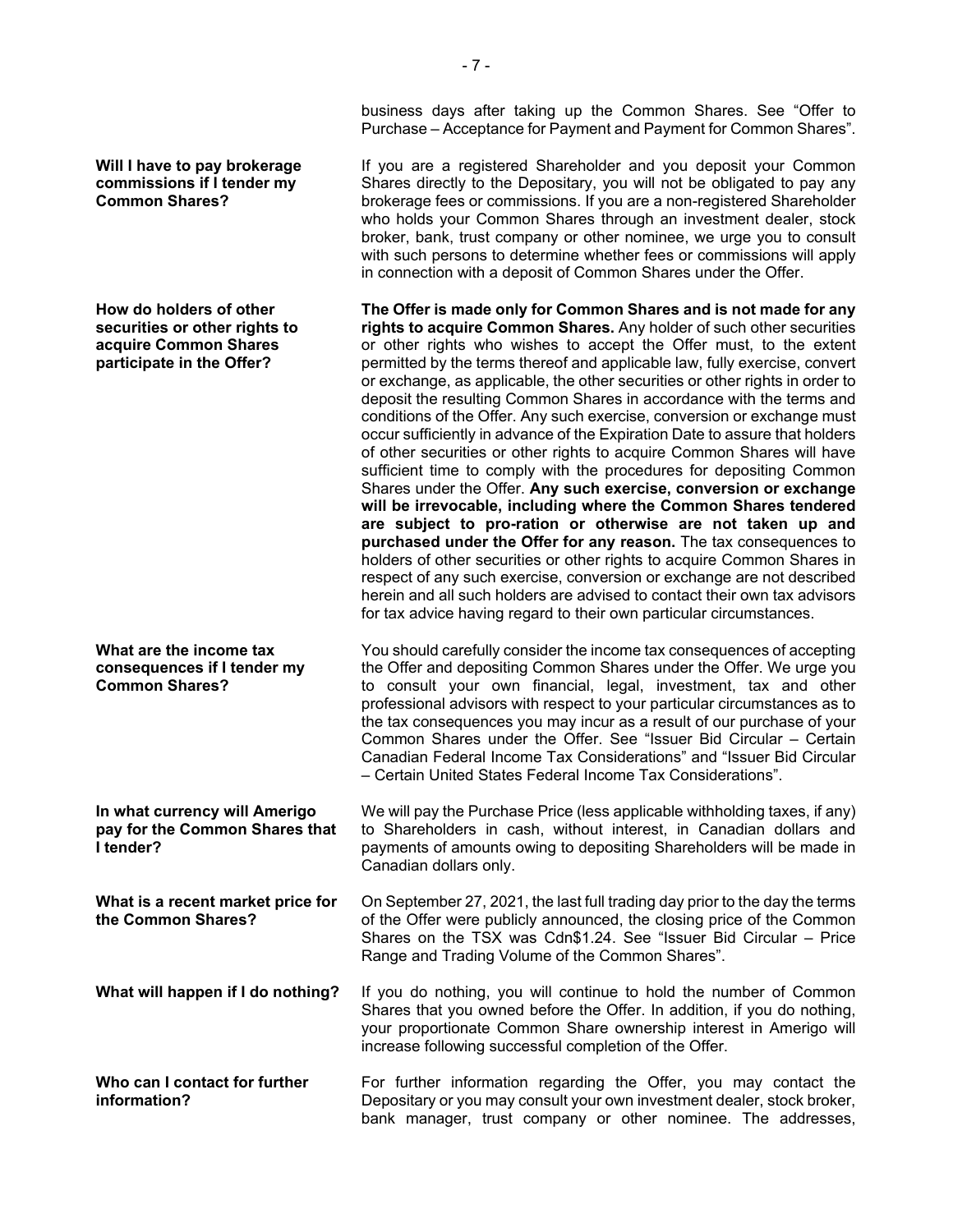telephone numbers and email addresses of the Depositary are set forth on the last page of the Offer to Purchase and Circular.

**How do I get my Common Shares back if I have deposited them to the Offer but they are not taken up?** 

All Common Shares deposited but not taken up under the Offer (including Common Shares deposited pursuant to Auction Tenders at prices greater than the Purchase Price, Common Shares not purchased because of pro-ration or invalid tender, or Common Shares not taken up due to the termination of the Offer), or properly withdrawn before the Expiry Time, will be returned promptly after the Expiration Date or termination of the Offer without expense to the depositing Shareholder.

**NO PERSON HAS BEEN AUTHORIZED TO MAKE ANY RECOMMENDATION ON BEHALF OF THE CORPORATION OR THE BOARD OF DIRECTORS AS TO WHETHER SHAREHOLDERS SHOULD DEPOSIT OR REFRAIN FROM DEPOSITING COMMON SHARES UNDER THE OFFER, OR AS TO THE PRICE OR PRICES AT WHICH TO DEPOSIT COMMON SHARES UNDER THE OFFER. NO PERSON HAS BEEN AUTHORIZED TO GIVE ANY INFORMATION OR TO MAKE ANY REPRESENTATIONS IN CONNECTION WITH THE OFFER OTHER THAN AS SET FORTH IN THE OFFER DOCUMENTS. IF GIVEN OR MADE, ANY SUCH RECOMMENDATION OR ANY SUCH INFORMATION OR REPRESENTATION MUST NOT BE RELIED UPON AS HAVING BEEN AUTHORIZED BY THE CORPORATION, THE BOARD OF DIRECTORS OR THE DEPOSITARY.**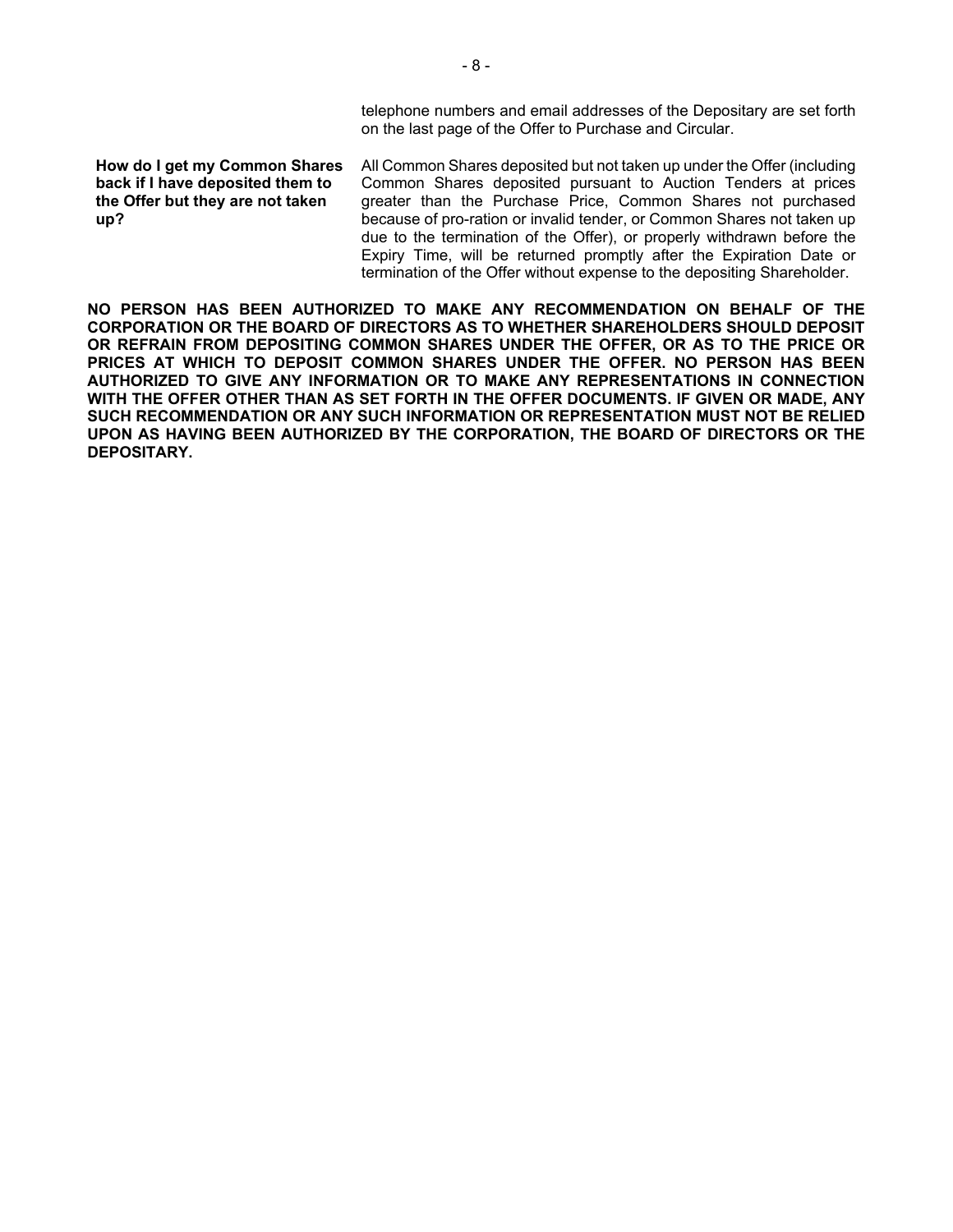## **GLOSSARY**

*This Glossary forms a part of the Offer to Purchase and Circular. In the Offer to Purchase and Circular, the Letter of Transmittal and the Notice of Guaranteed Delivery, unless otherwise specified or the subject matter or context is inconsistent therewith, the following terms shall have the meanings set out below, and grammatical variations thereof shall have the corresponding meanings.* 

"**Agent's Message**" has the meaning set out under the heading "Offer to Purchase – Procedure for Depositing Common Shares – Proper Deposit of Common Shares".

"**allowable capital loss**" has the meaning set out under the heading "Issuer Bid Circular – Certain Canadian Federal Income Tax Considerations – Taxation of Capital Gains and Capital Losses".

"**Amerigo**" or the "**Corporation**" means Amerigo Resources Ltd.

"**Arrangement**" has the meaning set out under the heading "Issuer Bid Circular – Ownership of Amerigo's Securities; Arrangements Concerning Securities – Ownership of the Securities of the Corporation".

"**Auction Tenders**" has the meaning set out under the heading "Offer to Purchase – The Offer".

"**Board of Directors**" means the board of directors of the Corporation as constituted from time to time.

"**Book-Entry Confirmation**" has the meaning set out under the heading "Offer to Purchase – Procedure for Depositing Common Shares – Proper Deposit of Common Shares".

"**Canadian Shareholder**" has the meaning set out under the heading "Issuer Bid Circular – Certain Canadian Federal Income Tax Considerations – Shareholders Resident in Canada".

"**CDS**" means CDS Clearing and Depository Services Inc.

"**CDSX**" has the meaning set out under the heading "Offer to Purchase – Procedure for Depositing Common Shares – Book-Entry Transfer Procedures – CDS".

"**Circular**" has the meaning set out under the heading "Offer to Purchase – The Offer".

"**Code**" has the meaning set out under the heading "Certain United States Federal Income Tax Considerations".

"**Common Shares**" means common shares in the authorized share structure of the Corporation.

"**CRA**" means the Canada Revenue Agency.

"**Depositary**" means Computershare Investor Services Inc., in its capacity as depositary under the Offer.

"**DTC**" means The Depository Trust Company.

"**Eligible Institution**" has the meaning set out under the heading "Offer to Purchase – Procedure for Depositing Common Shares – Signature Guarantees".

"**Expiration Date**" has the meaning set out under the heading "Offer to Purchase – The Offer".

"**Expiry Time**" means 5:00 p.m. (Toronto time) on the Expiration Date.

"**formal valuation**" has the meaning ascribed thereto in MI 61-101.

"**Holder**" has the meaning set out under the heading "Issuer Bid Circular – Certain Canadian Federal Income Tax Considerations".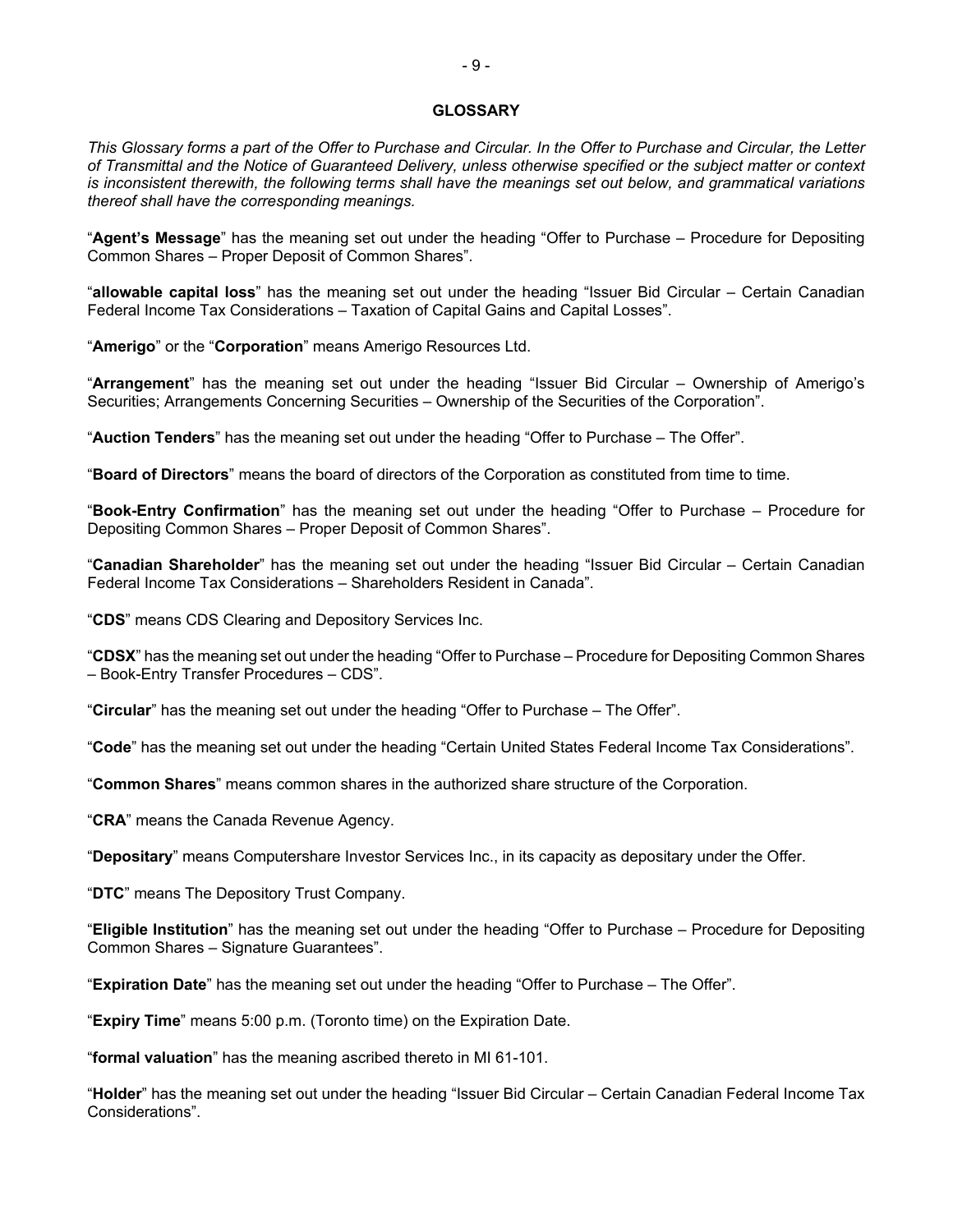"**IRS**" has the meaning set out under the heading "Certain United States Federal Income Tax Considerations".

"**Letter of Transmittal**" has the meaning set out under the heading "Offer to Purchase – The Offer".

"**MI 61-101**" means Multilateral Instrument 61-101 — Protection of Minority Security Holders in Special Transactions.

"**Non-Canadian Shareholder**" has the meaning set out under the heading "Issuer Bid Circular – Certain Canadian Federal Income Tax Considerations – Shareholders Not Resident in Canada".

"**Notice of Guaranteed Delivery**" has the meaning set out under the heading "Offer to Purchase – The Offer".

"**Odd Lot Holders**" has the meaning set out under the heading "Offer to Purchase – Number of Common Shares and Pro-Ration".

"**Odd Lots**" has the meaning set out under the heading "Offer to Purchase – Number of Common Shares and Pro-Ration".

"**Offer**" has the meaning set out under the heading "Offer to Purchase – The Offer".

"**Offer Documents**" has the meaning set out under the heading "Offer to Purchase – The Offer".

"**Offer to Purchase**" has the meaning set out under the heading "Offer to Purchase – The Offer".

"**public float**" has the meaning set out under the heading "Issuer Bid Circular – Background and Purpose and Effect of the Offer – Liquidity of Market".

"**Purchase Price**" has the meaning set out under the heading "Offer to Purchase – Purchase Price".

"**Purchase Price Tenders**" has the meaning set out under the heading "Offer to Purchase – The Offer".

"**QEF**" has the meaning set out under the heading "Certain United States Federal Income Tax Considerations – U.S. Holders Who Receive Cash Pursuant to the Offer – Passive Foreign Investment Company".

"**Regulations**" means the regulations made under the Tax Act.

"**related parties**" has the meaning set out under the heading "Issuer Bid Circular – Background and Purpose and Effect of the Offer – Liquidity of Market".

"**Section 302 tests**" has the meaning set out under the heading "Certain United States Federal Income Tax Considerations – U.S. Holders Who Receive Cash Pursuant to the Offer – Sale or Exchange of Common Shares".

"**SEDAR**" means the System for Electronic Document Analysis and Retrieval.

"**Successful Shareholders**" has the meaning set out under the heading "Offer to Purchase – Number of Common Shares and Pro-Ration".

"**Successfully Tendered Common Shares**" has the meaning set out under the heading "Offer to Purchase – Number of Common Shares and Pro-Ration".

"**Tax Act**" means the Income Tax Act (Canada).

"**Tax Proposals**" has the meaning set out under the heading "Issuer Bid Circular – Certain Canadian Federal Income Tax Considerations".

"**taxable capital gain**" has the meaning set out under the heading "Issuer Bid Circular – Certain Canadian Federal Income Tax Considerations – Taxation of Capital Gains and Capital Losses".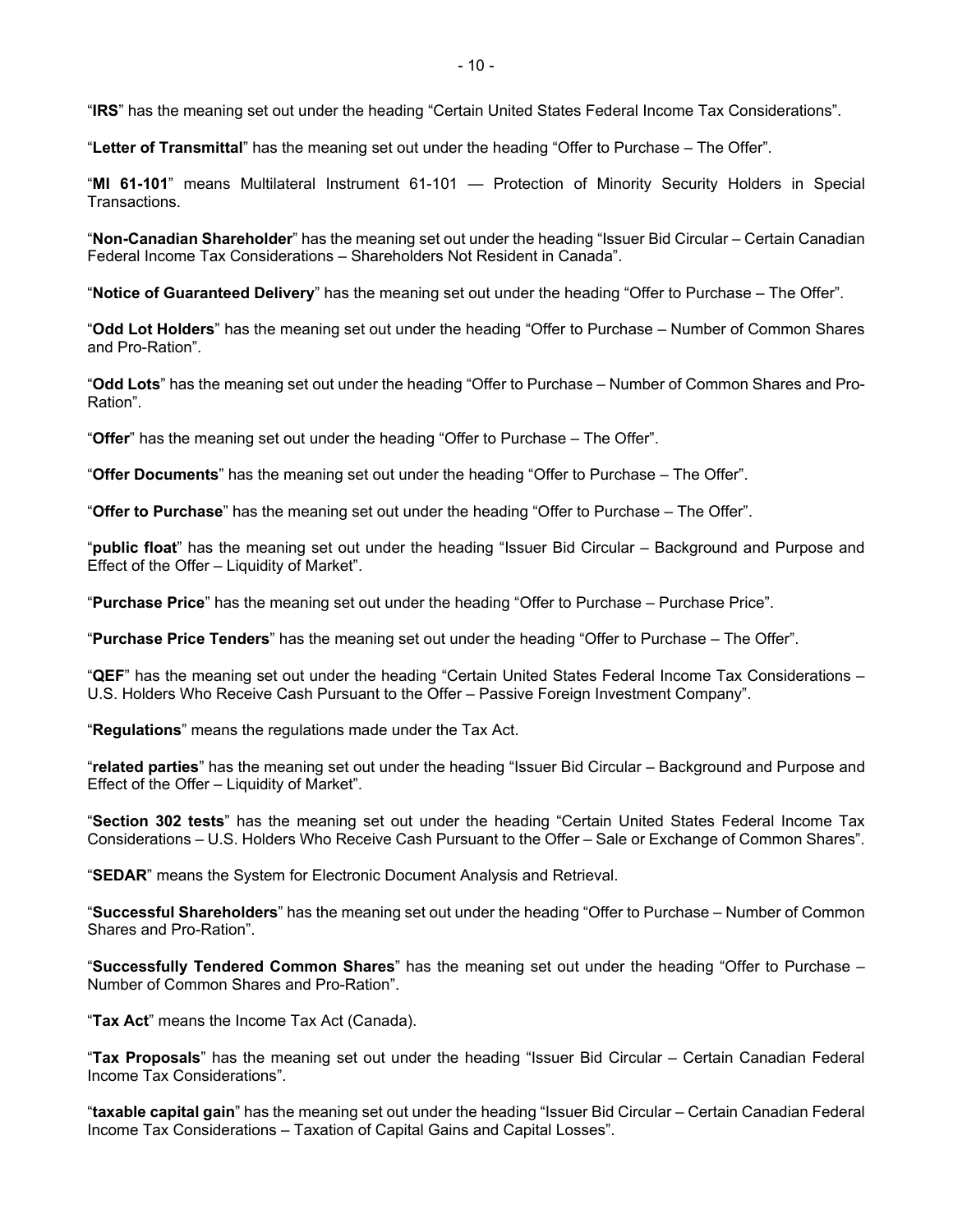"**TSX**" means the Toronto Stock Exchange.

"**U.S. Holder**" has the meaning set out under the heading "Certain United States Federal Income Tax Considerations".

"**U.S. Person**" has the meaning set out under the heading "Certain United States Federal Income Tax Considerations".

"**U.S. Treaty**" has the meaning set out under the heading "Certain United States Federal Income Tax Considerations".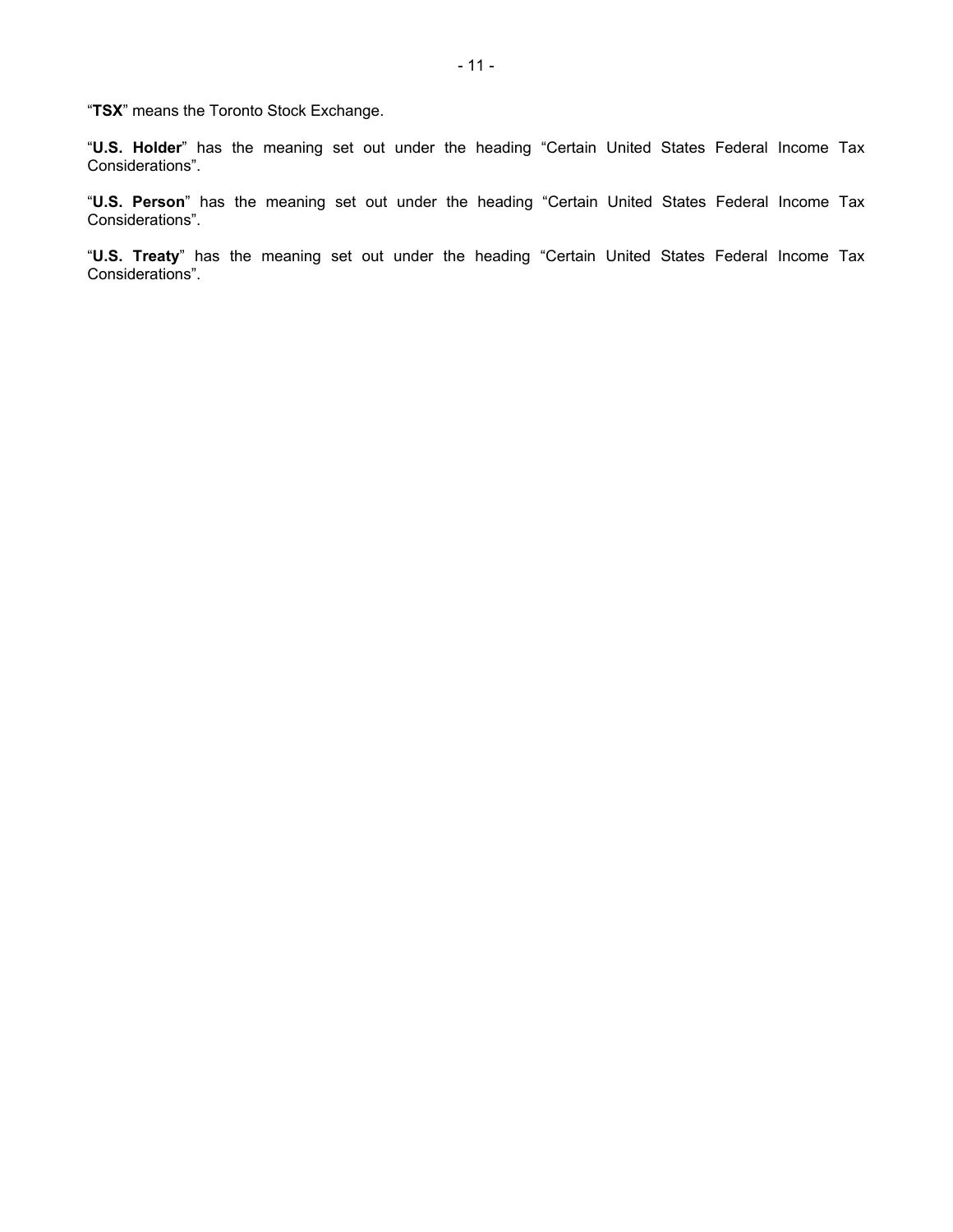The Offer is made only for Common Shares and is not made for any other securities of the Corporation or other rights to acquire Common Shares. Any holder of such other securities or other rights who wishes to accept the Offer must, to the extent permitted by the terms thereof and applicable law, fully exercise, convert or exchange, as applicable, the other securities or other rights in order to deposit the resulting Common Shares in accordance with the terms and conditions of the Offer. Any such exercise, conversion or exchange must occur sufficiently in advance of the Expiration Date to assure that holders of other securities or other rights to acquire Common Shares will have sufficient time to comply with the procedures for depositing Common Shares under the Offer. Any such exercise, conversion or exchange will be irrevocable, including where the Common Shares tendered are subject to pro-ration or otherwise are not taken up and purchased under the Offer for any reason. The tax consequences to holders of other securities or other rights to acquire Common Shares in respect of any such exercise, conversion or exchange are not described herein and all such holders are advised to contact their own tax advisors for tax advice having regard to their own particular circumstances.

# **SPECIAL NOTE REGARDING FORWARD-LOOKING STATEMENTS**

The Offer Documents include certain statements that constitute "forward-looking statements" and "forwardlooking information" within the meaning of applicable securities laws ("forward-looking statements" and "forwardlooking information" are collectively referred to as "forward-looking statements", unless otherwise stated). These statements appear in a number of places in the Offer Documents and include statements regarding the Corporation's intent, or the beliefs or current expectations of the Corporation's officers and directors. Such forwardlooking statements involve known and unknown risks and uncertainties that may cause the Corporation's actual results, performance or achievements to be materially different from any future results, performance or achievements expressed or implied by such forward-looking statements. When used in the Offer Documents, words such as "believe", "anticipate", "estimate", "project", "intend", "expect", "may", "will", "plan", "should", "would", "contemplate", "possible", "attempts", "seeks" and similar expressions are intended to identify these forwardlooking statements. Forward-looking statements may relate to the Corporation's forecasted production and operating costs, future outlook and anticipated events or results and may include statements regarding the Corporation's future financial position, business strategy, budgets, financial results, taxes, plans and objectives. Management has based these forward-looking statements largely on management's current expectations and projections about future events and financial trends affecting the financial condition of the Corporation's business.

These forward-looking statements involve known and unknown risks, uncertainties and other factors that are beyond the Corporation's ability to predict or control, including risks that may affect the Corporation's operating or capital plans; risks generally encountered in the permitting and development of mineral projects such as unusual or unexpected geological formations, negotiations with government and other third parties, unanticipated metallurgical difficulties, delays associated with permits, approvals and permit appeals, ground control problems, adverse weather conditions, process upsets and equipment malfunctions; risks associated with labour disturbances and availability of skilled labour and management; fluctuations in the market prices of the Corporation's principal commodities, which are cyclical and subject to substantial price fluctuations; risks created through competition for mining projects and properties; risks associated with lack of access to markets; risks associated with availability of and the Corporation's ability to obtain both tailings from Codelco's Division El Teniente's current production and historic tailings from tailings deposits; the ability of the Corporation to draw down funds from lines of credit, the availability of and ability of the Corporation to obtain adequate funding on reasonable terms for expansions and acquisitions; mine plan estimates; risks posed by fluctuations in exchange rates and interest rates, as well as general economic conditions including the current outbreak of the novel coronavirus known as COVID-19 on the Corporation's business, operations and financial condition; risks associated with environmental compliance and changes in environmental legislation and regulation; risks associated with our dependence on third parties for the provision of critical services; risks associated with non-performance by contractual counterparties; title risks; social and political risks associated with operations in foreign countries; risks of changes in laws affecting our operations or their interpretation, including foreign exchange controls; and risks associated with tax reassessments and legal proceedings. Notwithstanding the efforts of the Corporation and the Corporation's subsidiary, Minera Valle Central S.A. ("**MVC**"), there can be no guarantee that the Corporation's or MVC's staff will not contract COVID-19 or that the Corporation's and MVC's measures to protect staff from COVID-19 will be effective. Many of these risks and uncertainties apply not only to the Corporation and its operations, but also to Codelco and its operations. Codelco's ongoing mining operations provide a significant portion of the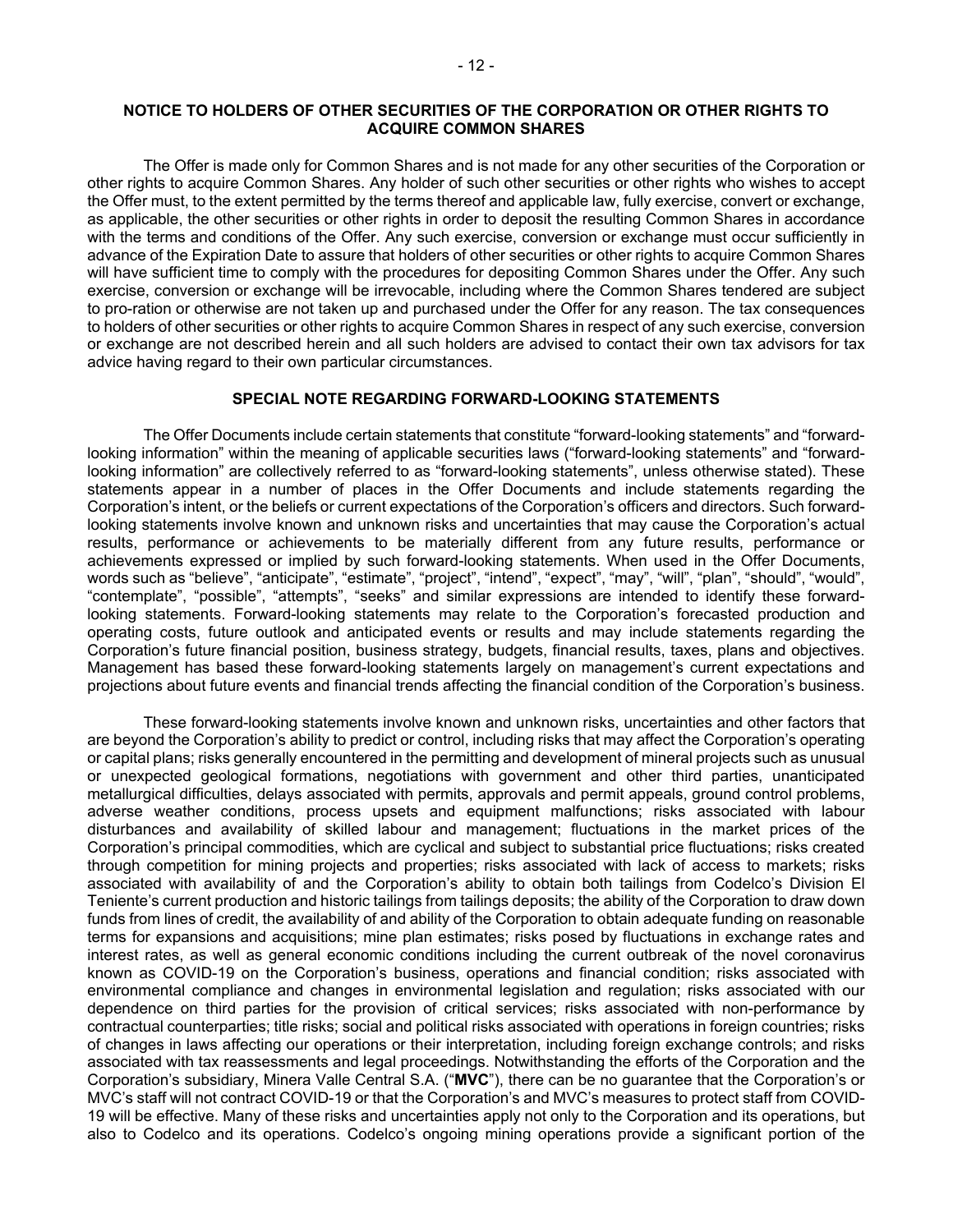materials MVC processes and its resulting metals production, therefore these risks and uncertainties may also affect their operations and in turn have a material effect on the Corporation.

Actual results and developments are likely to differ, and may differ materially, from those expressed or implied by the forward-looking statements contained in the Offer Documents. Such statements are based on a number of assumptions which may prove to be incorrect, including, but not limited to, assumptions about:

- general business and economic conditions;
- interest and currency exchange rates;
- changes in commodity and power prices;
- acts of foreign governments and the outcome of legal proceedings;
- the supply and demand for, deliveries of, and the level and volatility of prices of copper and other commodities and products used in the Corporation's operations;
- the ongoing supply of material for processing from Codelco's current mining operations;
- the grade and projected recoveries of tailings processed by MVC;
- the ability of the Corporation to profitably extract and process material from the Cauquenes tailings deposit;
- the timing of the receipt of and retention of permits and other regulatory and governmental approvals;
- the Corporation's costs of production and the Corporation's production and productivity levels, as well as those of the Corporation's competitors;
- changes in credit market conditions and conditions in financial markets generally;
- the Corporation's ability to procure equipment and operating supplies in sufficient quantities and on a timely basis;
- the availability of qualified employees and contractors for the Corporation's operations;
- the Corporation's ability to attract and retain skilled staff;
- the satisfactory negotiation of collective agreements with unionized employees;
- the impact of changes in foreign exchange rates and capital repatriation on the Corporation's costs and results;
- engineering and construction timetables and capital costs for the Corporation's expansion projects;
- costs of closure of various operations;
- market competition;
- tax benefits and tax rates;
- the outcome of the Corporation's copper concentrate sales and treatment and refining charge negotiations;
- the resolution of environmental and other proceedings or disputes;
- the future supply of reasonably priced power;
- rainfall in the vicinity of MVC returning to normal levels;
- average recoveries for fresh tailings and Cauquenes tailings;
- the Corporation's ability to obtain, comply with and renew permits and licenses in a timely manner; and
- the Corporation's ongoing relations with the Corporation's employees and entities with which the Corporation do business.

Future production levels and cost estimates assume there are no adverse mining or other events which significantly affect budgeted production levels.

Although the Corporation believes that these assumptions were reasonable when made, because these assumptions are inherently subject to significant uncertainties and contingencies which are difficult or impossible to predict and are beyond the Corporation's control, the Corporation cannot assure that it will achieve or accomplish the expectations, beliefs or projections described in the forward-looking statements.

The Corporation cautions you that the foregoing list of important factors and assumptions is not exhaustive. Other events or circumstances could cause the Corporation's actual results to differ materially from those estimated or projected and expressed in, or implied by, the Corporation's forward-looking statements. You should also carefully consider the matters discussed under Risk Factors in the Corporation's Annual Information Form. The forward-looking statements contained herein speak only as of the date of the Offer Documents and except as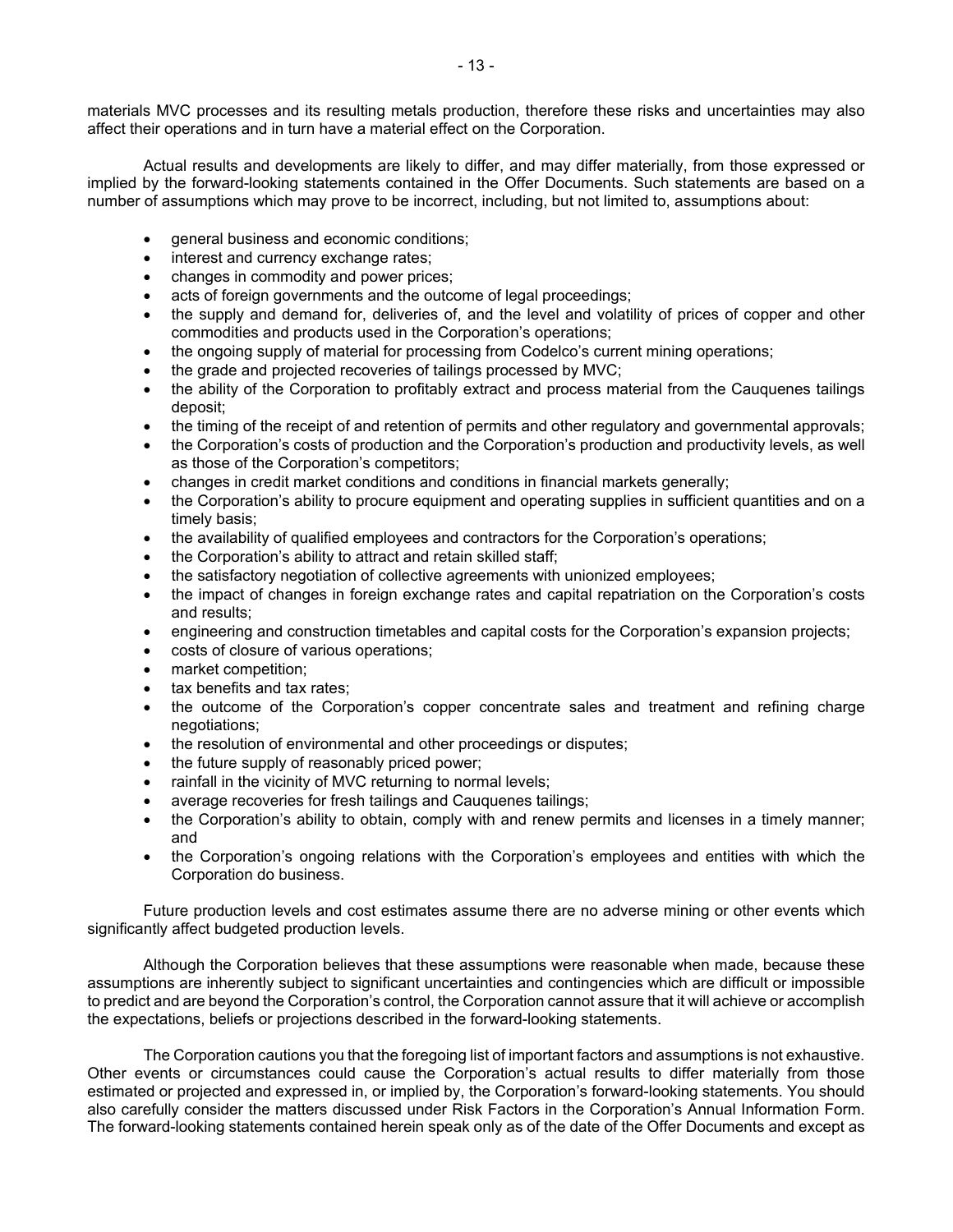required by law, the Corporation undertakes no obligation to update publicly or otherwise revise any forwardlooking statements or the foregoing list of factors, whether as a result of new information or future events or otherwise.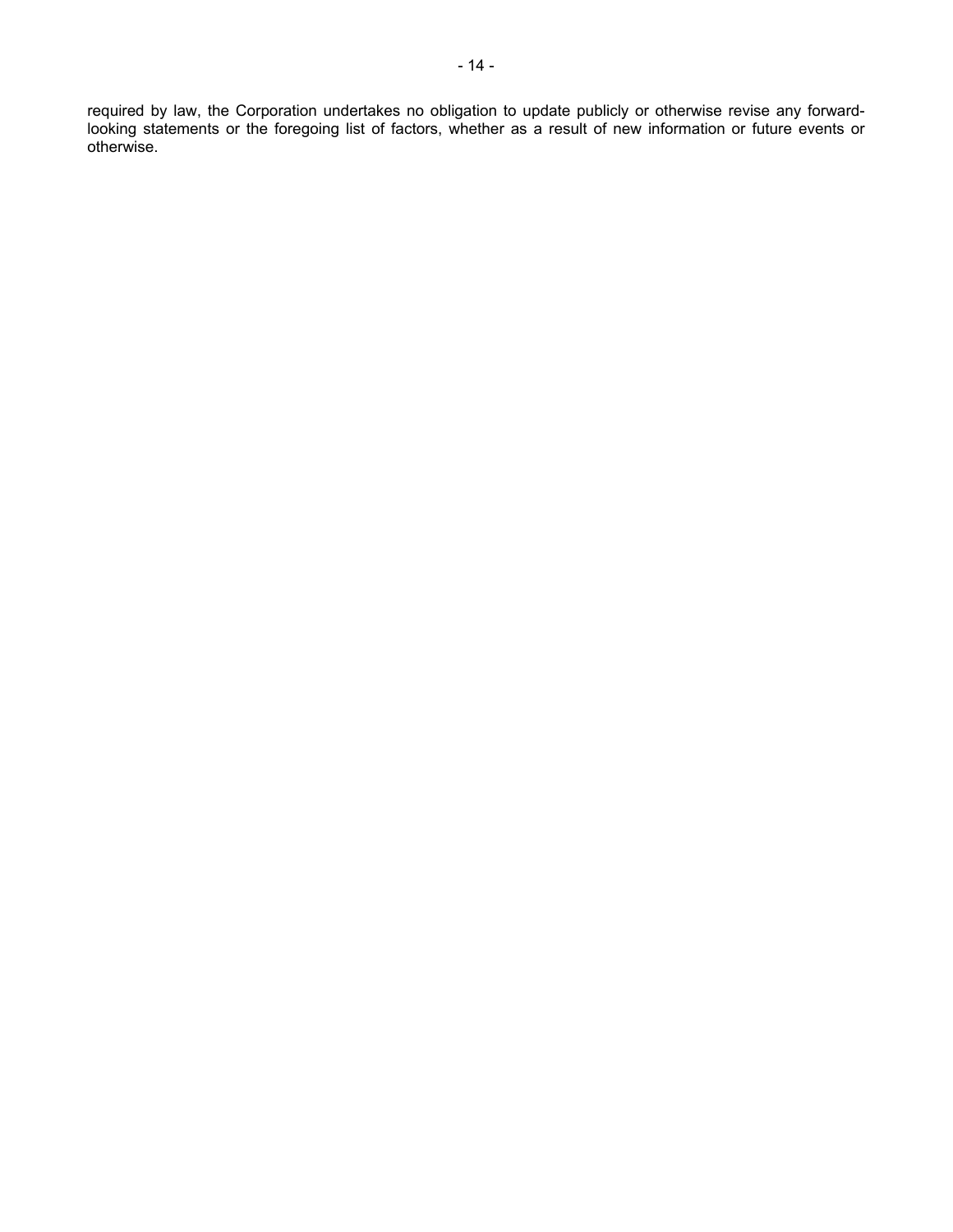#### **OFFER TO PURCHASE**

#### **To the holders of the Common Shares of Amerigo Resources Ltd.:**

#### **THE OFFER**

Amerigo hereby offers (the "**Offer**") to purchase for cancellation from the holders thereof up to Cdn\$25,000,000 in value of its Common Shares payable in cash pursuant to (i) auction tenders in which the tendering Shareholders specify a price of not less than Cdn\$1.18 per Common Share and not more than Cdn\$1.30 per Common Share (in increments of Cdn\$0.02 per Common Share within such range) ("**Auction Tenders**"), or (ii) purchase price tenders in which the tendering Shareholders do not specify a price per Common Share, but rather agree to have their Common Shares purchased at the Purchase Price (as defined below) that is determined as provided herein ("**Purchase Price Tenders**"), on the terms and subject to the conditions set forth in this offer to purchase (the "**Offer to Purchase**"), the accompanying issuer bid circular (the "**Circular**"), the related letter of transmittal (the "**Letter of Transmittal**") and the notice of guaranteed delivery (the "**Notice of Guaranteed Delivery**") (all such documents, as amended or supplemented from time to time, collectively constitute and are herein referred to as, the "**Offer Documents**").

**The Offer will commence on September 29, 2021 and expire at 5:00 p.m. (Toronto time) on November 12, 2021 or such later time and date to which the Offer may be extended by Amerigo (the "Expiration Date"), unless varied or withdrawn by Amerigo. The Offer is not conditional upon any minimum number of Common Shares being deposited. However, the Offer is subject to certain conditions that are customary for transactions of this nature and Amerigo reserves the right, subject to applicable laws, to withdraw and terminate the Offer and not take up and pay for any Common Shares deposited pursuant to the Offer unless the conditions of the Offer are satisfied or waived by Amerigo. See "Offer to Purchase – Conditions of the Offer". Amerigo also reserves the right, subject to applicable laws, to extend, vary or increase the Offer. See "Offer to Purchase – Extension and Variation of the Offer".** 

Subject to the satisfaction or waiver by Amerigo of the conditions of the Offer, each Shareholder who has properly deposited Common Shares pursuant to an Auction Tender at or below the Purchase Price or pursuant to a Purchase Price Tender, and who has not properly withdrawn such Common Shares, will receive the Purchase Price, payable in cash (subject to applicable withholding taxes, if any), for all Common Shares purchased upon the terms and subject to the conditions of the Offer, including the provisions relating to pro-ration and the preferential acceptance of Odd Lots, each as described herein.

Under no circumstances will Amerigo or the Depositary pay you interest on the Purchase Price, even if there is a delay in making payment.

The Depositary will return all Common Shares not purchased under the Offer (including Common Shares deposited pursuant to an Auction Tender at prices greater than the Purchase Price, Common Shares not purchased because of pro-ration or invalid tenders, or Common Shares not taken up due to the termination of the Offer), or properly withdrawn before the Expiry Time, promptly after the Expiration Date or termination of the Offer or the date of withdrawal of the Common Shares, as the case may be, without expense to the depositing Shareholder. Registered Shareholders who deposit their Common Shares directly to the Depositary will not be obligated to pay any brokerage fees or commissions. Non-registered Shareholders who hold their Common Shares through an investment dealer, stock broker, bank manager, trust company or other nominee are urged to consult with such persons regarding whether any fees or commissions will apply in connection with a deposit of Common Shares under the Offer.

**The Offer is made only for Common Shares and is not made for any other securities of the Corporation or other rights to acquire Common Shares.** Any holder of such other securities or other rights who wishes to accept the Offer must, to the extent permitted by the terms thereof and applicable law, fully exercise, convert or exchange, as applicable, the other securities or other rights in order to deposit the resulting Common Shares in accordance with the terms and conditions of the Offer. Any such exercise, conversion or exchange must occur sufficiently in advance of the Expiration Date to assure that holders of other securities or other rights to acquire Common Shares will have sufficient time to comply with the procedures for depositing Common Shares under the Offer. Any such exercise, conversion or exchange will be irrevocable, including where the Common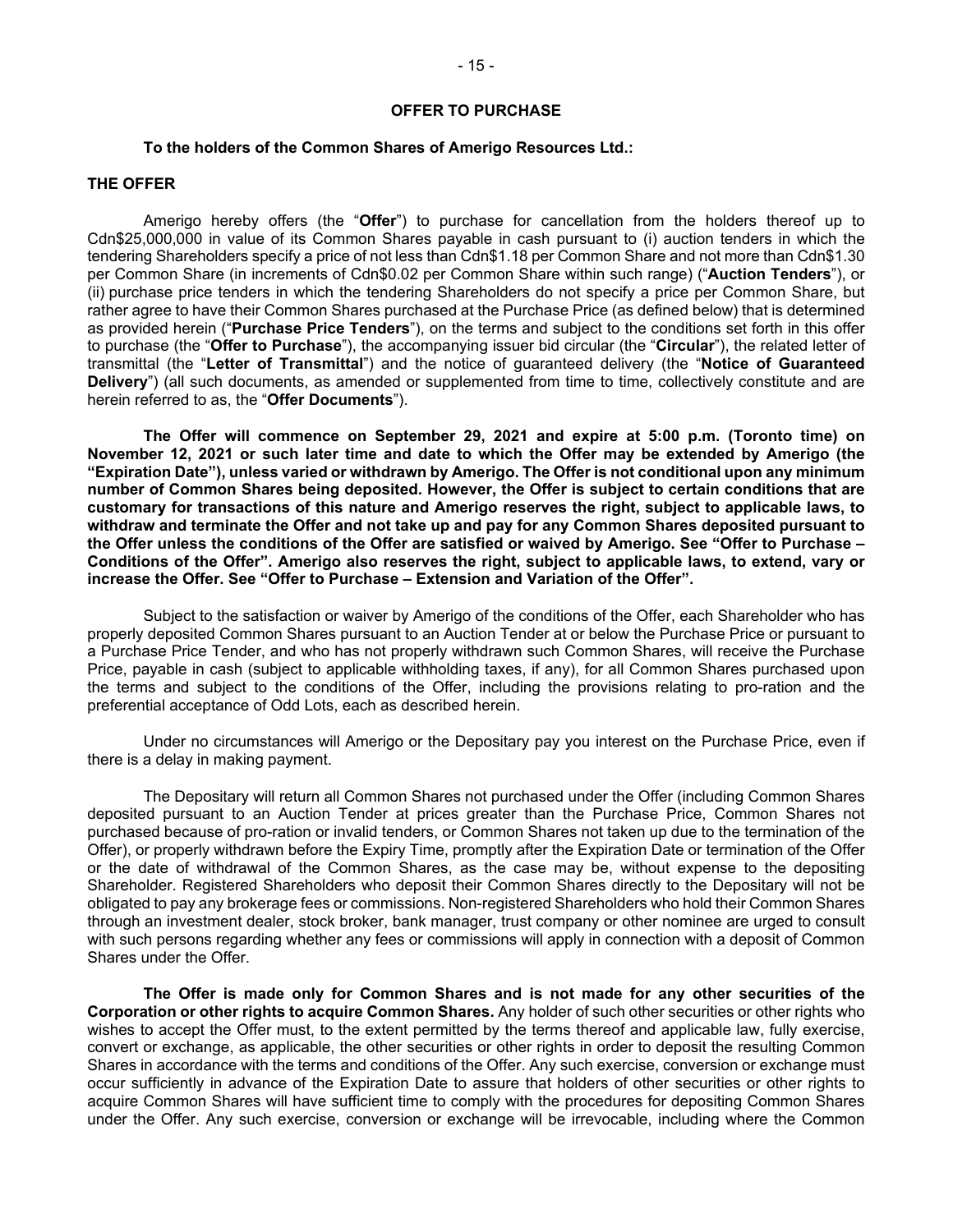Shares tendered are subject to pro-ration or otherwise are not taken up and purchased under the Offer for any reason. The tax consequences to holders of other securities or other rights to acquire Common Shares in respect of any such exercise, conversion or exchange are not described herein and all such holders are advised to contact their own tax advisors for tax advice having regard to their own particular circumstances

**The Board of Directors has authorized and approved the Offer. However, none of Amerigo, the Board of Directors or the Depositary makes any recommendation to any Shareholder as to whether to deposit or refrain from depositing any or all of such Shareholder's Common Shares pursuant to the Offer or as to the purchase price or purchase prices at which Shareholders may deposit Common Shares to the Offer. Shareholders are strongly urged to carefully review and evaluate all the information provided in the Offer Documents, to consult with their own financial, legal, investment, tax and other professional advisors and to make their own decisions as to whether to deposit Common Shares under the Offer and, if so, how many Common Shares to deposit and the price or prices at which to deposit. Amerigo is making the Offer to provide an opportunity for Shareholders who wish to realize upon their investment in Amerigo to have increased liquidity for a prescribed time to sell some or all of their Common Shares, subject in all cases to the terms and conditions of the Offer (including the pro-ration and Odd Lot provisions described herein). Future values and liquidity of the Common Shares cannot be assured and are subject to risks. Shareholders must make their own decisions as to whether to deposit Common Shares under the Offer and should refer to the "Risk Factors" section of Amerigo's Annual Information Form for the year ended December 31, 2020 dated March 30, 2021 available on SEDAR at www.sedar.com.** 

Prior to the Expiry Time, all factual information regarding the number of Common Shares deposited will be kept confidential, and the Depositary will be directed by the Corporation to maintain such confidentiality.

The Offer to Purchase, the accompanying Circular, Letter of Transmittal and Notice of Guaranteed Delivery contain important additional information and should be read carefully and in their entirety by each Shareholder before making any decision with respect to the Offer.

Shareholders should carefully consider the income tax consequences of accepting the Offer and depositing Common Shares under the Offer. See "Issuer Bid Circular – Certain Canadian Federal Income Tax Considerations" and "Issuer Bid Circular – Certain United States Federal Income Tax Considerations".

# **PURCHASE PRICE**

Upon the terms and subject to the conditions of the Offer, promptly following the Expiry Time, the Corporation will determine a single price per Common Share (the "**Purchase Price**"), which will not be less than Cdn\$1.18 per Common Share and not more than Cdn\$1.30 per Common Share, that it will pay for Common Shares validly deposited pursuant to the Offer and not withdrawn, taking into account the auction prices and the number of Common Shares deposited pursuant to Auction Tenders and Purchase Price Tenders. The Purchase Price will be the lowest price per Common Share that enables the Corporation to purchase the maximum number of Common Shares validly deposited and not properly withdrawn pursuant to the Offer having an aggregate purchase price not exceeding Cdn\$25,000,000.

Shareholders are urged to obtain current market quotations for the Common Shares before deciding whether, and at what price or prices, to deposit Common Shares pursuant to the Offer.

For the purpose of determining the Purchase Price, Common Shares deposited pursuant to a Purchase Price Tender will be considered to have been deposited at Cdn\$1.18 per Common Share (which is the minimum Purchase Price under the Offer).

Common Shares validly deposited by a Shareholder pursuant to an Auction Tender will not be purchased by the Corporation pursuant to the Offer if the price specified by the Shareholder is greater than the Purchase Price. A Shareholder who wishes to deposit Common Shares, but who does not wish to specify a price at which such Common Shares may be purchased by the Corporation, should make a Purchase Price Tender. Each Shareholder who validly deposits Common Shares without making a valid Auction Tender or Purchase Price Tender will be deemed to have made a Purchase Price Tender.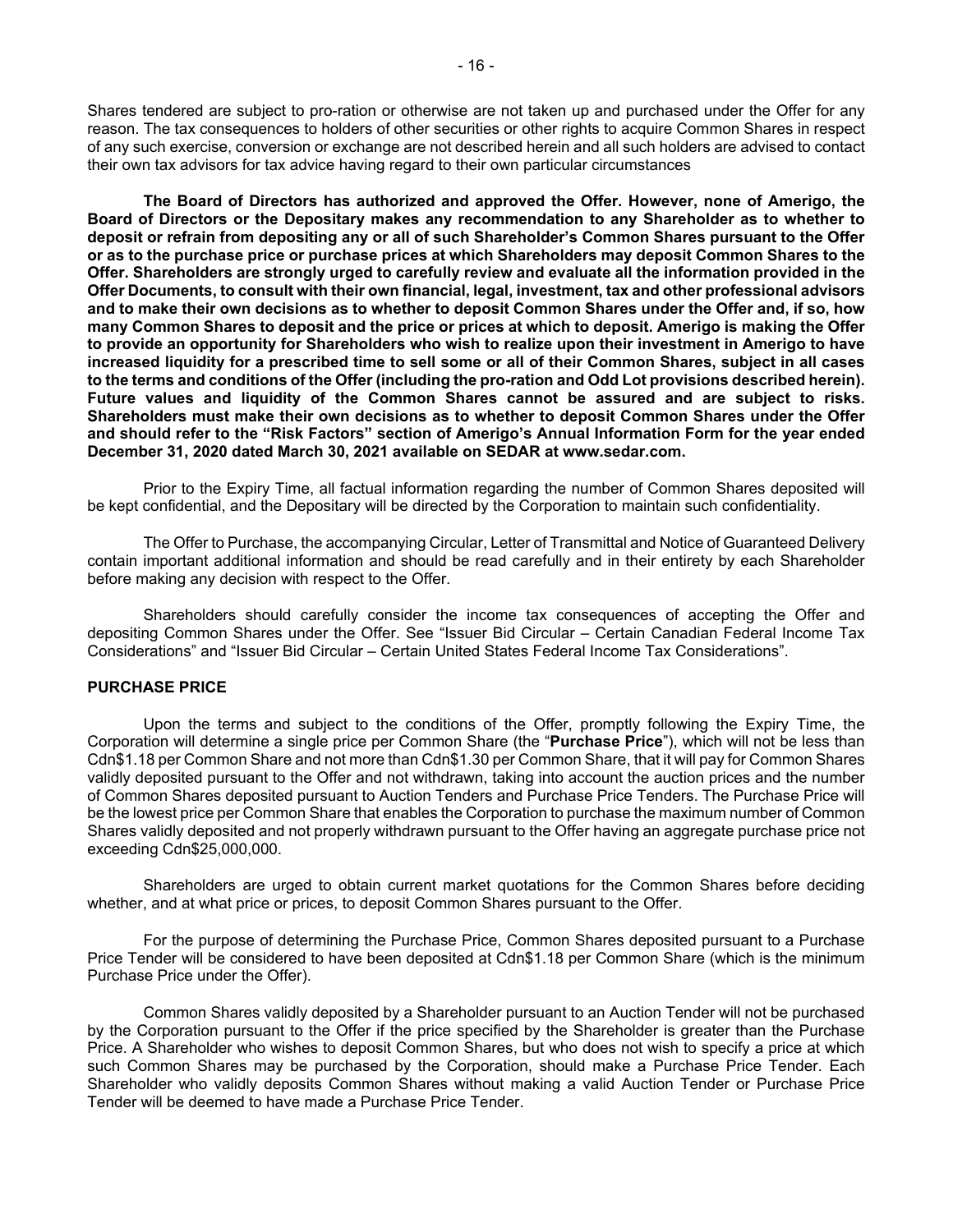If the Purchase Price is determined to be Cdn\$1.18 per Common Share (which is the minimum Purchase Price under the Offer), the maximum number of Common Shares that may be purchased by the Corporation under the Offer is 21,186,441 Common Shares. If the Purchase Price is determined to be Cdn\$1.30 per Common Share (which is the maximum Purchase Price under the Offer), the maximum number of Common Shares that may be purchased by the Corporation under the Offer is 19,230,769 Common Shares.

As promptly as reasonably practicable after determining the Purchase Price, the Corporation will publicly announce the Purchase Price for the Common Shares and, upon the terms and subject to the conditions of the Offer (including the pro-ration and Odd Lot provisions described herein), all Shareholders who have properly deposited and not withdrawn their Common Shares either pursuant to Purchase Price Tenders or pursuant to Auction Tenders at prices at or below the Purchase Price will receive the Purchase Price, in cash (subject to applicable withholding taxes, if any), for all Common Shares purchased by the Corporation.

The Purchase Price will be denominated in Canadian dollars and payments of amounts owing to any depositing Shareholder will be made in Canadian dollars only. All dollar amounts set forth herein are expressed in Canadian dollars unless otherwise indicated.

#### **NUMBER OF COMMON SHARES AND PRO-RATION**

As at September 27, 2021, the Corporation had 181,961,078 Common Shares issued and outstanding.

If the aggregate purchase price for Common Shares validly deposited on or before the Expiry Time (and not properly withdrawn) pursuant to Auction Tenders at prices at or below the Purchase Price or pursuant to Purchase Price Tenders is less than or equal to an aggregate purchase price of Cdn\$25,000,000, Amerigo will, upon the terms and subject to the conditions of the Offer, purchase at the Purchase Price all such Common Shares deposited.

If the aggregate purchase price for Common Shares validly deposited on or before the Expiry Time (and not properly withdrawn) pursuant to Auction Tenders at prices at or below the Purchase Price or pursuant to Purchase Price Tenders (collectively, the "**Successfully Tendered Common Shares**") by Shareholders (the "**Successful Shareholders**") would result in an aggregate purchase price in excess of Cdn\$25,000,000, then upon the terms and subject to the conditions of the Offer, the Successfully Tendered Common Shares will be purchased as follows: (i) first, the Corporation will purchase, at the Purchase Price, all Common Shares deposited at or below the Purchase Price by Odd Lot Holders; and (ii) second, the Corporation will purchase, at the Purchase Price, Common Shares on a pro-rata basis according to the number of Common Shares deposited or deemed to be deposited at or below the Purchase Price by the depositing Shareholders (after having accounted for Odd Lot Holders, who will not be subject to pro-ration). All Auction Tenders and Purchase Price Tenders will be subject to adjustment to avoid the purchase of fractional Common Shares. All payments to Shareholders will be subject to deduction of applicable withholding taxes, if any. See "Issuer Bid Circular – Certain Canadian Federal Income Tax Considerations".

For purposes of the Offer, the term "Odd Lots" means all Successfully Tendered Common Shares properly deposited on or before the Expiry Time (and not validly withdrawn), in accordance with the procedures set forth in the Offer to Purchase, by or on behalf of Successful Shareholders who beneficially own at the Expiry Time an aggregate of fewer than 100 Common Shares ("**Odd Lot Holders**"). As set forth above, Odd Lots will not be subject to any pro-ration.

In order to qualify for this preference, an Odd Lot Holder must properly deposit, pursuant to an Auction Tender at a price at or below the Purchase Price or pursuant to a Purchase Price Tender, all Common Shares beneficially owned by such Odd Lot Holder. Partial deposits will not qualify for this preference. This preference is not available to holders of 100 or more Common Shares, even if holders have separate share certificates for fewer than 100 Common Shares or hold fewer than 100 Common Shares in different accounts. Any Odd Lot Holder wishing to deposit all Common Shares beneficially owned, without pro-ration, must complete Box C – "Odd Lots" in the Letter of Transmittal and, if applicable, on the Notice of Guaranteed Delivery. Shareholders owning an aggregate of less than 100 Common Shares whose Common Shares are purchased under the Offer will not only avoid the payment of brokerage fees or commissions (subject to any fees or commissions that non-registered Shareholders may be charged by the nominee holding their Common Shares on their behalf), but will also avoid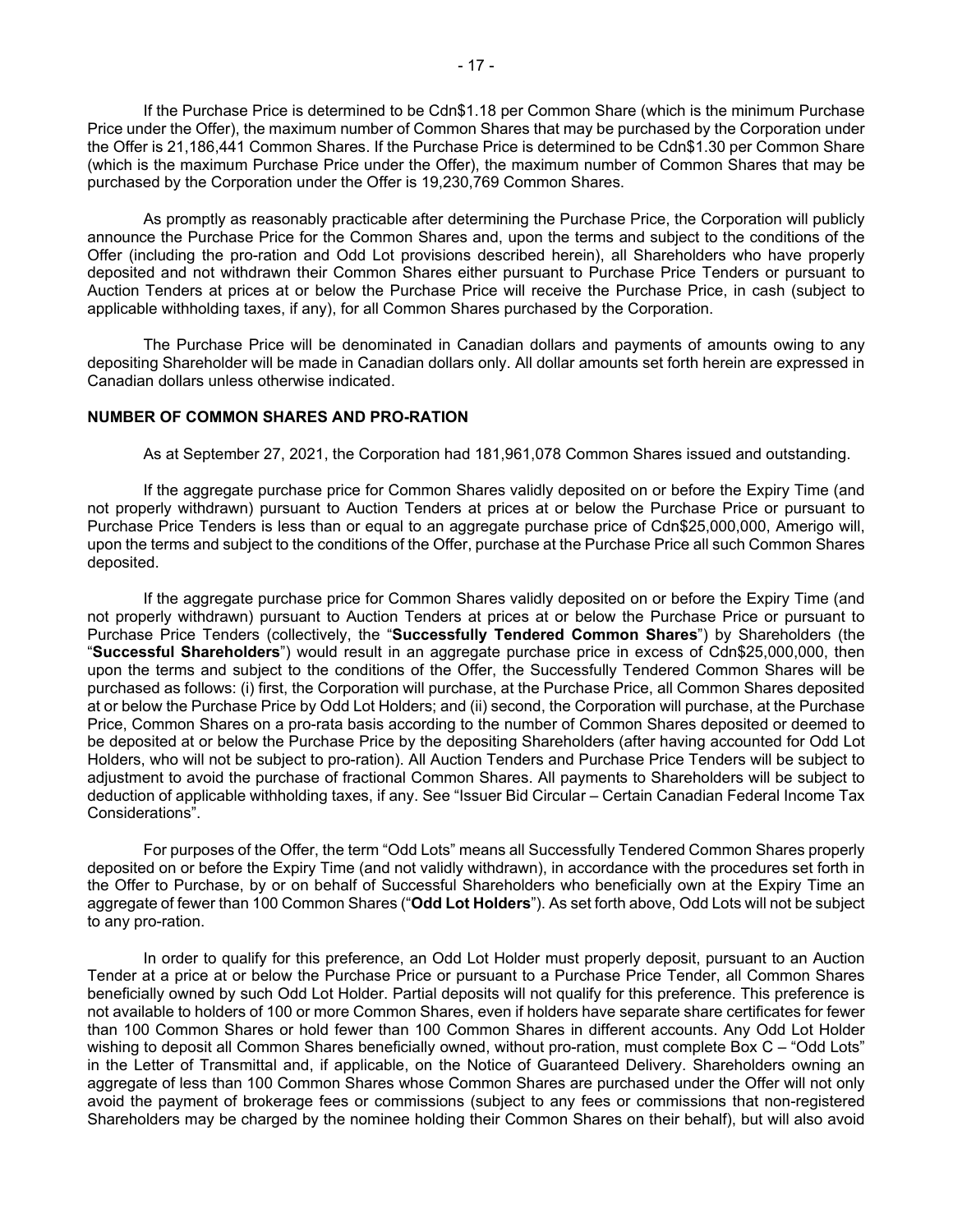any odd-lot discounts, each of which may be applicable on a sale of their Common Shares in a transaction on the TSX.

The Corporation's determination as to pro-ration will be final and binding on all parties, absent a finding to the contrary by a court of competent jurisdiction.

#### **ANNOUNCEMENT OF RESULTS OF OFFER**

The Corporation will publicly announce the results of the Offer, including the Purchase Price, the number of Common Shares validly deposited to the Offer and the number and aggregate purchase price of the Common Shares to be purchased for cancellation pursuant to the Offer, as promptly as practicable after the Expiry Time.

#### **PROCEDURE FOR DEPOSITING COMMON SHARES**

#### *Proper Deposit of Common Shares*

To deposit Common Shares under the Offer, (i) the certificate(s) for all deposited Common Shares in proper form for transfer, together with a properly completed and duly executed Letter of Transmittal (or a manually executed photocopy thereof) relating to such Common Shares with signatures that are guaranteed if so required in accordance with the instructions in the Letter of Transmittal, and any other documents required by the Letter of Transmittal, must be received by the Depositary at the address listed in the Letter of Transmittal on or before the Expiry Time, or (ii) the guaranteed delivery procedure described below must be followed, or (iii) such Common Shares must be transferred pursuant to the procedures for book-entry transfer described below (and a confirmation of such tender must be received by the Depositary, including a Book-Entry Confirmation or an Agent's Message (each as defined below) if the tendering Shareholder has not delivered a Letter of Transmittal). The term "Book-Entry Confirmation" means a confirmation of a book-entry transfer of a Shareholder's Common Shares into the Depositary's account by CDS. The term "Agent's Message" means a message, transmitted by DTC to and received by the Depositary and forming a part of a Book-Entry Confirmation, which states that DTC has received an express acknowledgment from the tendering participant, which acknowledgment states that such participant has received and agrees to be bound by the Letter of Transmittal and that the Corporation may enforce such Letter of Transmittal against such participant.

In accordance with the instructions provided in the Letter of Transmittal: (i) each Shareholder desiring to deposit Common Shares pursuant to the Offer must indicate in Box A – "Type of Tender" in such Letter of Transmittal or, if applicable, the Notice of Guaranteed Delivery, whether the Shareholder is tendering Common Shares pursuant to an Auction Tender or a Purchase Price Tender, and (ii) each Shareholder desiring to deposit Common Shares pursuant to an Auction Tender must further indicate in Box B – "Auction Tender Price (in Canadian Dollars) Per Common Share At Which Common Shares Are Being Deposited" in such Letter of Transmittal or, if applicable, the Notice of Guaranteed Delivery, the price per Common Share (in increments of Cdn\$0.02 within such range), at which such Common Shares are being deposited. Under each of (i) and (ii), respectively, only one box may be checked. If a Shareholder desires to deposit Common Shares in separate lots at a different price and/or different type of tender for each lot, such Shareholder must complete a separate Letter of Transmittal (or, if applicable, a Notice of Guaranteed Delivery) for each lot and price and/or type of tender at which the Shareholder is depositing Common Shares, as applicable. The same Common Shares cannot be deposited (unless previously properly withdrawn) pursuant to both an Auction Tender and a Purchase Price Tender, or pursuant to an Auction Tender at more than one price. Shareholders who validly deposit Common Shares without making a valid Auction Tender or Purchase Price Tender will be deemed to have made a Purchase Price Tender.

In addition, Odd Lot Holders who deposit all of their Common Shares must complete Box C – "Odd Lots" in the Letter of Transmittal in order to qualify for the preferential treatment available to Odd Lot Holders as set forth in "Offer to Purchase – Number of Common Shares and Pro-Ration".

If your Common Shares are held through a broker, dealer, commercial bank, trust company or other nominee, you must request that your broker, dealer, commercial bank, trust company or other nominee deposit your Common Shares for you. If your Common Shares are so held, you should immediately contact such nominee in order to take the necessary steps to be able to deposit such Common Shares under the Offer. In addition, it is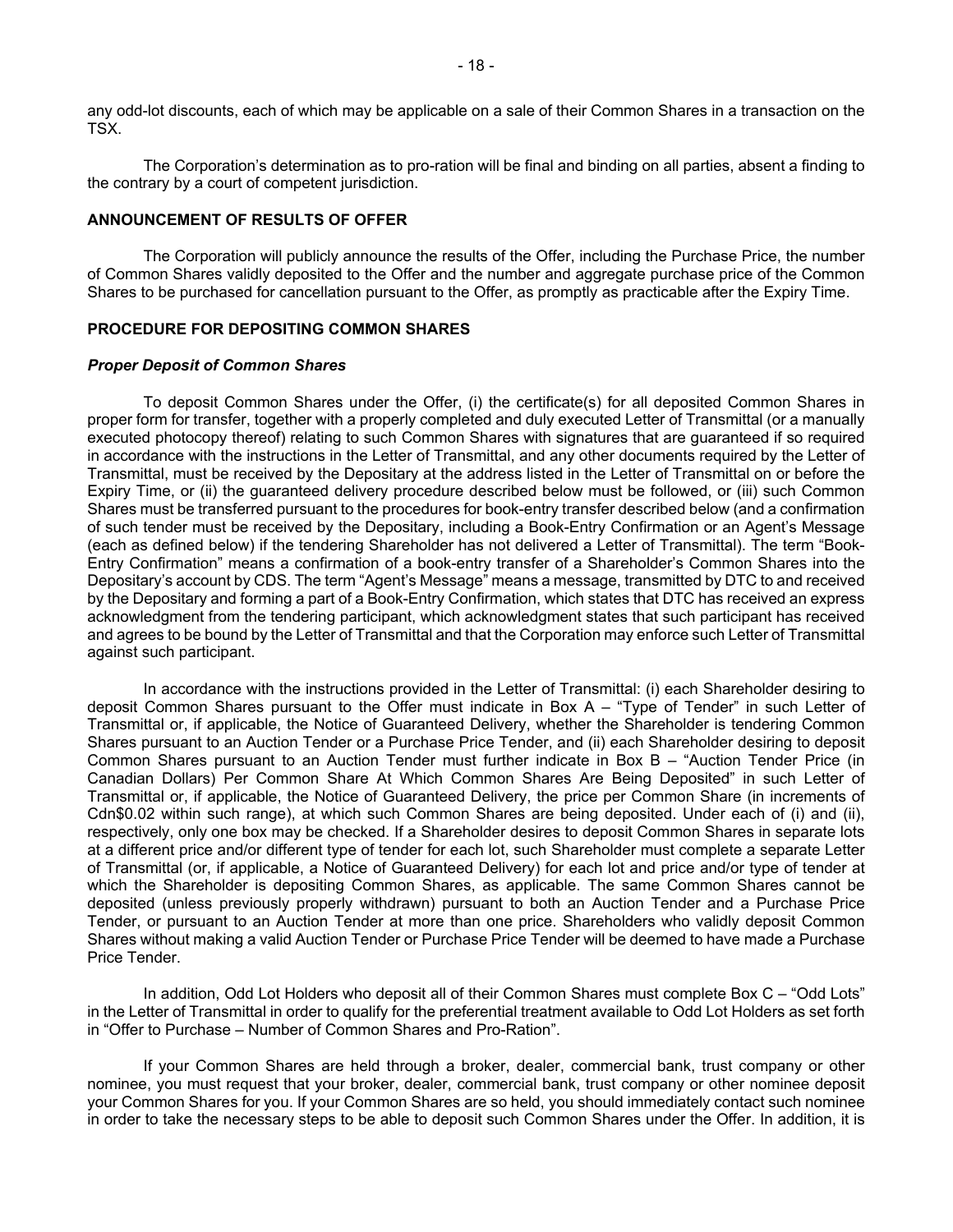likely that such broker, dealer, commercial bank, trust company or other nominee has an earlier deadline, for administrative reasons, for you to act to instruct such nominee to deposit Common Shares on your behalf. We urge you to contact your broker, dealer, commercial bank, trust company or other nominee to confirm any earlier deadline.

Participants of CDS in Canada should contact such depository, or any other applicable depository, to obtain instructions as to the method of depositing Common Shares under the Offer.

#### *Signature Guarantees*

No signature guarantee is required on a Letter of Transmittal if either (i) the Letter of Transmittal is signed by the registered holder of the Common Shares exactly as the name of the registered holder appears on the share certificate deposited therewith, and payment and delivery are to be made directly to such registered holder, or (ii) Common Shares are deposited for the account of a Canadian Schedule I chartered bank, a participating organization of Toronto Stock Exchange Inc., a member of the Securities Transfer Agent Medallion Program (STAMP), a member of the Stock Exchanges Medallion Program (SEMP) or a member of the New York Stock Exchange Inc. Medallion Signature Program (MSP) (each such entity, an "**Eligible Institution**"). In all other cases, all signatures on a Letter of Transmittal must be guaranteed by an Eligible Institution. Members of these programs are usually members of a recognized stock exchange in Canada or the United States, members of the Investment Industry Regulatory Organization of Canada (IIROC), members of the Financial Industry Regulatory Authority (FINRA) or banks and trust companies in the United States. See Instruction 1 in the Letter of Transmittal.

If a certificate representing Common Shares is registered in the name of a person other than the signatory to a Letter of Transmittal, or if payment is to be made, or certificate(s) representing Common Shares not purchased or deposited are to be issued, to a person other than the registered holder, the certificate must be endorsed or accompanied by an appropriate share transfer power of attorney, in either case, signed exactly as the name of the registered holder appears on the certificate with the signature on the certificate or share transfer power of attorney guaranteed by an Eligible Institution.

#### *Book-Entry Transfer Procedures – CDS*

An account with respect to the Common Shares will be established at CDS for purposes of the Offer. Any financial institution that is a participant in CDS may make book-entry delivery of the Common Shares through the CDS on-line tendering system pursuant to which book-entry transfers may be effected ("**CDSX**") by causing CDS to deposit such Common Shares into the Depositary's account in accordance with the applicable CDS procedures. Delivery of Common Shares to the Depositary by means of book-entry through CDSX will constitute a valid tender under the Offer.

Shareholders may accept the Offer by following the procedures for a book-entry transfer established by CDS, provided that a Book-Entry Confirmation through CDSX is received by the Depositary at its office in Toronto, Ontario on or before the Expiry Time. Shareholders, through their respective CDS participants, who utilize CDSX to accept the Offer through a book-entry transfer of their holdings with CDS, shall be deemed to have completed and submitted a Letter of Transmittal and to be bound by the terms thereof and, therefore, such instructions received by the Depositary are considered to be a valid tender in accordance with the terms of the Offer. **Delivery of documents to CDS does not constitute delivery to the Depositary.** 

#### *Book-Entry Transfer Procedures – DTC*

Any financial institution that is a participant in DTC may make book-entry delivery of Common Shares by causing DTC to deposit such Common Shares to the Depositary in accordance with DTC's procedures. The DTC must deliver the certificates representing such Common Shares, registered in the DTC's nominee name "Cede & Co.," to the Depositary for the purposes of the Offer.

Although delivery of Common Shares may be effected under the Offer through book-entry transfer to the DTC, a Letter of Transmittal (or a manually executed photocopy thereof) with any required signature guarantees must, in any case, be delivered to and received by the Depositary at its address in Toronto, Ontario on or before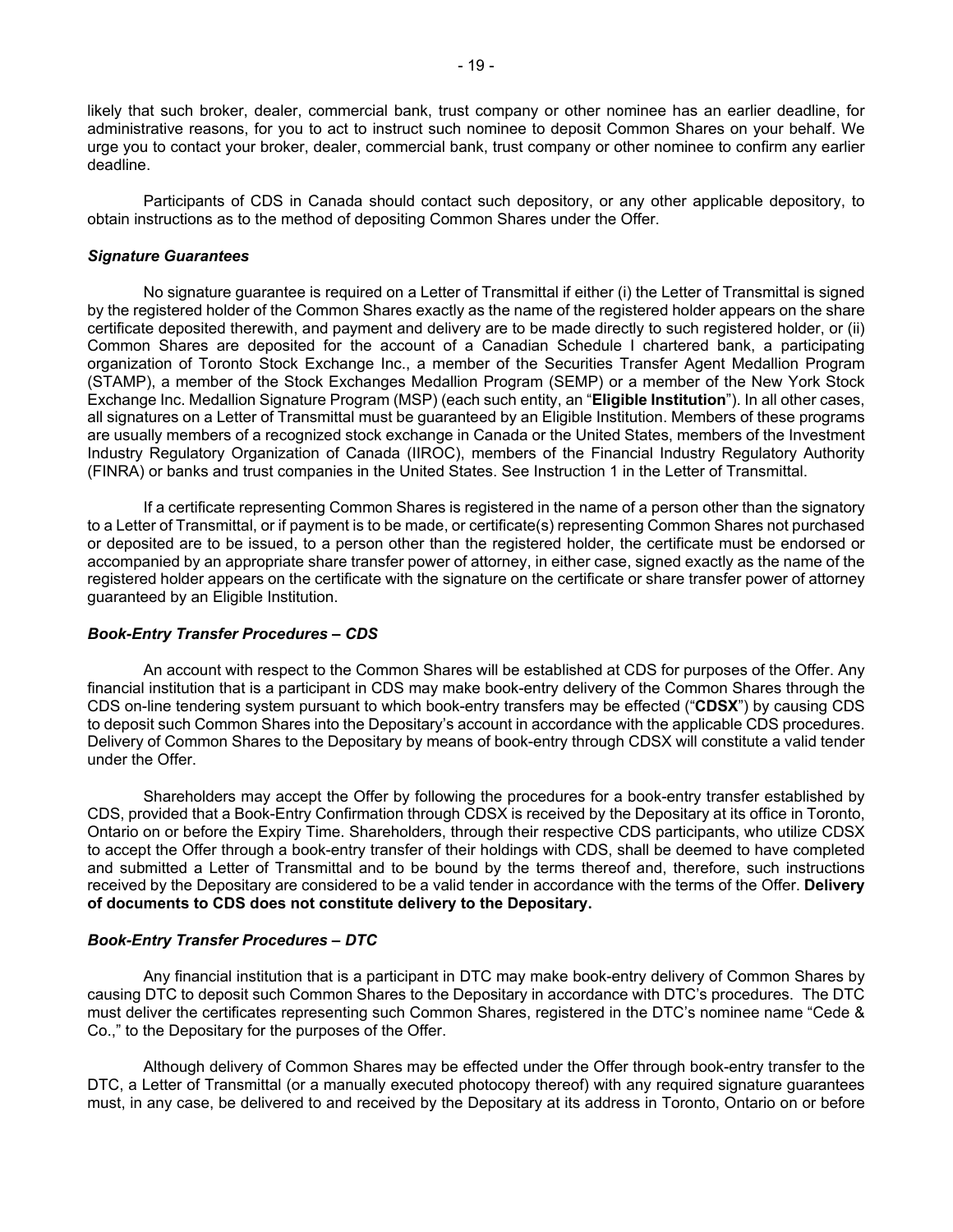to the Expiry Time in connection with the tender of such Common Shares. **Delivery of documents to DTC does not constitute delivery to the Depositary.**

#### *Method of Delivery*

**The method of delivery of certificates representing Common Shares, if any, and all other required documents is at the option and risk of the depositing Shareholder. If certificates representing Common Shares are to be sent by mail, registered mail with return receipt requested, properly insured, is recommended and the mailing must be made sufficiently in advance of the Expiration Date to permit delivery to the Depositary on or prior to the Expiry Time. Delivery of a share certificate representing Common Shares will only be treated as having been made upon actual receipt of such share certificate representing Common Shares by the Depositary.** 

#### *Procedure for Guaranteed Delivery*

If a Shareholder wishes to deposit Common Shares under the Offer and cannot deliver certificate(s) for such Common Shares, the book-entry transfer procedures described above cannot be completed on or before the Expiry Time or time will not permit all required documents to reach the Depositary on or before the Expiry Time, such Common Shares may nevertheless be deposited if all of the following conditions are met:

- (a) such deposit is made by or through an Eligible Institution;
- (b) a properly completed and duly executed Notice of Guaranteed Delivery substantially in the form provided by the Corporation with the Offer to Purchase (indicating the type of tender and, in the case of an Auction Tender, the price at which such Common Shares are being tendered), or a manually executed photocopy thereof, including (where required) a signature guarantee by an Eligible Institution in the form set forth in the Notice of Guaranteed Delivery, is received by the Depositary, at its office in Toronto, Ontario, as set out in the Notice of Guaranteed Delivery, on or before the Expiry Time; and
- (c) the share certificate(s) for all deposited Common Shares in proper form for transfer, together with a properly completed and duly executed Letter of Transmittal (or a manually executed photocopy thereof) or, in the case of a book-entry transfer, a Book-Entry Confirmation through the CDSX system (in the case of Common Shares held in CDS) relating to such Common Shares, with signatures guaranteed if so required in accordance with the Letter of Transmittal, and any other documents required by the Letter of Transmittal, are received by the Depositary at its Toronto, Ontario office before 5:00 p.m. (Toronto time) on or before the second trading day on the TSX after the Expiration Date.

The Notice of Guaranteed Delivery may be hand delivered, couriered, mailed or transmitted by email transmission to the Toronto, Ontario office of the Depositary listed in the Notice of Guaranteed Delivery, and must include a guarantee by an Eligible Institution in the form set forth in the Notice of Guaranteed Delivery. For Common Shares to be validly deposited pursuant to the guaranteed delivery procedure, the Depositary must receive the Notice of Guaranteed Delivery on or before the Expiry Time.

The tender information specified in a Notice of Guaranteed Delivery by a person completing such Notice of Guaranteed Delivery will, in all circumstances, take precedence over any inconsistent tender information that is specified in the related Letter of Transmittal that is subsequently delivered.

**Notwithstanding any other provision hereof, payment for Common Shares deposited and accepted for payment under the Offer for which a Notice of Guaranteed Delivery was delivered in accordance with the requirements set forth above will be made only after timely receipt by the Depositary of (i) certificate(s) for such Common Shares proposed to be taken up, or timely confirmation of the book-entry transfer of such Common Shares, (ii) a properly completed and duly executed Letter of Transmittal (or a manually executed photocopy thereof) relating to such Common Shares with signatures that are guaranteed if so required in accordance with the Letter of Transmittal, or, in the case of a book-entry transfer, a Book-Entry Confirmation or Agent's Message, and (iii) any other documents required by the Letter of Transmittal.**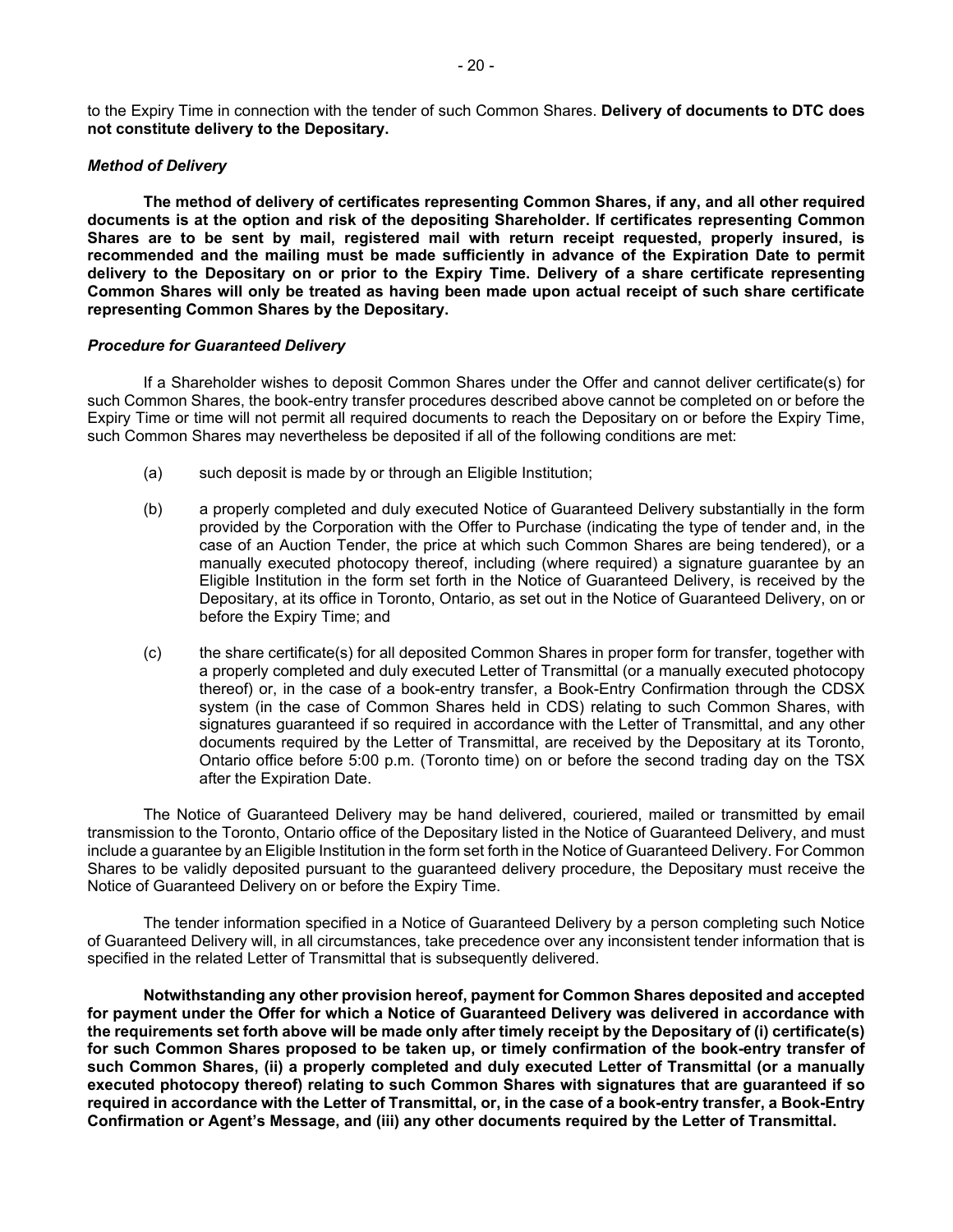#### *Return of Unpurchased Common Shares*

Certificates for all Common Shares not purchased under the Offer (including Common Shares deposited pursuant to Auction Tenders at prices greater than the Purchase Price, Common Shares not purchased because of pro-ration or invalid tenders, or Common Shares not taken up due to the termination of the Offer), or properly withdrawn before the Expiry Time, will be returned (in the case of certificates representing Common Shares all of which are not purchased) or replaced with new certificate(s) representing the balance of Common Shares not purchased (in the case of certificate(s) representing Common Shares of which less than all are purchased), promptly after the Expiration Date or termination of the Offer or the date of withdrawal of the Common Shares, as the case may be, without expense to the Shareholder. In the case of Common Shares deposited through bookentry transfer into the Depositary's account at CDS, the Common Shares will be credited to the appropriate account maintained by the depositing Shareholder, as applicable, without expense to the Shareholder.

#### *Determination of Validity*

All questions as to the number of Common Shares to be accepted and taken up, the price to be paid therefor, the form of documents and the validity, eligibility (including time of receipt) and acceptance for payment of any deposit of Common Shares, will be determined by the Corporation, in its sole discretion, which determination will be final and binding on all parties, except as otherwise finally determined in a subsequent judicial proceeding in a court of competent jurisdiction or as required by law. Amerigo reserves the absolute right to reject any or all deposits of Common Shares determined by it, in its sole discretion, not to be in proper form or not completed in accordance with the instructions set forth herein and in the Letter of Transmittal or the Notice of Guaranteed Delivery or the acceptance for payment of or payment for which may, in the opinion of the Corporation's counsel, be unlawful under the laws of any jurisdiction. Amerigo also reserves the absolute right to waive any of the conditions of the Offer or any defect or irregularity in any deposit of Common Shares. No individual deposit of Common Shares will be deemed to be properly made until all defects and irregularities have been cured or waived. Unless waived, any defects or irregularities in connection with deposits must be cured within such time as the Corporation shall determine. The Corporation reserves the right to waive a defect or irregularity with respect to one deposit without waiving such defect or irregularity with respect to other deposits. The Corporation will not be liable for failure to waive any condition of the Offer or any defect or irregularity in any deposit of Common Shares. **None of the Corporation, the Depositary or any other person is or will be under any duty or obligation to give notice of any defect or irregularity in any deposit, nor shall any of them incur any liability for failure to give any such notice.** The Corporation's interpretation of the terms and conditions of the Offer (including, without limitation, the Letter of Transmittal and the Notice of Guaranteed Delivery) will be final and binding, except as otherwise finally determined in a subsequent judicial proceeding in a court of competent jurisdiction or as required by law.

Under no circumstances will interest accrue or be paid by Amerigo or the Depositary on the Purchase Price to any person depositing Common Shares regardless of any delay in making payment, including any delay in making payment to any person using the guaranteed delivery procedures, and the payment for Common Shares deposited pursuant to the guaranteed delivery procedures will be the same as that for Common Shares delivered to the Depositary on or before the Expiry Time, even if the Common Shares to be delivered pursuant to the guaranteed delivery procedures are not so delivered to the Depositary at such date and, therefore, payment by the Depositary on account of such Common Shares is not made until after the date the payment for the deposited Common Shares accepted for payment under the Offer is to be made by the Corporation.

#### *Formation of Agreement*

The proper deposit of Common Shares pursuant to any one of the procedures described above will constitute a binding agreement between the depositing Shareholder and the Corporation, effective as of the time at which Amerigo takes up Common Shares deposited by the depositing Shareholder, upon the terms and subject to the conditions of the Offer. Such agreement will be governed by and construed in accordance with the laws of the Province of British Columbia and the federal laws of Canada applicable therein.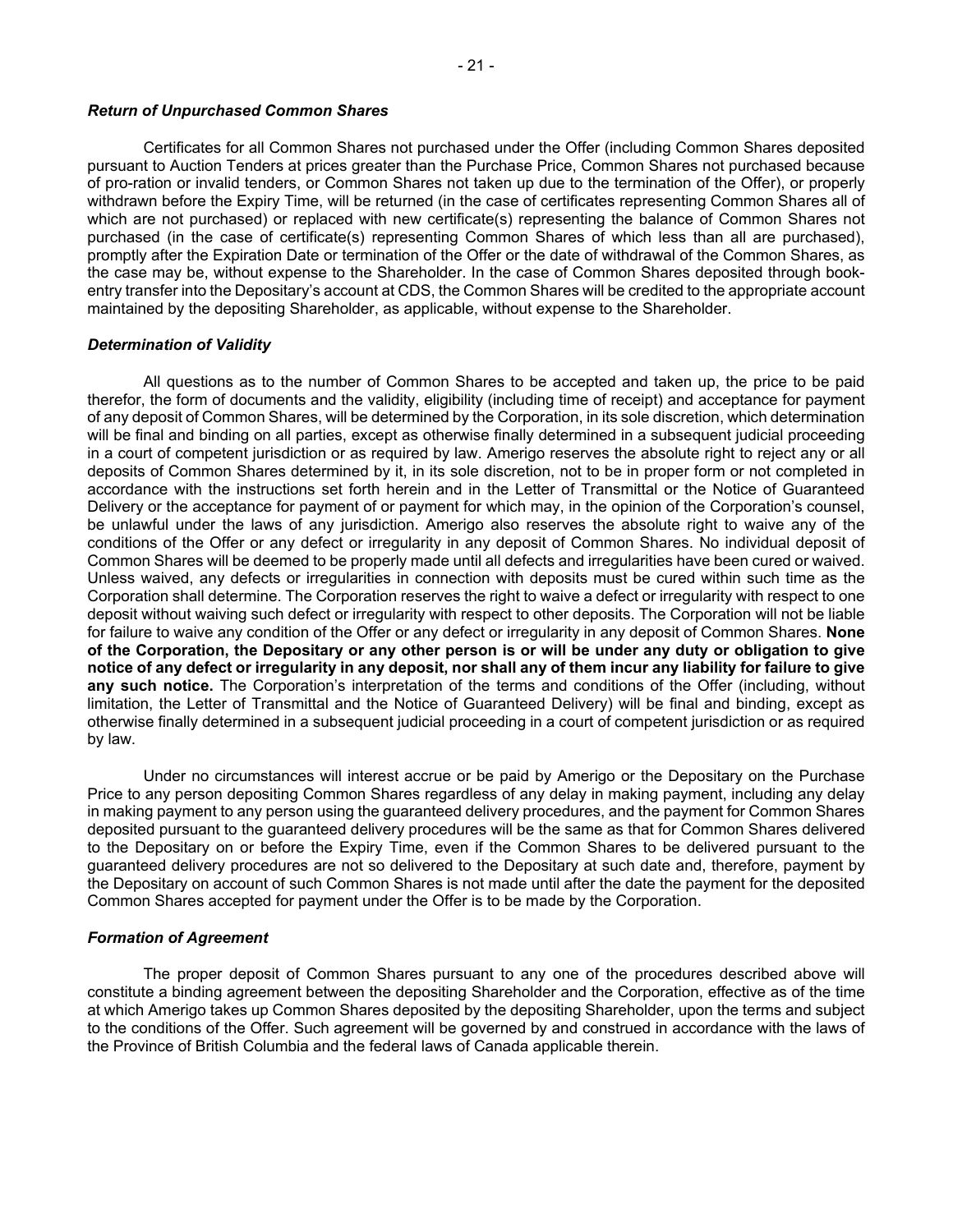#### *Lost or Destroyed Certificates*

If any certificate representing Common Shares has been lost or destroyed, the Shareholder should promptly notify the Depositary at the phone number or at the address set forth on the back cover page of the Offer to Purchase and Circular. The Letter of Transmittal and related documents cannot be processed until the procedures for replacing lost or destroyed certificates have been followed. Shareholders are requested to contact the Depositary immediately in order to permit timely processing of this documentation.

#### *Further Assurances*

Each Shareholder accepting the Offer covenants under the terms of the Letter of Transmittal to execute, upon request of Amerigo, any additional documents, transfers and other assurances as may be necessary or desirable to complete the sale, assignment and transfer of the deposited Common Shares to the Corporation. Each authority therein conferred or agreed to be conferred may be exercised during any subsequent legal incapacity of such Shareholder and shall, to the extent permitted by law, survive the death or incapacity, bankruptcy or insolvency of the Shareholder and all obligations of the Shareholder therein shall be binding upon the heirs, personal representatives, successors and assigns of such Shareholder.

# **WITHDRAWAL RIGHTS**

Except as otherwise expressly provided herein or otherwise required or permitted by applicable laws, all deposits of Common Shares under the Offer will be irrevocable. Common Shares deposited under the Offer may be withdrawn by or on behalf of the depositing Shareholder:

- (a) at any time if such Common Shares have not been taken up by the Corporation before actual receipt by the Depositary of a notice of withdrawal with respect to such Common Shares;
- (b) if such Common Shares have been taken up but not paid for by the Corporation within three business days of being taken up; or
- (c) at any time before the expiration of 10 days from the date that a notice of change or notice of variation (unless such Common Shares deposited pursuant to the Offer have been taken up by the Corporation before the date of the notice of change or notice of variation, and other than a variation that (i) consists solely of an increase in the consideration offered for the Common Shares under the Offer where the time for deposit is extended to not later than 10 days after the date of the notice of variation, or (ii) consists solely of the waiver of one or more conditions of the Offer) has been given in accordance with the Offer (see "**Extension and Variation of the Offer**").

For a withdrawal to be effective, a notice of withdrawal in writing must actually be received by the Depositary prior to 5:00 p.m. (Toronto time) on the applicable date specified above at the place of deposit of the relevant Common Shares. Any such notice of withdrawal must (i) be signed by or on behalf of the person who signed the Letter of Transmittal (or Notice of Guaranteed Delivery) that accompanied the Common Shares being withdrawn or, in the case of Common Shares tendered by a CDS participant through CDSX or the DTC's nominee, Cede & Co., be signed by such participant in the same manner as the participant's name is listed on the applicable Book-Entry Confirmation or Letter of Transmittal, or be accompanied by evidence sufficient to the Depositary that the person withdrawing the tender has succeeded to the beneficial ownership of the Common Shares, and (ii) specify the name of the person who deposited the Common Shares to be withdrawn, the name of the registered holder, if different from that of the person who deposited such Common Shares, and the number of Common Shares to be withdrawn. If the certificate(s) for the Common Shares deposited under the Offer have been delivered or otherwise identified to the Depositary, then, prior to the release of such certificate(s), the depositing Shareholder must submit the serial number(s) shown on the particular certificate(s) evidencing the Common Shares to be withdrawn and the signature on the notice of withdrawal must be guaranteed by an Eligible Institution, except in the case of Common Shares deposited by an Eligible Institution. If Common Shares have been deposited pursuant to the procedure for book-entry transfer described under "Offer to Purchase – Procedure for Depositing Common Shares", the notice of withdrawal must also specify the name and number of the account at CDS or DTC, as applicable, to be credited with the withdrawn Common Shares, and must otherwise comply with CDS' or DTC's procedures. If a Shareholder has used more than one Letter of Transmittal or has otherwise deposited more than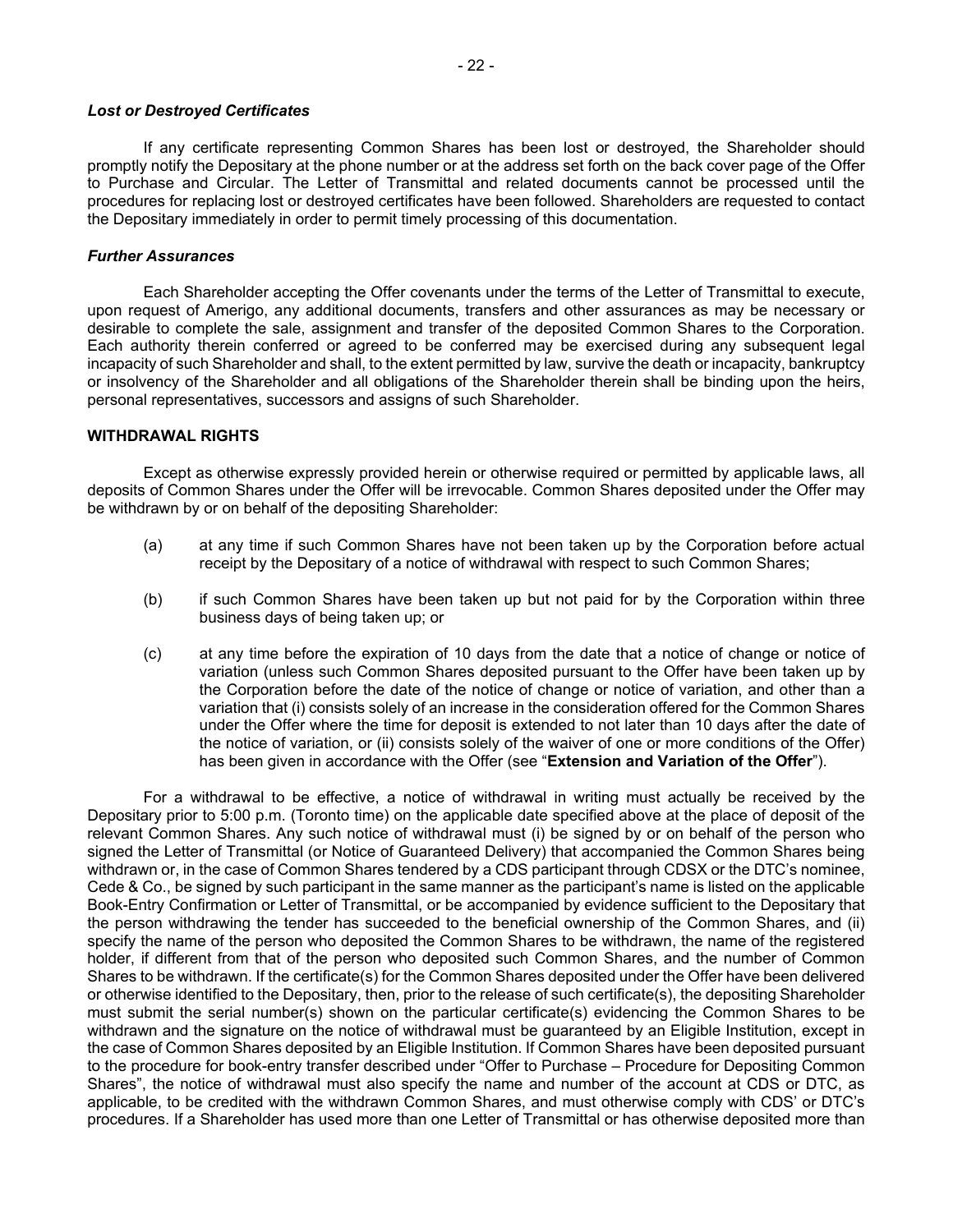one group of Common Shares, such Shareholder may withdraw Common Shares using either separate notices of withdrawal or a combined notice of withdrawal, so long as the information specified above is included. **A withdrawal of Common Shares deposited under the Offer can only be accomplished in accordance with the foregoing procedures. The withdrawal shall take effect only upon actual receipt by the Depositary of a properly completed and executed notice of withdrawal in writing.**

**A Shareholder who wishes to withdraw Common Shares under the Offer and who holds Common Shares through a broker, dealer, commercial bank, trust company or other nominee should immediately contact such broker, dealer, commercial bank, trust company or other nominee in order to take the necessary steps to be able to withdraw such Common Shares under the Offer. Please be advised that such nominees may have their own deadlines relating to the withdrawal of your Common Shares that differ from those set out in the Offer to Purchase. We recommend that you contact any such nominee to find out its deadline. Participants of CDS or DTC should contact such depository with respect to the withdrawal of Common Shares from the Offer.** 

**All questions as to the form and validity (including time of receipt) of notices of withdrawal will be determined by the Corporation, in its sole discretion, which determination shall be final and binding for all purposes, except as otherwise finally determined in a subsequent judicial proceeding in a court of competent jurisdiction or as required by law. None of the Corporation, the Depositary or any other person is or shall be obligated to give any notice of any defect or irregularity in any notice of withdrawal, nor shall any of them incur any liability for failure to give any such notice.** 

Any Common Shares properly withdrawn will thereafter be deemed not deposited for purposes of the Offer. However, withdrawn Common Shares may be re-deposited prior to the Expiry Time by again following the procedures described herein. See "Procedure for Depositing Common Shares".

If Amerigo extends the period of time during which the Offer is open for acceptance, is delayed in its purchase of Common Shares or is unable to purchase Common Shares under the Offer for any reason, then, without prejudice to Amerigo's other rights under the Offer, the Depositary may, subject to applicable law, retain on behalf of Amerigo all Common Shares deposited under the Offer. In the event of such retention, such Common Shares may not be withdrawn except to the extent that depositing Shareholders are entitled to withdrawal rights as described herein.

# **CONDITIONS OF THE OFFER**

Notwithstanding any other provision of the Offer, the Corporation shall not be required to accept for purchase, to purchase or to pay for any Common Shares deposited, and may withdraw, terminate, cancel or amend the Offer or may postpone the taking up or payment for Common Shares deposited, if, at any time before the payment for any such Common Shares, any of the following events shall have occurred (or shall have been determined by the Corporation, in its sole judgment, acting reasonably, to have occurred) and which, in Amerigo's sole judgment, acting reasonably, in any such case and regardless of the circumstances, makes it inadvisable to proceed with the Offer or with such acceptance for purchase or payment:

(a) there shall have been threatened, pending or taken any action, suit or proceeding by any government or governmental authority or regulatory or administrative agency in any jurisdiction, or by any other person in any jurisdiction, before any court or governmental authority or regulatory or administrative agency in any jurisdiction (i) challenging or seeking to cease trade, make illegal, delay or otherwise directly or indirectly restrain or prohibit the making of the Offer, the acceptance for payment of some or all of the deposited Common Shares by the Corporation or otherwise directly or indirectly relating in any manner to or affecting the Offer, or (ii) seeking material damages or that otherwise, in the sole judgment of the Corporation, acting reasonably, has or may have a material adverse effect on the securities of the Corporation or the business, income, assets, liabilities, condition or position (financial or otherwise), properties, operations, results of operations or prospects of the Corporation or its affiliates taken as a whole or has impaired or may impair the contemplated benefits of the Offer to the Corporation or otherwise make it inadvisable to proceed with the Offer;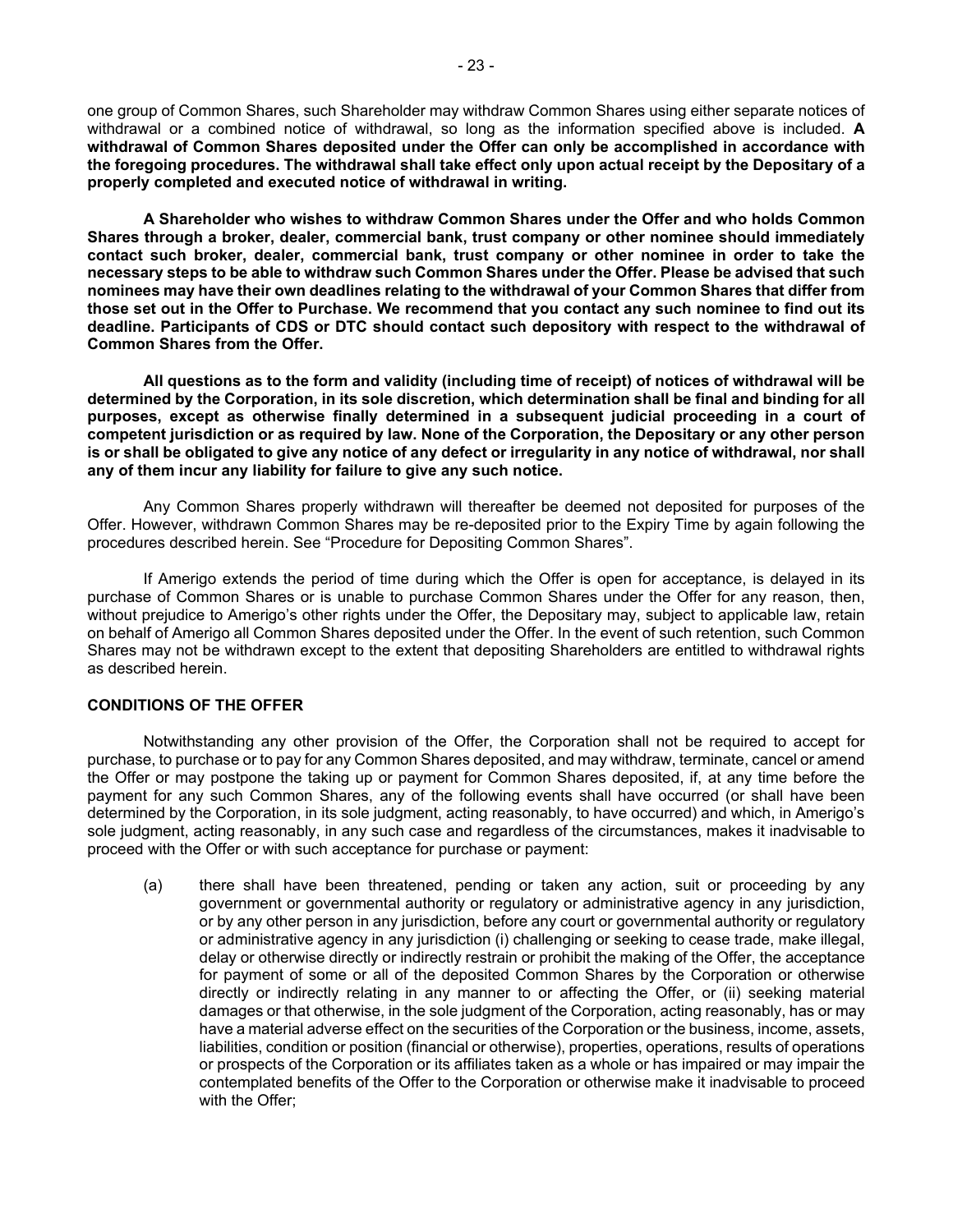- (b) there shall have been any action or proceeding threatened, pending or taken or approval withheld or any statute, rule, regulation, stay, decree, judgment, order or injunction proposed, sought, enacted, enforced, promulgated, amended, issued or deemed applicable to the Offer or the Corporation or its affiliates by or before any court, government or governmental authority or regulatory or administrative agency or any statute, rule or regulation shall become operative or applicable in any jurisdiction that, in the sole judgment of the Corporation, acting reasonably, might directly or indirectly result in any of the consequences referred to in clauses (i) or (ii) of paragraph (a) above or, in the sole judgment of the Corporation, acting reasonably, that could or might prohibit, prevent, restrict or delay consummation of the Offer or could or might impair the contemplated benefits of the Offer to the Corporation or otherwise make it inadvisable to proceed with the Offer;
- (c) there shall have occurred (i) any general suspension of trading in, or limitation on prices for, securities on any securities exchange or in the over-the-counter market in Canada or the United States, (ii) the declaration of a banking moratorium or any suspension of payments in respect of banks in Canada or the United States (whether or not mandatory), (iii) a natural disaster or the commencement or escalation of a war, armed hostilities, act of terrorism or other international or national calamity directly or indirectly involving Chile, Canada or any other region where the Corporation maintains significant business activities, (iv) any limitation (whether or not mandatory) by any government or governmental authority or regulatory or administrative authority or agency or any other event that, in the sole judgment of the Corporation, acting reasonably, might affect the extension of credit by banks or other lending institutions, (v) any significant, in the sole judgment of the Corporation, acting reasonably, decrease or increase in the market price of the Common Shares since the close of business on September 27, 2021, the last full trading day immediately prior to the day the terms of the Offer were publicly announced, (vi) any change in general political, market, economic or financial conditions that, in the sole judgment of the Corporation, acting reasonably, has or may have, individually or in the aggregate, a material adverse effect on the business, income, assets, liabilities, condition or position (financial or otherwise), properties, operations, results of operations or prospects of the Corporation or its affiliates, or the trading in, or value of, the Common Shares, including but not limited to any such changes relating to the evolving COVID-19 novel coronavirus pandemic and health crisis and governmental and regulatory actions taken in response thereto, (vii) any decline in any of the S&P/TSX Composite Index, the Dow Jones Industrial Average or the S&P 500 Composite Index by an amount in excess of 10%, measured from the close of business on September 27, 2021, the last full trading day immediately prior to the day the terms of the Offer were publicly announced, (viii) any material change in short-term or long-term interest rates in Canada or the United States, or (ix) in the case of any of the foregoing existing at the time of the commencement of the Offer, a material acceleration or worsening thereof;
- (d) there shall have occurred any change or changes (or any development involving any prospective change or changes) in (i) general political, market (including, but not limited to, any stock market or currency or foreign exchange market), economic, financial or industry conditions in Canada or the United States, (ii) the business, income, assets, liabilities, condition or position (financial or otherwise), properties, operations, results of operations or prospects of the Corporation or its affiliates that, in each case in the sole judgment of the Corporation, acting reasonably, has, have or may have, individually or in the aggregate, a material adverse effect with respect to the Corporation or its affiliates taken as a whole, or (iii) in the case of any of the foregoing existing at the time of the commencement of the Offer, a material acceleration or worsening thereof;
- (e) any take-over bid or tender or exchange offer with respect to some or all of the securities of the Corporation, or any merger, amalgamation, arrangement, business combination or acquisition proposal, disposition of assets outside of the ordinary course of business, or other similar transaction with or involving the Corporation or any of its affiliates, other than the Offer, or any solicitation of proxies, other than by management, to seek to control or influence the Board of Directors, shall have been proposed, announced or made by any individual or entity;
- (f) the Corporation shall have determined, in its sole judgment, acting reasonably, that the Purchase Price for a Common Share exceeds the fair market value of such Common Share at the time of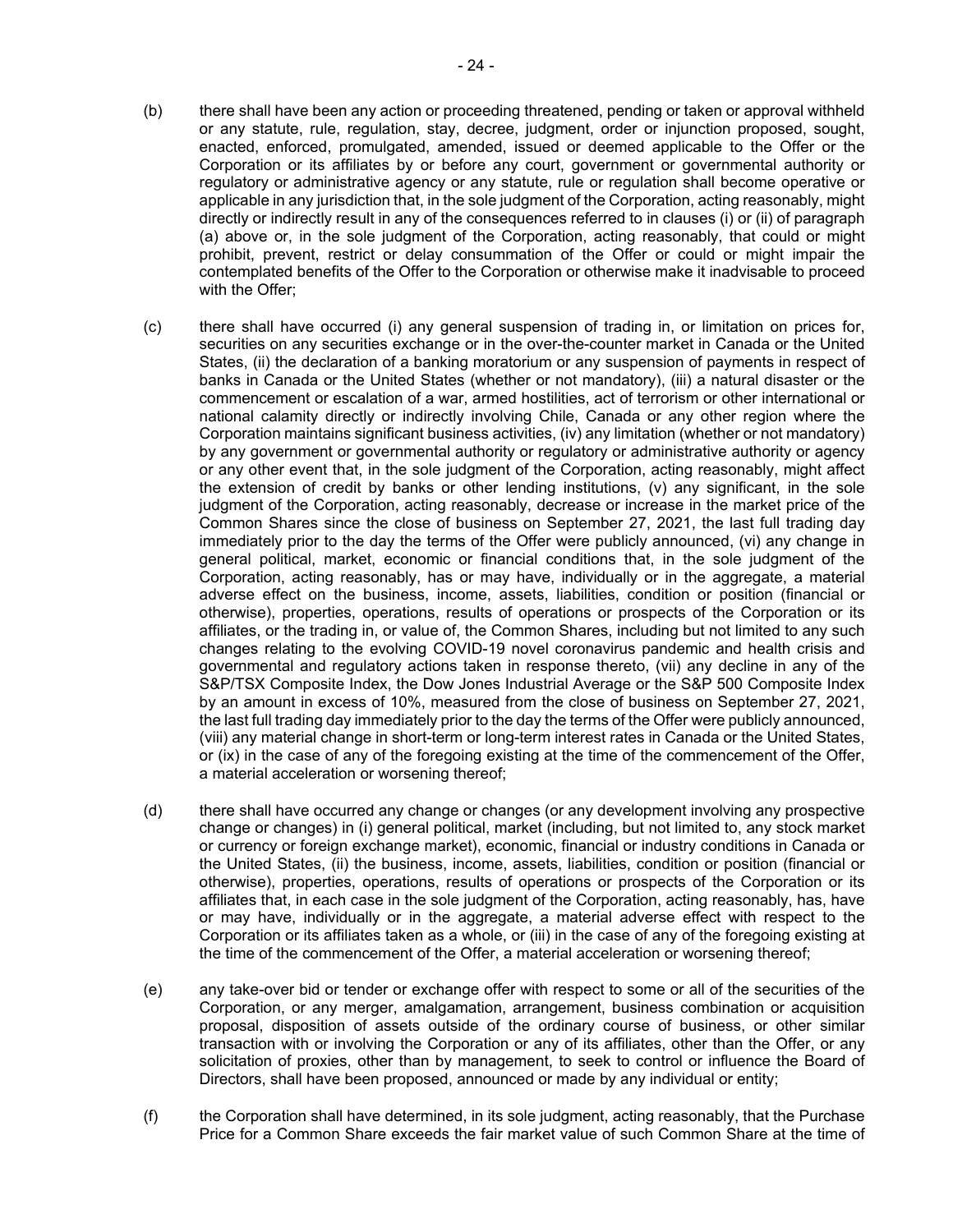the acquisition of such Common Share by the Corporation pursuant to the Offer determined without reference to the Offer;

- (g) the Corporation shall have concluded, in its sole judgment, acting reasonably, that the Offer or the taking up and payment for any or all of the deposited Common Shares by the Corporation is illegal or otherwise not in compliance with applicable laws or stock exchange requirements, or that necessary exemptions under applicable securities legislation, including exemptions from the formal valuation requirements, are not available on acceptable terms to the Corporation for the Offer and, if required under any such legislation, the Corporation shall not have received the necessary exemptions from or approvals or waivers of the appropriate courts or applicable securities regulatory authorities or stock exchange in respect of the Offer;
- (h) any change shall have occurred or been proposed to the Tax Act or the Regulations, as amended, or to the publicly available administrative policies or assessing practices of the CRA, or the relevant tax jurisprudence that, in the sole judgment of the Corporation, acting reasonably, is detrimental to the Corporation or its affiliates taken as a whole or to any one or more Shareholders, or with respect to making the Offer or taking up of and paying for Common Shares deposited under the Offer;
- (i) the completion of the Offer will subject us to any material tax liability, including tax liability under Part VI.1 of the Tax Act;
- (j) there shall have occurred any significant decrease in the value of our principal assets, individually or in the aggregate;
- (k) the Corporation shall have determined that the consummation of the Offer is reasonably likely to cause the Common Shares to be delisted from the TSX; or
- (l) no Auction Tenders or Purchase Price Tenders have been made pursuant to the Offer.

The foregoing conditions are for the sole benefit of the Corporation and may be asserted by the Corporation, in its sole discretion, regardless of the facts or circumstances (including any action or inaction by the Corporation) giving rise to any such events, or may be waived by the Corporation, in its sole discretion, in whole or in part at any time, if not satisfied at any time on or prior to the Expiry Time (other than those involving the receipt of any requisite government approvals), provided that any condition waived in whole or in part with respect to the Offer will be waived with respect to all Common Shares deposited under the Offer. The failure by the Corporation at any time to exercise its rights under any of the foregoing conditions, or delay in doing so, shall not be deemed a waiver of any such right; any waiver of any such right with respect to particular facts and other circumstances shall not be deemed a waiver with respect to any other facts and circumstances; and each such right shall be deemed an ongoing right which may be asserted at any time or from time to time on or prior to the Expiry Time (other than those involving the receipt of any requisite government approvals). For the avoidance of doubt, the foregoing conditions (other than those involving the receipt of any requisite government approvals) must be satisfied or waived at or prior to the Expiry Time. Any determination by the Corporation concerning the events described herein shall be final and binding on all parties, except as otherwise finally determined in a subsequent judicial proceeding in a court of competent jurisdiction or as required by law.

Any waiver of a condition or the termination of the Offer by the Corporation shall be deemed to be effective on the date on which notice of such waiver or termination by the Corporation is delivered or otherwise communicated, in writing, to the Depositary at its principal office in Toronto, Ontario. Amerigo, after giving notice to the Depositary of any waiver of a condition or the termination of the Offer, shall make a public announcement of such waiver or termination and provide or cause to be provided, to the extent required by law, notice of such waiver or termination to the TSX and any applicable Canadian securities regulatory authorities. If the Offer is terminated, the Corporation shall not be obligated to take up, accept for purchase or pay for any Common Shares deposited under the Offer, and the Depositary will return all certificates relating to deposited Common Shares, Letters of Transmittal and Notices of Guaranteed Delivery and any related documents to the parties by whom they were deposited.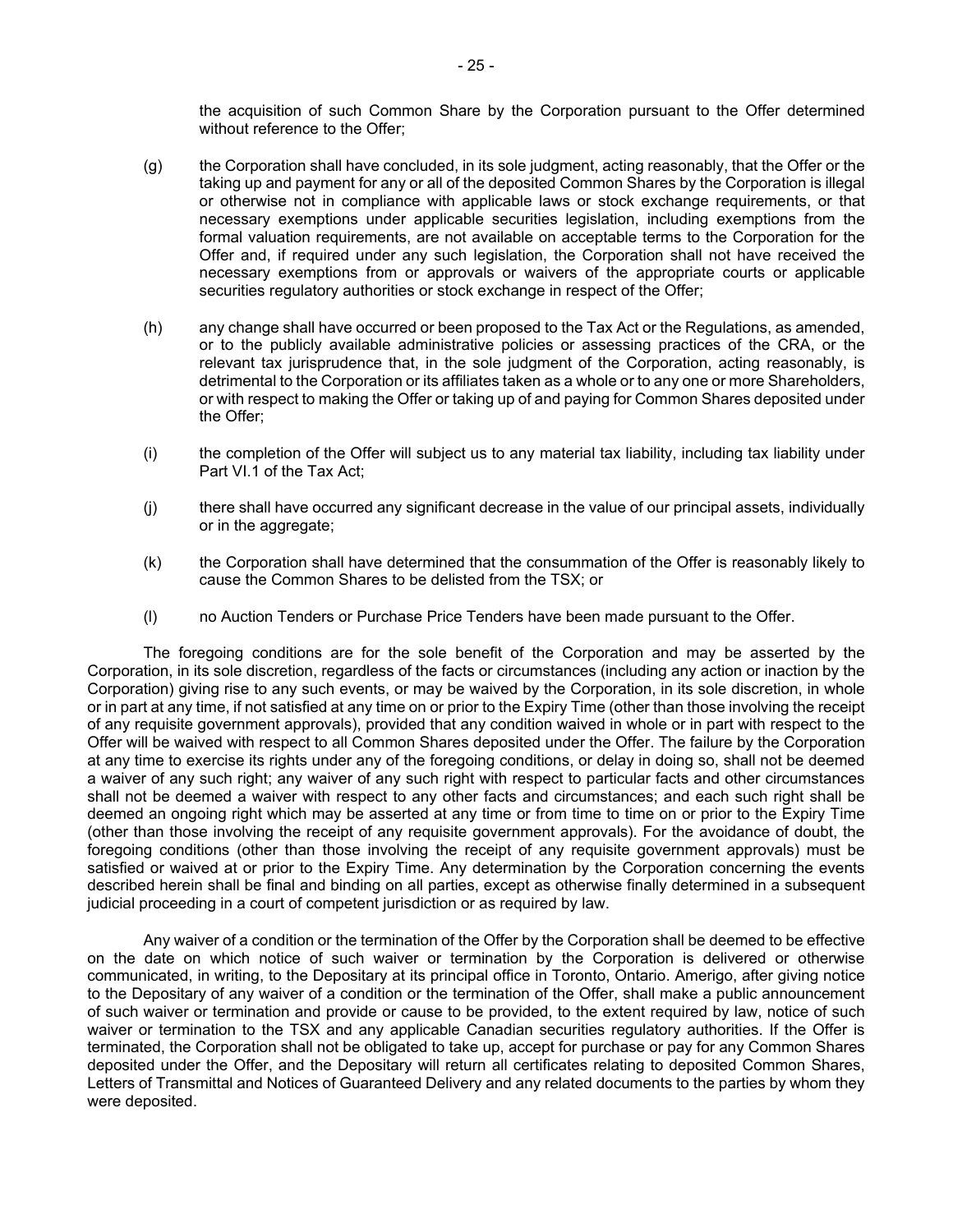#### **EXTENSION AND VARIATION OF THE OFFER**

Subject to applicable law, the Corporation expressly reserves the right, in its sole discretion, and regardless of whether or not any of the conditions specified herein shall have been satisfied or waived, at any time or from time to time, to extend the period of time during which the Offer is open or to vary the terms and conditions of the Offer by giving written notice, or oral notice (to be confirmed in writing), of extension or variation to the Depositary and by causing the Depositary to provide to all Shareholders, where required by law, as soon as practicable thereafter, a copy of the notice in the manner set forth under "Offer to Purchase – Notice". As soon as practicable after giving notice of an extension or variation to the Depositary, the Corporation will make a public announcement of the extension or variation and provide or cause to be provided notice of such extension or variation to the TSX and any applicable Canadian securities regulatory authorities. Any notice of extension or notice of variation will be deemed to have been given and be effective on the day on which it is delivered or otherwise communicated, in writing or by electronic mail, to the Depositary at its principal office in Toronto, Ontario. Any extension of the period of time during which the Offer is open will be made in accordance with the requirements of Rule 14e-1(d) under the Exchange Act.

Where the terms of the Offer are varied (other than a variation consisting solely of a waiver of one or more conditions of the Offer), the period during which Common Shares may be deposited under the Offer shall not expire before 10 business days (including for any variation increasing or decreasing the maximum aggregate purchase price or the range of prices the Corporation may pay for Common Shares under the Offer) after the notice of variation has been mailed, delivered or otherwise properly communicated to the Shareholders unless otherwise permitted by applicable law.

In the event of any variation, all Common Shares previously deposited and not taken up or withdrawn will remain subject to the Offer and may be accepted for purchase by the Corporation in accordance with the terms of the Offer, subject to the terms and conditions set forth in the Offer to Purchase under "Acceptance for Payment and Payment for Common Shares" and "Withdrawal Rights". An extension of the Expiration Date or a variation of the Offer does not constitute a waiver by the Corporation of its rights in the Offer to Purchase, including under "Conditions of the Offer".

If the Corporation makes a material change in the terms of the Offer or the information concerning the Offer, the Corporation will extend the time during which the Offer is open to the extent required under applicable securities legislation, including Rule 14e-1(b) under the Exchange Act.

The Corporation also expressly reserves the right, in its sole discretion, (i) to terminate the Offer and not take up and pay for any Common Shares not theretofore taken up and paid for upon the occurrence of any of the events, or failure to satisfy any of the conditions, specified in the Offer to Purchase under "Conditions of the Offer", and/or (ii) at any time or from time to time, to amend or vary the Offer in any respect, including without limitation increasing or decreasing the maximum aggregate purchase price for Common Shares that the Corporation may purchase or the range of prices it may pay pursuant to the Offer, subject to applicable securities legislation.

Any such extension, delay, termination or variation will be followed as promptly as practicable by a public announcement. Without limiting the manner in which the Corporation may choose to make any public announcement, except as provided by applicable law, the Corporation shall have no obligation to publish, advertise or otherwise communicate any such public announcement other than by making a release through its usual news wire service or any other news wire service.

#### **ACCEPTANCE FOR PAYMENT AND PAYMENT FOR COMMON SHARES**

Upon the terms and provisions of the Offer (including pro-ration) and subject to and in accordance with applicable securities laws, the Corporation will take up the Common Shares to be purchased under the Offer promptly after the Expiry Time, but in any event not later than 10 days after such time, provided that the conditions of the Offer (as the same may be varied) have been satisfied or waived on or before the Expiry Time. Any Common Shares taken up will be paid for as soon as practicable but in any event no later than three business days after they are taken up in accordance with applicable securities laws. The Corporation will acquire Common Shares to be purchased pursuant to the Offer and title thereto under the Offer to Purchase effective from the time the Corporation takes up and pays for such Common Shares.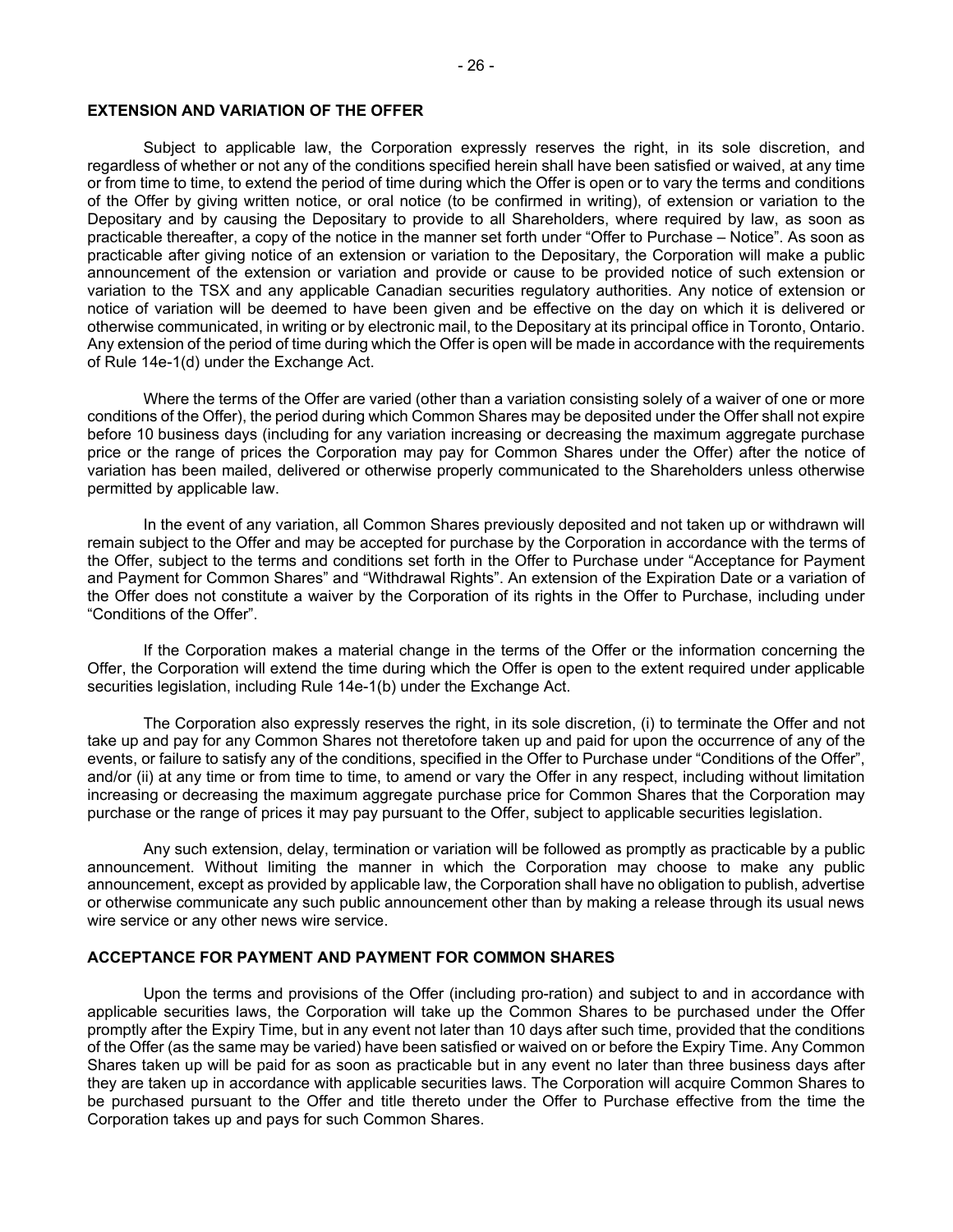For purposes of the Offer, the Corporation will be deemed to have taken up and accepted for payment, subject to pro-ration and the preferential acceptance of Odd Lots, Common Shares deposited and not withdrawn pursuant to Auction Tenders at prices at or below the Purchase Price and pursuant to Purchase Price Tenders having an aggregate purchase price not exceeding Cdn\$25,000,000, if, as and when the Corporation gives oral notice (to be confirmed in writing) or written notice to the Depositary at its principal office in Toronto, Ontario of its acceptance of such Common Shares for payment under the Offer.

The Corporation reserves the right, in its sole discretion, subject to applicable securities laws, to delay taking up or paying for Common Shares or to terminate the Offer and not take up or pay for any Common Shares upon the occurrence of any of the events specified under "Offer to Purchase – Conditions of the Offer" on or prior to the Expiry Time, by giving written notice thereof or other communication confirmed in writing to the Depositary. The Corporation also reserves the right, in its sole discretion and notwithstanding any other condition of the Offer, to delay taking up and paying for Common Shares in order to comply, in whole or in part, with any applicable law.

In the event of pro-ration of Common Shares deposited pursuant to the Offer, the Corporation will determine the pro-ration factor (subject to Odd Lots) and pay for those deposited Common Shares accepted for payment as soon as practicable after the Expiry Time.

Certificates for all Common Shares not purchased under the Offer (including Common Shares deposited pursuant to Auction Tenders at prices greater than the Purchase Price, Common Shares not purchased due to pro-ration or invalid tender, or Common Shares not taken up due to the termination of the Offer), or properly withdrawn before the Expiry Time, will be returned (in the case of certificates representing Common Shares all of which are not purchased) or replaced with new certificate(s) representing the balance of Common Shares not purchased (in the case of certificate(s) representing Common Shares of which less than all are purchased), as soon as practicable after the Expiration Date or termination of the Offer or the date of withdrawal of the Common Shares, as the case may be, without expense to the depositing Shareholder. In the case of Common Shares deposited through book-entry transfer into the Depositary's account at CDS pursuant to the procedures set out in "Procedures for Depositing Common Shares", such Common Shares will be credited to the appropriate account maintained by the depositing Shareholder, CDS or DTC, as applicable, without expense to the Shareholder.

#### *Payment*

The Purchase Price payable by the Corporation, and thus the amount owing to any depositing Shareholder, will be denominated in Canadian dollars and will be net of any applicable withholding taxes.

Payment for Common Shares accepted for purchase under the Offer will be made by depositing the aggregate purchase price for such Common Shares with the Depositary (by bank transfer or other means satisfactory to the Depositary, acting reasonably), who will act as agent for the depositing Shareholders for the purposes of receiving payment from the Corporation and transmitting such payment to the depositing Shareholders. The Depositary will also coordinate with CDS and DTC, as applicable, with respect to Shareholders who have deposited Common Shares by way of book-entry transfer which are taken up and accepted for payment by Amerigo, to arrange for payment to be made to such Shareholders in accordance with the applicable settlement procedures of CDS and DTC, as applicable. Receipt by the Depositary from the Corporation of payment for such Common Shares will be deemed to constitute receipt of payment by such depositing Shareholders. Under no circumstances will interest be paid by the Corporation or the Depositary to Shareholders depositing Common Shares by reason of any delay in paying for any Common Shares or otherwise.

The Purchase Price for Common Shares deposited and purchased will be paid by cheque issued to the order of, or by wire transfer to, and certificate(s) representing any Common Shares not deposited or not purchased under the Offer will be issued in the name of, such person as specified by the person signing the Letter of Transmittal by properly completing the appropriate box of such Letter of Transmittal. Unless the depositing Shareholder instructs the Depositary to hold the cheque and any certificates for pick-up by checking the "Hold for Pick-up" option in Box E – "Delivery Instructions" in the Letter of Transmittal, the cheque and any certificates will be forwarded by first-class mail, postage prepaid, to the payee at the address specified in the Letter of Transmittal. In the absence of an address being provided, cheques or certificates representing all Common Shares not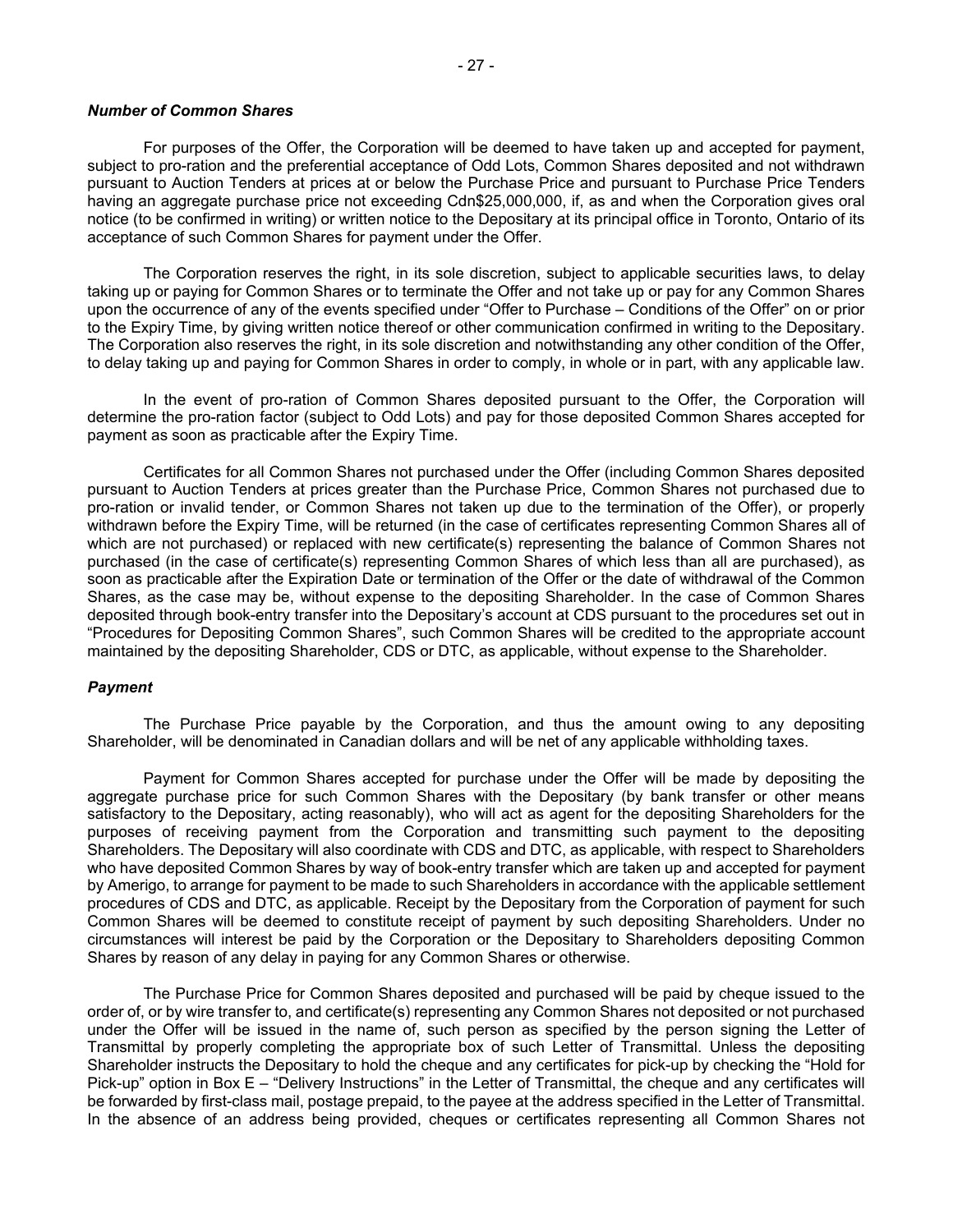deposited or not purchased will be forwarded to the address of the relevant person shown on the share register for the Common Shares.

If you are a registered Shareholder and you deposit your Common Shares directly to the Depositary, you will not be obligated to pay any brokerage fees or commissions. If you are a non-registered Shareholder who holds your Common Shares through an investment dealer, stock broker, bank, trust company or other nominee, we urge you to consult with such persons regarding whether fees or commissions will apply in connection with a deposit of Common Shares under the Offer. Amerigo will pay all fees and expenses of the Depositary in connection with the Offer.

Common Shares taken up and paid for by the Corporation under the Offer will promptly be cancelled by the Corporation.

#### **PAYMENT IN THE EVENT OF MAIL SERVICE INTERRUPTION**

Notwithstanding the provisions of the Offer, cheques in payment for Common Shares purchased under the Offer and certificates for any Common Shares to be returned will not be mailed if the Corporation determines that delivery by mail may be delayed. Persons entitled to cheques or certificates that are not mailed for this reason may take delivery at the office of the Depositary at which the deposited certificates for the Common Shares were delivered until the Corporation has determined that delivery by mail will no longer be delayed. Amerigo will provide notice, in accordance with the Offer, of any determination under this section not to mail as soon as reasonably practicable after such determination is made.

#### **ENCUMBRANCES AND DIVIDENDS**

Common Shares acquired under the Offer shall be acquired by the Corporation free and clear of all liens, charges, hypothecs, encumbrances, security interests, claims, restrictions and equities whatsoever, together with all rights and benefits arising therefrom, including, without limitation, the right to any and all dividends, distributions, payments, securities, rights, assets or other interests which may be declared, paid, issued, distributed, made or transferred on or in respect of such Common Shares to Shareholders of record on or after the date that Amerigo takes up and accepts for payment the Common Shares under the Offer; provided, however, that any dividends or distributions that may be paid, issued, distributed, made or transferred on or in respect of such Common Shares to Shareholders of record prior to the date that Amerigo takes up and accepts for payment the Common Shares under the Offer shall be for the account of such Shareholders. Each Shareholder of record on such applicable record date prior to the date upon which the Common Shares are taken up and accepted for payment under the Offer will be entitled to receive that dividend or distribution (if any), whether or not such Shareholder deposits Common Shares under the Offer.

Each depositing Shareholder will be bound by a representation and warranty that such Shareholder has full power and authority to deposit, sell, assign and transfer the deposited Common Shares and any and all dividends, distributions, payments, securities, rights, assets or other interests which may be declared, paid, issued, distributed, made or transferred on or in respect of the deposited Common Shares with a record date on or after the date that Amerigo takes up and accepts for purchase the deposited Common Shares and that, if the deposited Common Shares are taken up and accepted for purchase by Amerigo, Amerigo will acquire good and marketable title thereto, free and clear of all liens, charges, encumbrances, security interests, claims, restrictions and equities whatsoever, together with all rights and benefits arising therefrom. Any such depositing Shareholder will, on request by the Depositary or the Corporation, execute and deliver any additional documents deemed by the Depositary or the Corporation to be necessary or desirable to complete the sale, assignment and transfer of the Common Shares deposited, all in accordance with the terms of the Offer.

All authority conferred or agreed to be conferred by delivery of the Letter of Transmittal shall be binding on the successors, assigns, heirs, personal representatives, executors, administrators and other legal representatives of the depositing Shareholder and shall not be affected by, and shall survive, the death or incapacity of such depositing Shareholder.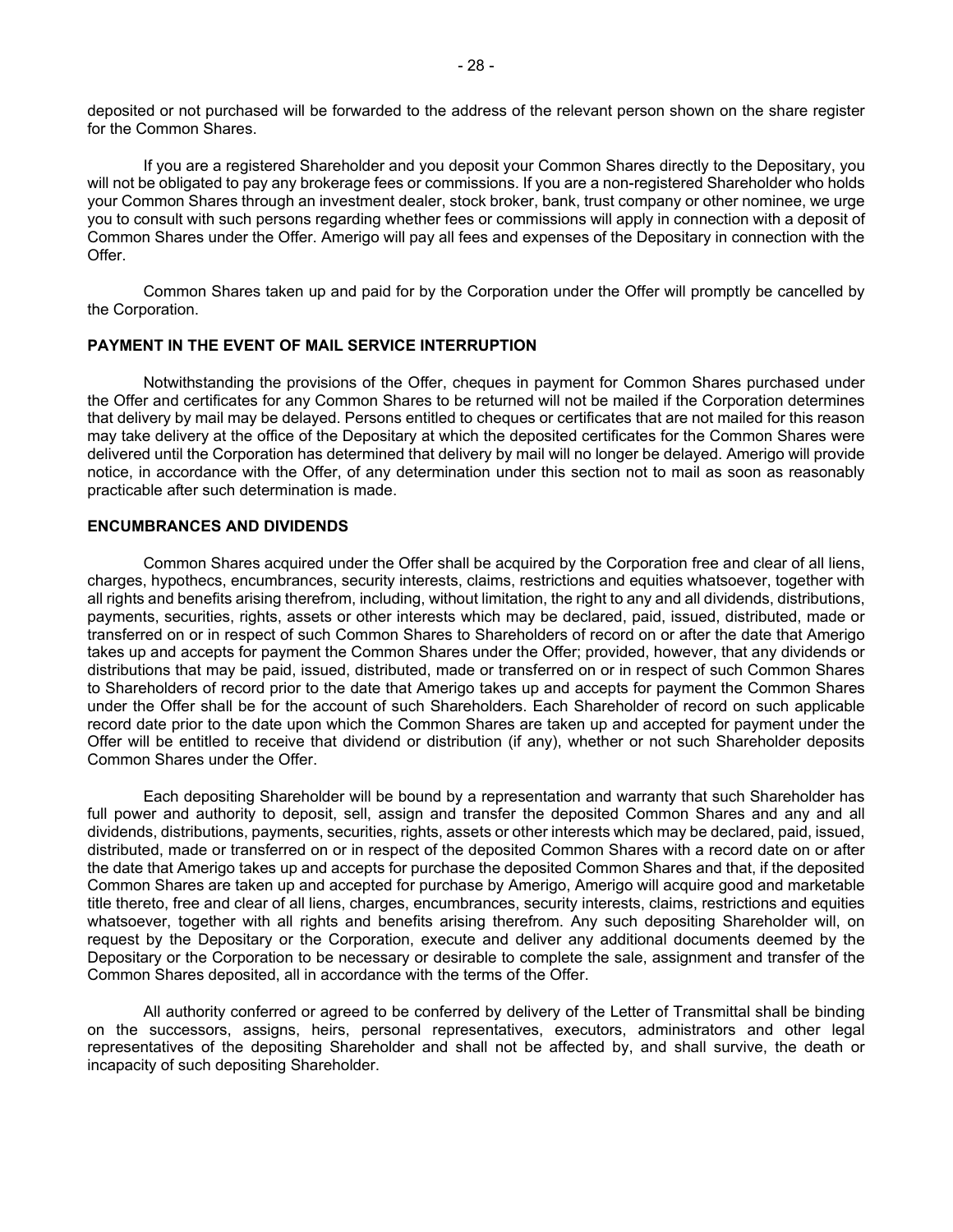# **NOTICE**

Without limiting any other lawful means of giving notice, any notice to be given by the Corporation or the Depositary under the Offer will be deemed to have been properly given if it is broadly disseminated by news release or mailed by first-class mail, postage prepaid, to the registered Shareholders at their respective addresses as shown on the share register maintained in respect of the Common Shares, and will be deemed to have been received following the issuance of such news release or on the first business day following the date of mailing, as applicable. These provisions apply despite (i) any accidental omission to give notice to any one or more Shareholders, and (ii) any interruption of mail service in Canada, the United States or elsewhere following mailing, if applicable. In the event of an interruption of mail service following mailing, the Corporation will use reasonable efforts to disseminate the notice by other means, such as publication. Except as otherwise required or permitted by law, if any notice is to be given by mail and in the event that post offices in Canada or the United States are not open for deposit of mail, or there is reason to believe there is or could be a disruption in all or any part of the postal service, any notice which the Corporation or the Depositary may give or cause to be given under the Offer will be deemed to have been properly given and to have been received by Shareholders if it is issued by way of a news release and if it is published once in the National Edition of the National Post or The Globe and Mail and in a French language daily newspaper of general circulation in the Province of Québec.

# **OTHER TERMS OF THE OFFER**

- (a) No investment dealer, stock broker, bank manager, trust company or other person has been authorized to give any information or to make any representation on behalf of the Corporation or the Board of Directors other than as contained in the Offer Documents, and, if any such information or representation is given or made, it must not be relied upon as having been authorized by the Corporation or the Board of Directors.
- (b) The Offer and all contracts resulting from the acceptance thereof shall be governed by, and construed in accordance with, the laws of the Province of British Columbia and the federal laws of Canada applicable therein. Each party to a contract resulting from an acceptance of the Offer unconditionally and irrevocably attorns to the jurisdiction of the courts of the Province of British Columbia.
- (c) Amerigo, in its sole discretion, shall be entitled to make a final and binding determination of all questions relating to the interpretation of the Offer and the Offer Documents, the validity of any acceptance of the Offer, the pro-rata entitlement of each depositing Shareholder, if applicable, and the validity of any withdrawal of Common Shares, except as otherwise finally determined in a subsequent judicial proceeding in a court of competent jurisdiction or as required by law.
- (d) The Offer is not being made to, and deposits of Common Shares will not be accepted from or on behalf of, Shareholders residing in any jurisdiction in which the making of the Offer or the acceptance thereof would not be in compliance with the laws of such jurisdiction. However, Amerigo may, in its sole discretion, take such action as it may deem necessary to make the Offer in any such jurisdiction and to extend the Offer to Shareholders in any such jurisdiction.

**The Board of Directors has authorized and approved the Offer. However, none of Amerigo, the Board of Directors or the Depositary makes any recommendation to any Shareholder as to whether to deposit or refrain from depositing any or all of such Shareholder's Common Shares pursuant to the Offer or as to the purchase price or purchase prices at which Shareholders may deposit Common Shares to the Offer. Shareholders are strongly urged to carefully review and evaluate all the information provided in the Offer Documents, to consult with their own financial, legal, investment, tax and other professional advisors and to make their own decisions as to whether to deposit Common Shares under the Offer and, if so, how many Common Shares to deposit and the price or prices at which to deposit.** 

The accompanying Circular, together with the Offer to Purchase, constitutes the issuer bid circular required under Canadian securities legislation applicable to the Corporation with respect to the Offer.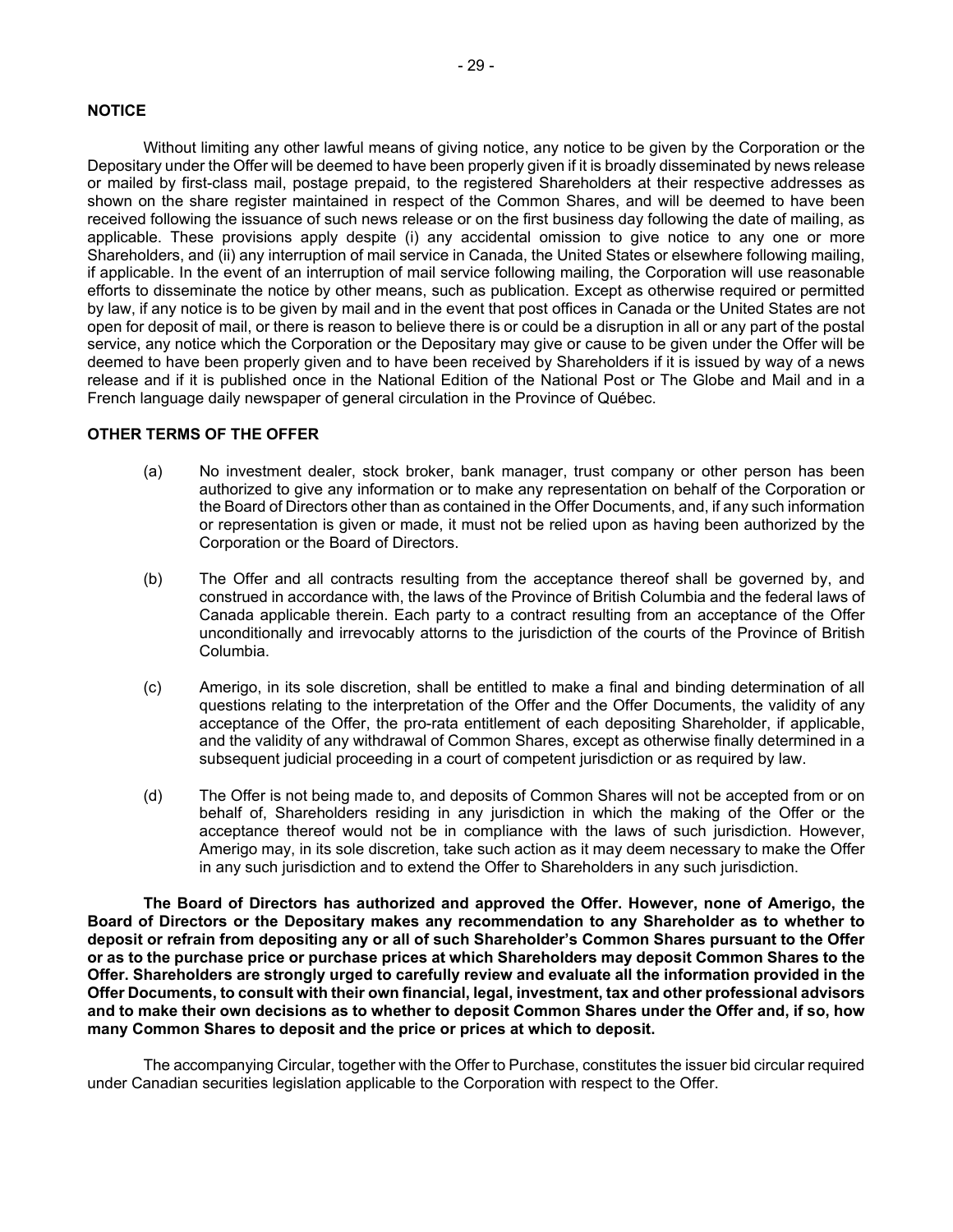The accompanying Circular contains additional information relating to the Corporation and the Offer and the Corporation urges you to read it, the Letter of Transmittal and the Notice of Guaranteed Delivery.

DATED this 29<sup>th</sup> day of September, 2021.

# **AMERIGO RESOURCES LTD.**

By: *(Signed)* AURORA DAVIDSON Director, President and Chief Executive Officer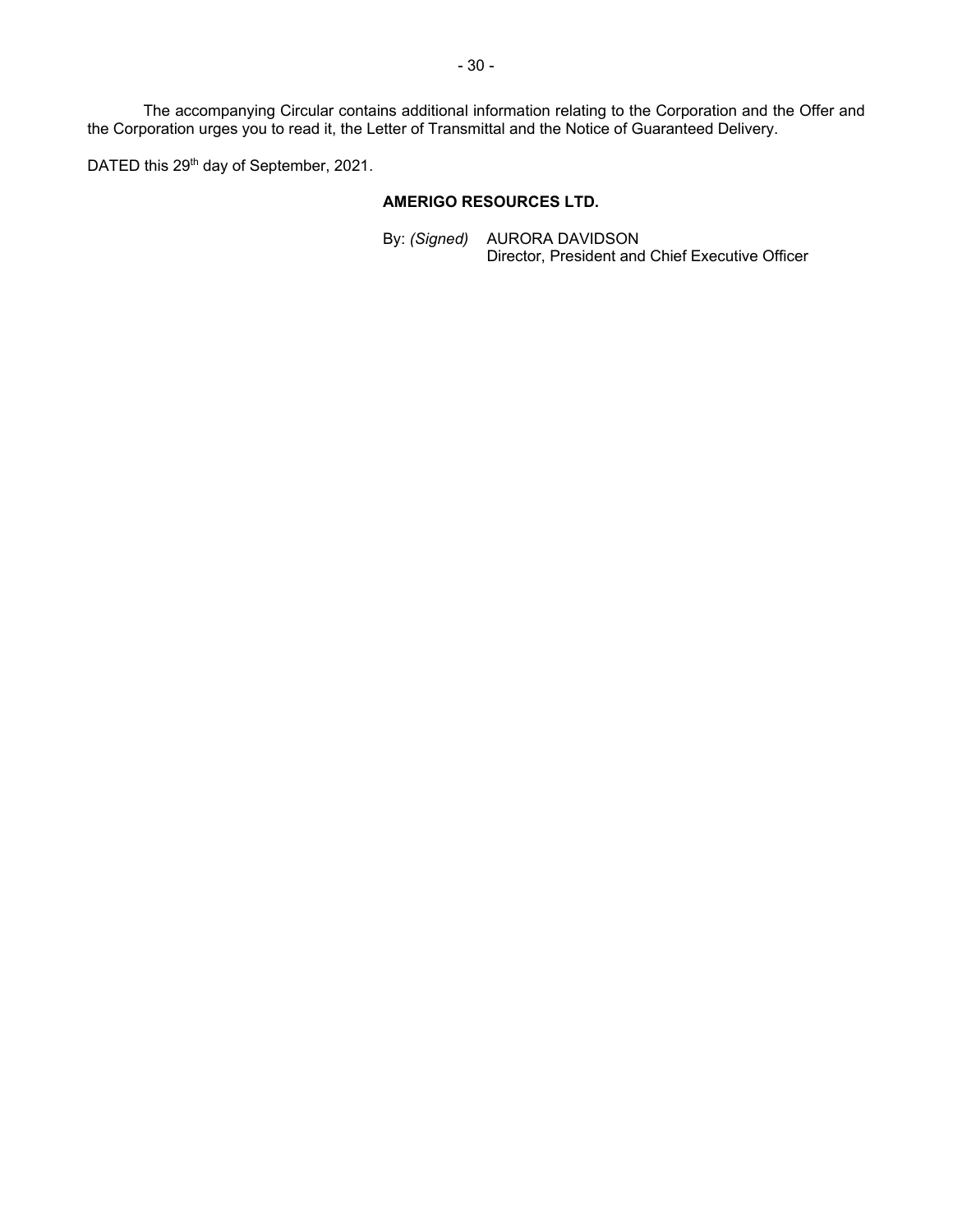#### **ISSUER BID CIRCULAR**

This Circular is being furnished in connection with the offer by Amerigo to purchase for cancellation from the holders thereof up to Cdn\$25,000,000 in value of its Common Shares at a Purchase Price of not less than Cdn\$1.18 per Common Share and not more than Cdn\$1.30 per Common Share, on the terms and subject to the conditions contained in the Offer to Purchase, this Circular, the related Letter of Transmittal and Notice of Guaranteed Delivery. Capitalized words and defined terms used in this Circular, unless otherwise defined herein, have the meanings given to them above under the heading "Glossary" found at pages 9 to 11 of the Offer to Purchase. The terms and conditions of the Offer to Purchase, the Letter of Transmittal and the Notice of Guaranteed Delivery are incorporated into and form part of this Circular. Reference is made to the Offer to Purchase for details of its terms and conditions.

## **AMERIGO RESOURCES LTD.**

#### *General*

Amerigo is a Canadian based company focused on the processing of mine tailings. Currently, Amerigo produces copper and molybdenum concentrates in Chile through its 100% ownership of Minera Valle Central, S.A.

The Corporation's corporate head office is located at Suite 1260 – 355 Burrard Street, Vancouver, B.C. V6C 2G8. The Company's registered and records office is located at Suite 2300 – 550 Burrard Street, P.O. Box 30, Vancouver, B.C. V6C 2B5. The Corporation's website is www.amerigoresources.com.

#### *Additional Information*

Amerigo is subject to the continuous disclosure and reporting requirements of applicable Canadian securities laws and the rules of the TSX and, in accordance therewith, files periodic reports and other information with securities regulatory authorities in Canada and the TSX relating to its business, financial condition and other matters. Amerigo is required to disclose in such reports certain information, as of particular dates, concerning Amerigo's directors and officers, their compensation, stock options granted to them, the principal holders of Amerigo's securities and any material interest of such persons in transactions with Amerigo. The Corporation files reports, statements and other information with the Canadian Securities Administrators which may be accessed on SEDAR at www.sedar.com.

# **BACKGROUND AND PURPOSE AND EFFECT OF THE OFFER**

#### *Background to the Offer*

Amerigo has not made distributions to shareholders since May 2013, when the Corporation suspended the declaration and payment of dividends primarily to focus on the Cauquenes expansion project, which was financed with debt facilities which contained restrictive covenants in respect of distributions of surplus cash to Corporation shareholders. On June 20, 2021, Amerigo completed a refinance of the Corporation's debt facilities, transitioning away from the existent project-finance debt facilities with restrictive covenants. The debt refinance provided Amerigo with significant flexibility to access surplus cash generated from operations in 2020 and 2021. In line with Amerigo's long-term strategy and commitment to creating value for the Corporation, the Board of Directors believes that the purchase of Common Shares under the Offer represents an attractive investment opportunity for Amerigo and will be welcomed by certain Shareholders who may wish to reduce their share ownership position for the reasons set forth below. In addition, the Board of Directors believes that the "modified Dutch auction" tender offer set forth in the Offer to Purchase and this Circular represents an efficient mechanism to provide Shareholders with the opportunity to tender all or a portion of their Common Shares and, thereby, obtain liquidity with respect to all or a portion of their Common Shares, subject in all cases to the terms and conditions of the Offer (including the pro-ration and Odd Lot provisions described herein).

The Board of Directors has considered the proposed Offer and whether to proceed. In evaluating the Offer, the Board of Directors gave careful consideration to a number of factors, including the following: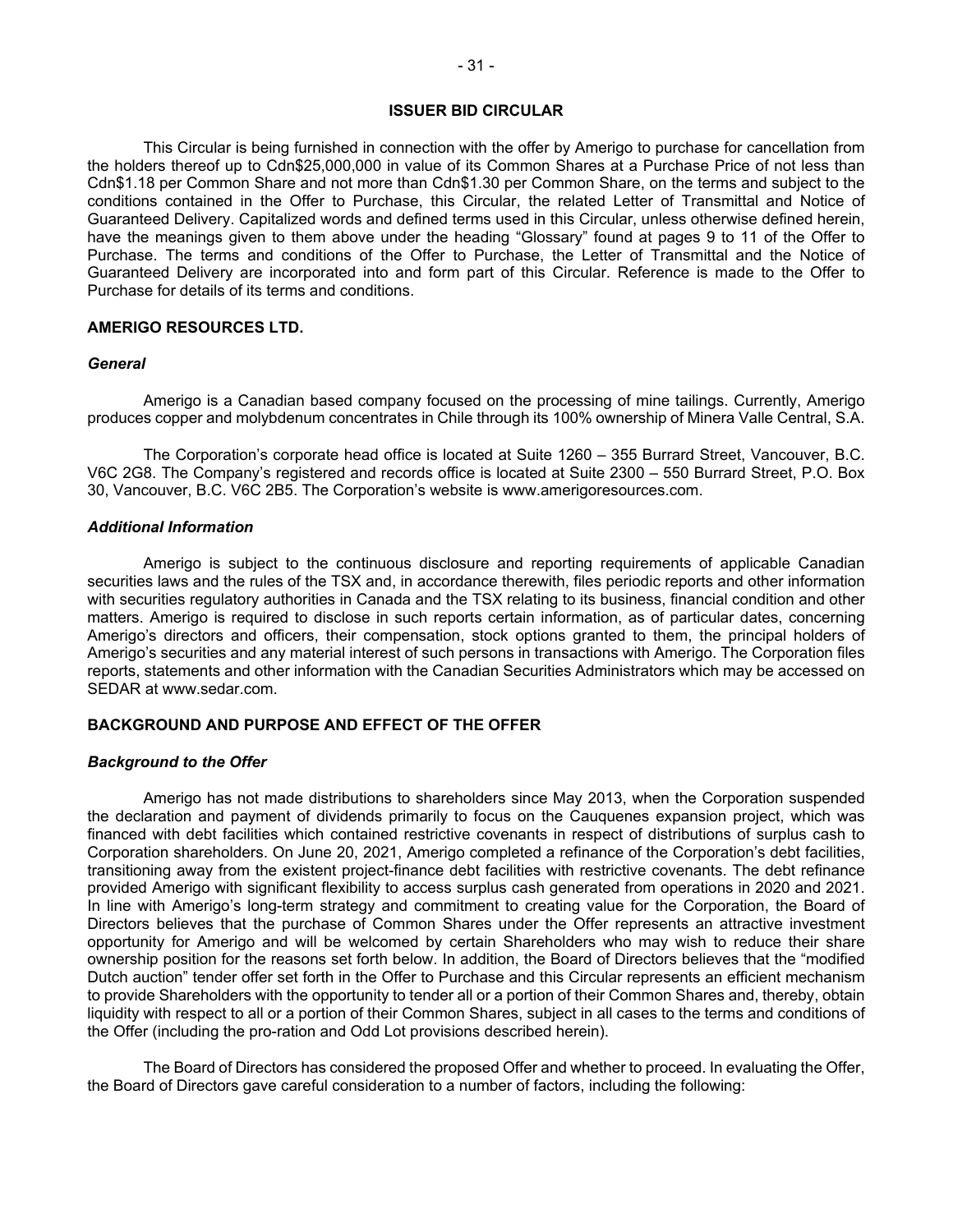- (a) the Common Shares have historically had an uneven pattern of trading, which may have made it difficult for Shareholders to dispose of substantial blocks of Common Shares;
- (b) the beliefs that (i) the Offer is a prudent use of the Corporation's financial resources given its business profile, assets and working capital and cash requirements, and (ii) after giving effect to the Offer, Amerigo is expected to continue to have sufficient financial resources and working capital to conduct its ongoing business and operations and expects that it will continue to have sufficient financial resources to pursue its foreseeable or planned business opportunities;
- (c) the view that the purchase of Common Shares under the Offer represents an attractive investment opportunity for Amerigo and an appropriate and desirable use of available funds while providing Shareholders with an opportunity to realize on all or a portion of their investment in the Corporation, subject in all cases to the terms and conditions of the Offer (including the pro-ration and Odd Lot provisions described herein), should they desire liquidity, in an optional transaction in quantities and/or at prices which might not otherwise be available in the market absent the Offer and without incurring brokerage fees or commissions (subject to any fees or commissions that non-registered Shareholders may be charged by the nominee holding their Common Shares on their behalf) which might otherwise be payable on a sale of their Common Shares on the TSX;
- (d) the view that the Offer is a balanced, fair, equitable and efficient means of offering to distribute significant capital in the form of cash to Shareholders while providing Shareholders with an option to elect whether to participate in the Offer;
- (e) the view that the purchase of Common Shares under the Offer would be beneficial to the value of the Common Shares and also to the value of the Common Shares;
- (f) any Shareholder may decide whether to accept the Offer and, therefore, each Shareholder is free to dispose of or retain their investment;
- (g) the view that the Offer provides for fair treatment of all Shareholders, as the Offer is being made to all Shareholders on a pro-rata basis;
- (h) the Offer is not conditional on any minimum number of Common Shares being deposited;
- (i) the impact the Offer will have on the Corporation's earnings and cash flow on a per Common Share basis;
- (j) Shareholders wishing to accept the Offer and deposit Common Shares may do so pursuant to Auction Tenders or Purchase Price Tenders or by depositing a portion of Common Shares pursuant to Auction Tenders and another portion of Common Shares pursuant to Purchase Price Tenders;
- (k) Shareholders who do not accept the Offer will benefit from a proportionate increase in their equity interest in the Corporation to the extent Common Shares are purchased by the Corporation under the Offer;
- (l) the Offer provides Shareholders who are considering the sale of all or a portion of their Common Shares with the opportunity to sell all or a portion of such Common Shares for cash without the usual transaction costs associated with market sales, subject in all cases to the terms and conditions of the Offer (including the pro-ration and Odd Lot provisions described herein);
- (m) generally, Odd Lot Holders whose Common Shares are purchased under the Offer will not only avoid the payment of any brokerage fees and commissions (subject to any fees or commissions that non-registered Shareholders may be charged by the nominee holding their Common Shares on their behalf), but also any Odd Lot discounts, each of which may otherwise be applicable on a sale of their Common Shares on the TSX; and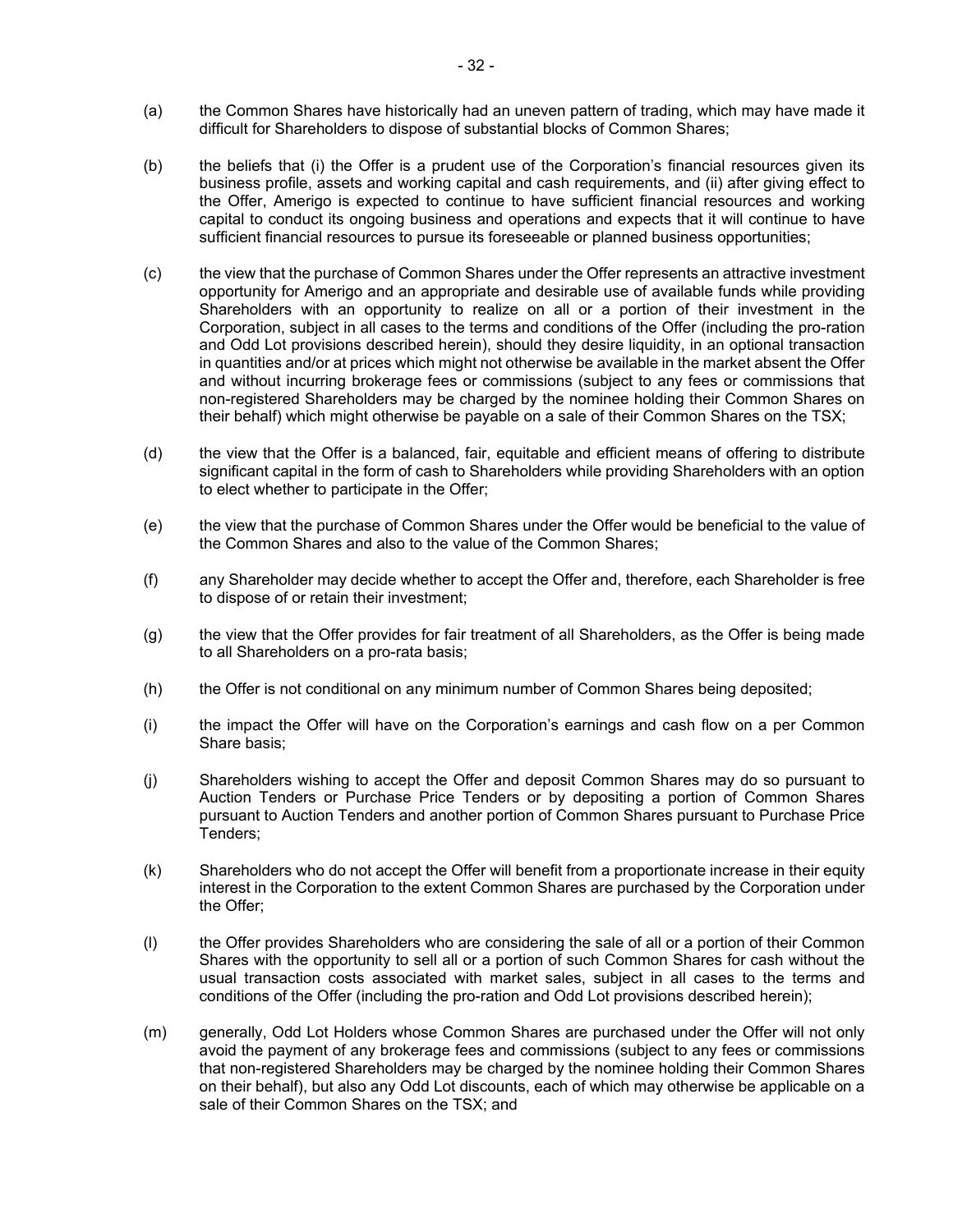(n) the advice and recommendations of legal counsel to Amerigo with regard to various aspects and elements of the Offer, including the foregoing factors and considerations.

The foregoing summary of the factors considered by the Board of Directors in making the decision to present the Offer to Shareholders is not, and is not intended to be, exhaustive, but includes the material factors considered by the Board of Directors. The Board of Directors evaluated various factors, including those summarized above, in light of their own knowledge of the business, assets, financial condition, operations and prospects of Amerigo and based upon the advice of their advisors. In view of the numerous factors and the amount of information considered in connection with its determination to proceed with the Offer, the Board of Directors did not find it practicable to, and did not, quantify or otherwise attempt to assign any relative weight to specific factors considered in reaching its decision. In addition, individual members of the Board of Directors may have given different weight to different factors.

**The Board of Directors, after careful consideration of the above-mentioned factors, determined that the Offer is in the best interests of the Corporation and authorized the making of the Offer, the pricing and size of the Offer and the forms of the Offer to Purchase, the Circular, the Letter of Transmittal and the Notice of Guaranteed Delivery on September 27, 2021. However, none of Amerigo, the Board of Directors or the Depositary makes any recommendation to any Shareholder as to whether to deposit or refrain from depositing any or all of such Shareholder's Common Shares pursuant to the Offer or as to the purchase price or purchase prices at which Shareholders may deposit Common Shares to the Offer. No person has been authorized to make any such recommendation. Shareholders are strongly urged to carefully review and evaluate all the information provided in the Offer Documents, to consult with their own financial, legal, investment, tax and other professional advisors and to make their own decisions as to whether to deposit Common Shares under the Offer and, if so, how many Common Shares to deposit and the price or prices at which to deposit. Amerigo is making the Offer to provide an opportunity for Shareholders who wish to realize upon their investment in Amerigo to have increased liquidity for a prescribed time to sell some or all of their Common Shares, subject in all cases to the terms and conditions of the Offer (including the pro-ration and Odd Lot provisions described herein). Future values and liquidity of the Common Shares cannot be assured and are subject to risks. Shareholders must make their own decisions as to whether to deposit Common Shares under the Offer and should refer to the "Risk Factors" section of Amerigo's Annual Information Form for the year ended December 31, 2020 dated March 30, 2021 available on SEDAR at www.sedar.com.** 

Subject to certain exceptions, Canadian securities laws prohibit the Corporation and its affiliates from acquiring any Common Shares, other than under the Offer, until at least 20 business days after the Expiration Date or date of termination of the Offer.

Subject to applicable law, Amerigo may in the future purchase additional Common Shares on the open market, in private transactions, through normal course issuer bids, other issuer bids or otherwise. Any such purchases may be on the same terms or on terms that are more or less favourable to Shareholders than the terms of the Offer. Any possible future purchases by the Corporation will depend on many factors, including the market price of the Common Shares, the Corporation's business and financial position, the results of the Offer and general economic and market conditions. The Common Shares purchased under the Offer will be cancelled by the Corporation.

**Shareholders should carefully consider the income tax consequences of accepting the Offer and depositing Common Shares under the Offer. See "Certain Canadian Federal Income Tax Considerations" and "Certain United States Federal Income Tax Considerations".** 

#### *Liquidity of Market*

As at September 27, 2021, the Corporation had 181,961,078 Common Shares issued and outstanding, of which approximately 107,502,636 Common Shares comprise the "public float", which excludes Common Shares beneficially owned, or over which control or direction is exercised, by "related parties" of the Corporation (as defined under applicable Canadian securities laws). For the purpose of the Offer, "related parties" includes the directors and senior officers of the Corporation, as well as the directors and senior officers of affiliated entities of the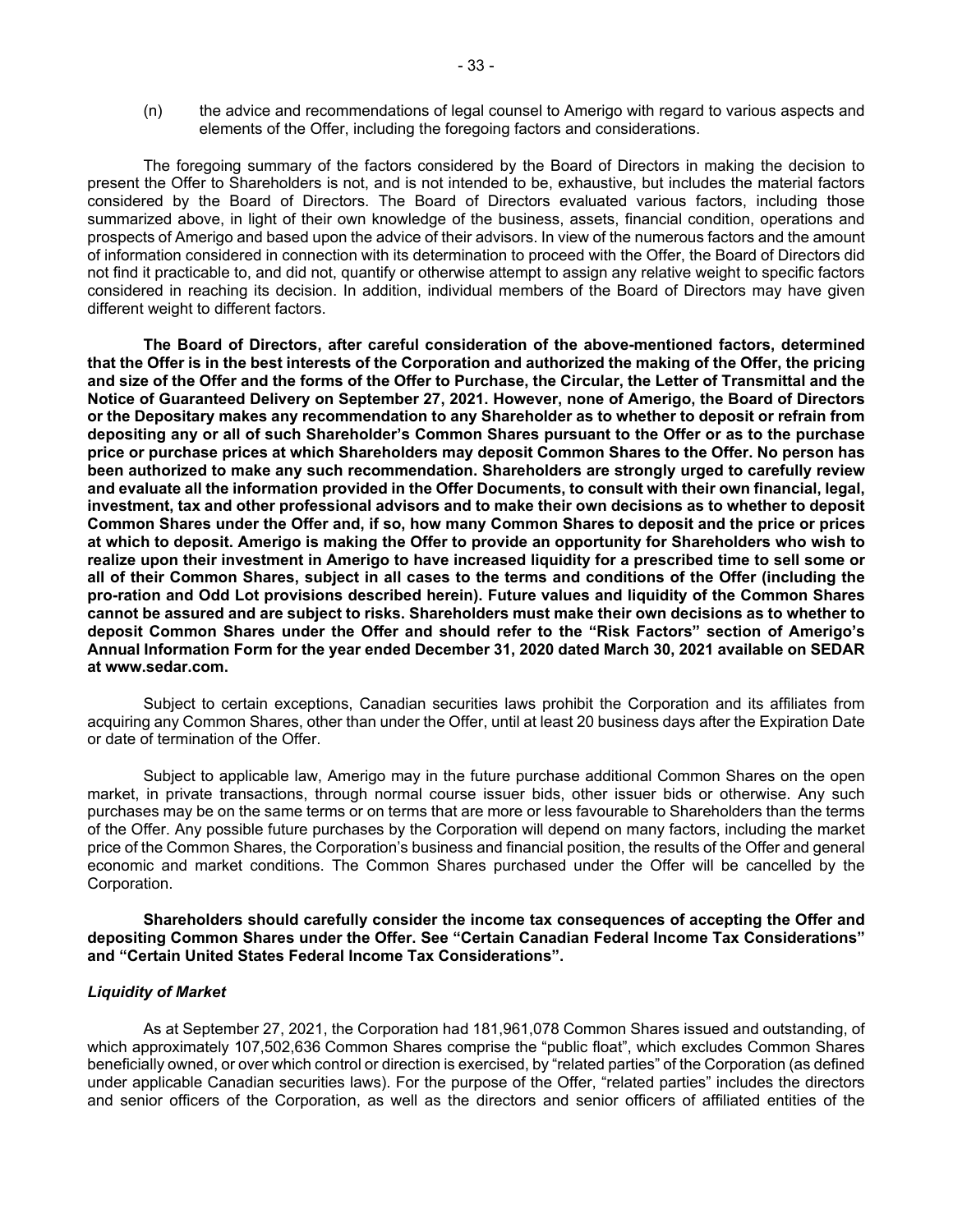Corporation and holders of any securities of the Corporation carrying more than 10% of the voting rights attached to all outstanding voting securities of the Corporation.

Subject to the terms and conditions of the Offer, the Corporation is offering to purchase for cancellation Common Shares that have an aggregate purchase price of up to Cdn\$25,000,000. If the Purchase Price is determined to be Cdn\$1.18 per Common Share (which is the minimum Purchase Price under the Offer), the maximum number of Common Shares that may be purchased by the Corporation under the Offer is 21,186,441 Common Shares, which represents approximately 11.6% of the Common Shares issued and outstanding as at September 27, 2021. If the Purchase Price is determined to be Cdn\$1.30 per Common Share (which is the maximum Purchase Price under the Offer), the maximum number of Common Shares that may be purchased by the Corporation under the Offer is 19,230,769 Common Shares, which represents approximately 10.6% of the Common Shares issued and outstanding as at September 27, 2021.

The Offer constitutes an "issuer bid" as contemplated in MI 61-101 and as such is subject to Part 3 – Issuer Bids of MI 61-101. The Corporation is relying on the "liquid market" exemption specified in MI 61-101 from the requirement to obtain a formal valuation applicable to the Offer. Accordingly, the formal valuation requirements of securities regulatory authorities in Canada applicable to issuer bids generally are not applicable in connection with the Offer.

The Corporation has determined that there is a liquid market in the Common Shares because:

- (a) there is a published market for the Common Shares;
- (b) during the 12 months before the date the Offer was announced:
	- (i) the number of issued and outstanding Common Shares was at all times at least 5,000,000 (excluding Common Shares beneficially owned, or over which control or direction was exercised, by related parties and Common Shares that were not freely tradeable);
	- (ii) the aggregate trading volume of the Common Shares on the published market on which the Common Shares were principally traded, being the TSX, was at least 1,000,000 Common Shares;
	- (iii) there were at least 1,000 trades in the Common Shares on the TSX; and
	- (iv) the aggregate value of the trades in the Common Shares on the TSX was at least Cdn\$15,000,000; and
- (c) the market value of the Common Shares on the TSX, as determined in accordance with MI 61- 101, was at least Cdn\$75,000,000 for August 2021 (the calendar month preceding the calendar month in which the Offer was announced).

Based on the liquid market test and other information set out above, the Board of Directors determined that it is reasonable to conclude that, following the completion of the Offer, there will be a market for holders of Common Shares who do not tender to the Offer that is not materially less liquid than the market that existed at the time of making of the Offer.

#### *Additional Securities Law Considerations*

Amerigo is a reporting issuer (or the equivalent thereof) in each of British Columbia, Alberta, Manitoba, Ontario, Quebec, and the Common Shares are listed on the TSX. Amerigo believes that the purchase of Common Shares pursuant to the Offer will not result in: (i) Amerigo ceasing to be a reporting issuer in any jurisdiction in which it is a reporting issuer, or (ii) the Common Shares being delisted from the TSX.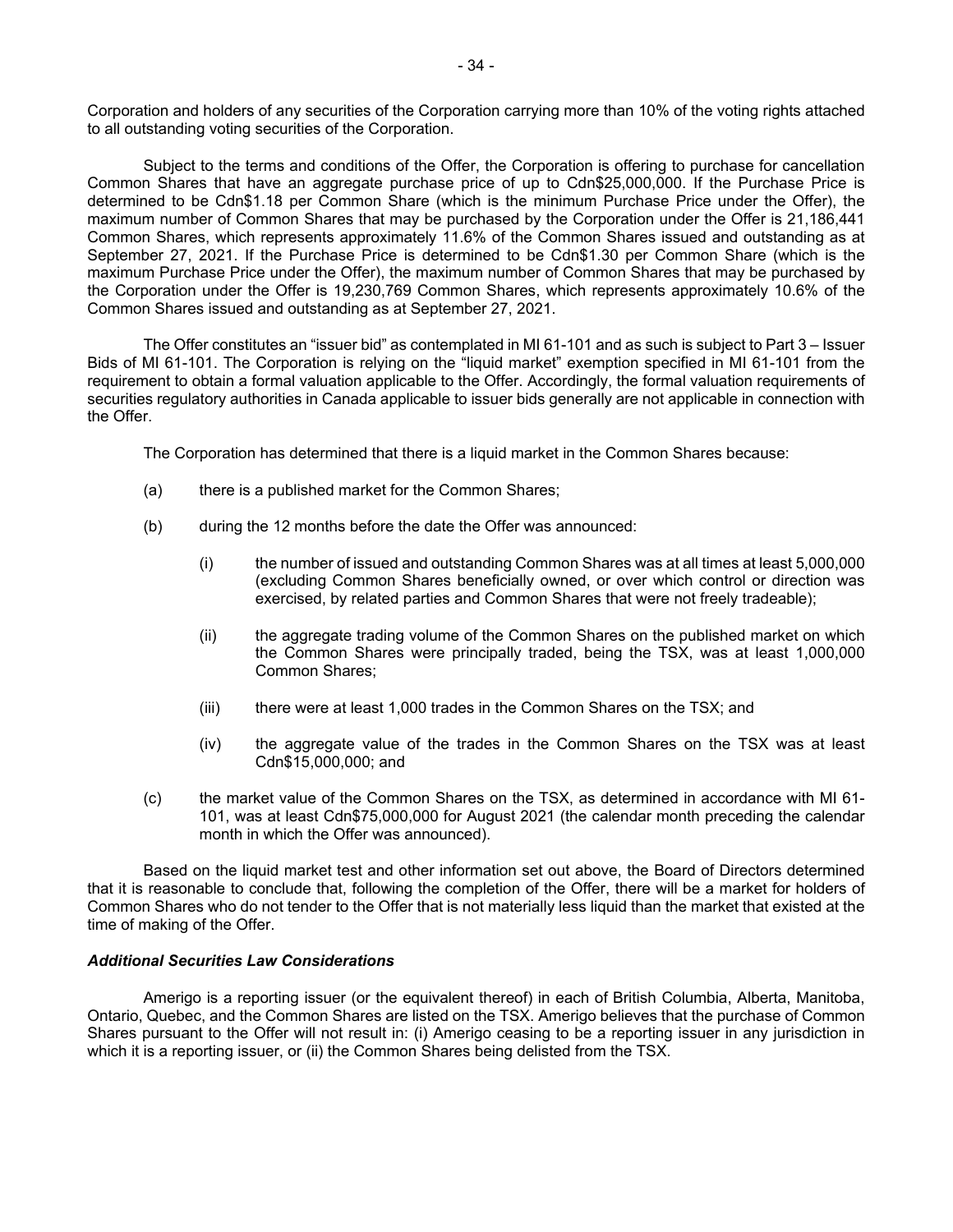#### **WITHDRAWAL RIGHTS**

The withdrawal rights of Shareholders are described under "Offer to Purchase – Withdrawal Rights" and are incorporated into and form part of this Circular.

#### **FINANCIAL STATEMENTS**

The audited annual consolidated financial statements of Amerigo as at and for the years ended December 31, 2020 and 2019, and the unaudited condensed interim consolidated financial statements of Amerigo as at and for the three and six months ended June 30, 2021 and 2020, are available under Amerigo's profile on SEDAR at www.sedar.com. Shareholders may obtain copies of the most recent financial statements, without charge, upon request to the Corporate Secretary of Amerigo, at Suite 1260 – 355 Burrard Street, Vancouver, B.C. V6C 2G8.

#### **CORPORATE STRUCTURE AND SHARE CAPITAL**

#### *Authorized and Outstanding Capital*

The Corporation is authorized to issue an unlimited number of Common Shares.

As at September 27, 2021, the Corporation had the following shares outstanding:

Common Shares 181,961,078

For a full summary description of the rights, privileges, restrictions and conditions attached to each class of shares of the Corporation, please see the Annual Information Form for the year ended December 31, 2020 dated March 30, 2021.

# **PRICE RANGE AND TRADING VOLUME OF THE COMMON SHARES**

#### *Trading of Common Shares on Principal Markets*

The Common Shares are listed and posted for trading on the TSX under the symbol "ARG". The following table sets forth the intraday high and low prices per Common Share and the trading volumes of the Common Shares traded on the TSX for the periods indicated, as reported by the TSX. (Source: TMX Datalinx)

## **Common Shares**

| <b>High</b> | Low     |               |
|-------------|---------|---------------|
| (Cdn\$)     | (Cdn\$) | <b>Volume</b> |
| 1.32        | 1 14    | 6,669,520     |
| 1.34        | 1.18    | 3.133.619     |
| 1.33        | 1 1 0   | 4,327,503     |
| 1.47        | 1.12    | 6.864.849     |
| 161         | 1 19    | 14,433,709    |
| 1.25        | 0.90    | 4.786.841     |
| 1 15        | 0.85    | 10.911.830    |
| 0.96        | 0.68    | 3.155.952     |
| 0.93        | 0.68    | 3,155,952     |
| 0.86        | 0.75    | 3.401.500     |
| 0.78        | 0.51    | 3.742.500     |
| 0.58        | 0.50    | 1,447,400     |
| 0.64        | 0.49    | 2.715.900     |

Amerigo announced its intention to make the Offer on September 28, 2021. On September 27, 2021, the last full trading day immediately prior to the announcement of Amerigo's intention to make the Offer, the closing price of the Common Shares on the TSX was Cdn\$1.24.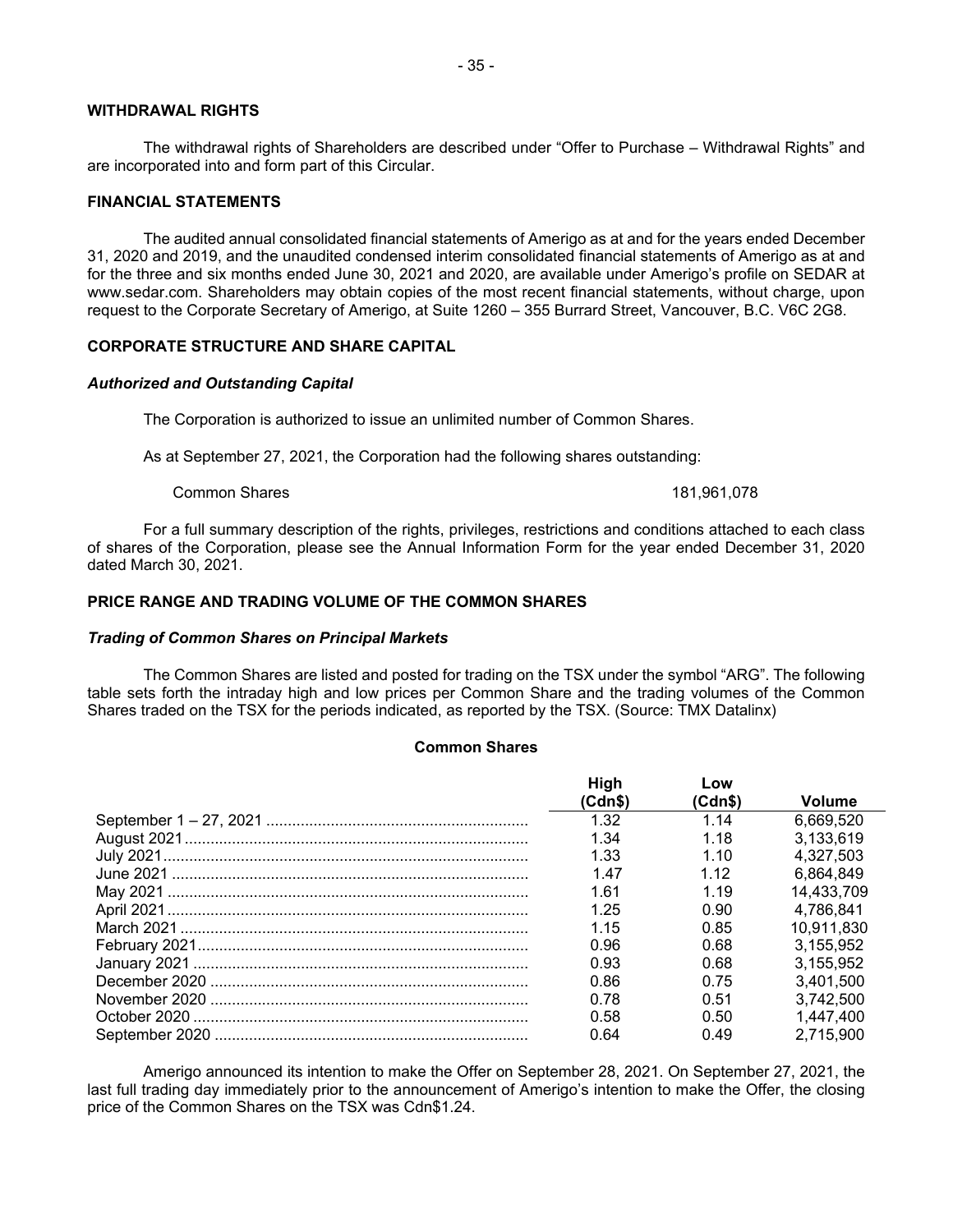#### **Shareholders are urged to obtain current market quotations for the Common Shares.**

#### **DIVIDENDS AND DIVIDENDS POLICY**

Amerigo began paying dividends in 2005 and suspended dividend payments in 2009 as a result of the global financial crisis and the precipitous drop in copper and molybdenum prices, which had an extremely adverse effect on the Corporation's financial results and liquidity. During the period from 2005 to 2008, dividend payments totalled US\$33.5 million.

In 2011, Amerigo reinstated the declaration and payment of dividends and declared and paid semi-annual dividends of Cdn\$0.02 per common share on each of May 5, 2011, November 30, 2011, May 25, 2012 and November 29, 2012. During 2011 and 2012, dividend payments totalled US\$13.7 million.

In May 2013, Amerigo's Board of Directors decided that, due in part to copper price volatility, it would be prudent to defer the declaration of dividends until later that year, at which time the Board of Directors decided that the Corporation should preserve cash rather than pay a dividend, given the Corporation's plan to undertake the Cauquenes expansion. The Cauquenes expansion project began in 2015 and was financed without dilution to Amerigo shareholders through debt facilities which contained restrictive covenants in respect of distributions of surplus cash to the Corporation's shareholders.

On June 30, 2021, Amerigo completed a refinance of the Corporation's debt facilities, transitioning away from the existent project-finance debt facilities with restrictive covenants. The debt refinance provided Amerigo with significant flexibility to access surplus cash generated from operations in 2020 and 2021. In September 2021, the Board of Directors of Amerigo has decided to reinstate the declaration and payment of dividends commencing in the fourth quarter of 2021, with the intention that dividends will be declared and paid on a quarterly basis. The declaration of dividends will remain at the discretion of the Board of Directors. Dividend payments will depend upon the financial results of the Corporation, such other factors as the Board of Directors considers relevant and will be subject to the maintenance of appropriate levels of working capital.

Subject to the solvency restrictions in the *Business Corporations Act* (British Columbia), the Corporation is not subject to any restrictions on its ability to pay dividends. Amerigo has designated all dividends since December 31, 2005 as eligible dividends.

# **PREVIOUS PURCHASES AND SALES AND PREVIOUS DISTRIBUTIONS**

#### *Previous Purchases and Sales*

No securities of the Corporation were purchased or sold by the Corporation during the 12-month period preceding the date of the Offer, excluding securities purchased or sold pursuant to the exercise of employee stock options, warrants and conversion rights.

# *Previous Distributions*

Other than as described below, no Common Shares have been distributed during the five-year period preceding the date of the Offer.

The following table details the Common Shares distributed pursuant to the exercise of share purchase options (with the average price per Common Share rounded to the nearest whole cent):

| Year                                     | <b>Number of Distributed</b><br><b>Common Shares</b> | <b>Average Price per</b><br><b>Common Share (Cdn\$)</b> | Aggregate Value (Cdn\$) |
|------------------------------------------|------------------------------------------------------|---------------------------------------------------------|-------------------------|
| 2021 (from January 1 to<br>September 27) | 1,191,727                                            | \$0.32                                                  | \$381,353               |
| 2020                                     | 600,000                                              | \$0.27                                                  | \$161,000               |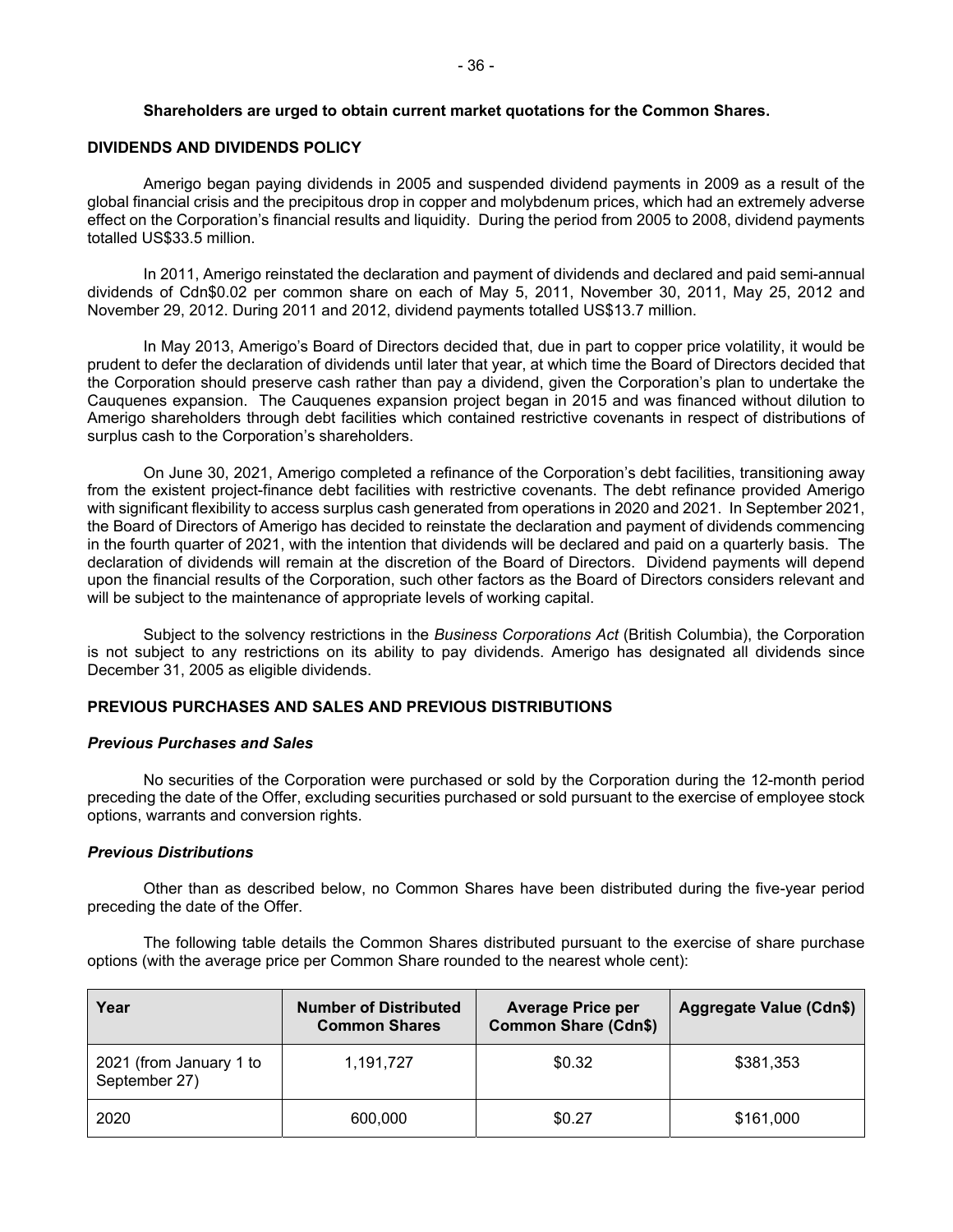| Year | <b>Number of Distributed</b><br><b>Common Shares</b> | <b>Average Price per</b><br><b>Common Share (Cdn\$)</b> | <b>Aggregate Value (Cdn\$)</b> |
|------|------------------------------------------------------|---------------------------------------------------------|--------------------------------|
| 2019 | 2,805,841                                            | \$0.34                                                  | \$942,000                      |
| 2018 | 630,000                                              | \$0.22                                                  | \$141,000                      |
| 2017 | 1,300,000                                            | \$0.45                                                  | \$590,000                      |
| 2016 | N/A                                                  | N/A                                                     | N/A                            |

# **OWNERSHIP OF AMERIGO'S SECURITIES; ARRANGEMENTS CONCERNING SECURITIES**

# *Ownership of the Securities of the Corporation*

To the knowledge of the Corporation, after reasonable enquiry, the following table and disclosure indicates, as at September 27, 2021, the number, designation and percentage of the outstanding securities of any class of securities of the Corporation beneficially owned, or over which control or direction was exercised, by each director and officer of the Corporation and, to the knowledge of the Corporation, after reasonable enquiry, by (i) each associate or affiliate of an insider of the Corporation, (ii) each associate or affiliate of the Corporation, (iii) an insider of the Corporation (other than a director or officer of the Corporation), and (iv) each person or company acting jointly or in concert with the Corporation.

| Name and<br>Relationship<br>with the<br>Corporation | <b>Number of</b><br>Common<br><b>Shares</b> | $%$ of<br>Common<br><b>Shares</b> | <b>Number of Options to Acquire</b><br><b>Common Shares</b> | % of Options to Acquire<br><b>Common Shares</b> |
|-----------------------------------------------------|---------------------------------------------|-----------------------------------|-------------------------------------------------------------|-------------------------------------------------|
| Dr. Klaus Zeitler<br>Director, Executive Chairman   | $5,892,331^{(1)}$                           | 3.24%                             | 1,650,000                                                   | 14.93%                                          |
| Aurora Davidson<br>Director, President and CEO      | $1,013,515^{(2)}$                           | 0.56%                             | 3,200,000                                                   | 28.95%                                          |
| Dr. Robert Gayton<br><b>Director</b>                | $245,504^{(3)}$                             | 0.13%                             | 1,060,000                                                   | 9.59%                                           |
| Alberto Salas<br><b>Director</b>                    | 251,247                                     | 0.14%                             | 910,000                                                     | 8.23%                                           |
| George Ireland<br><b>Director</b>                   | 23,678,514(4)                               | 13.01%                            | 910.000                                                     | 8.23%                                           |
| Michael Luzich<br><b>Director</b>                   | 24,611,500(5)                               | 13.53%                            | 160,000                                                     | 1.45%                                           |
| Margot Naudie<br><b>Director</b>                    |                                             |                                   | 160,000                                                     | 1.45%                                           |
| David Thomas<br>Director                            |                                             |                                   | 160,000                                                     | 1.45%                                           |
| Carmen Amezquita                                    |                                             |                                   | 300,000                                                     | 2.71%                                           |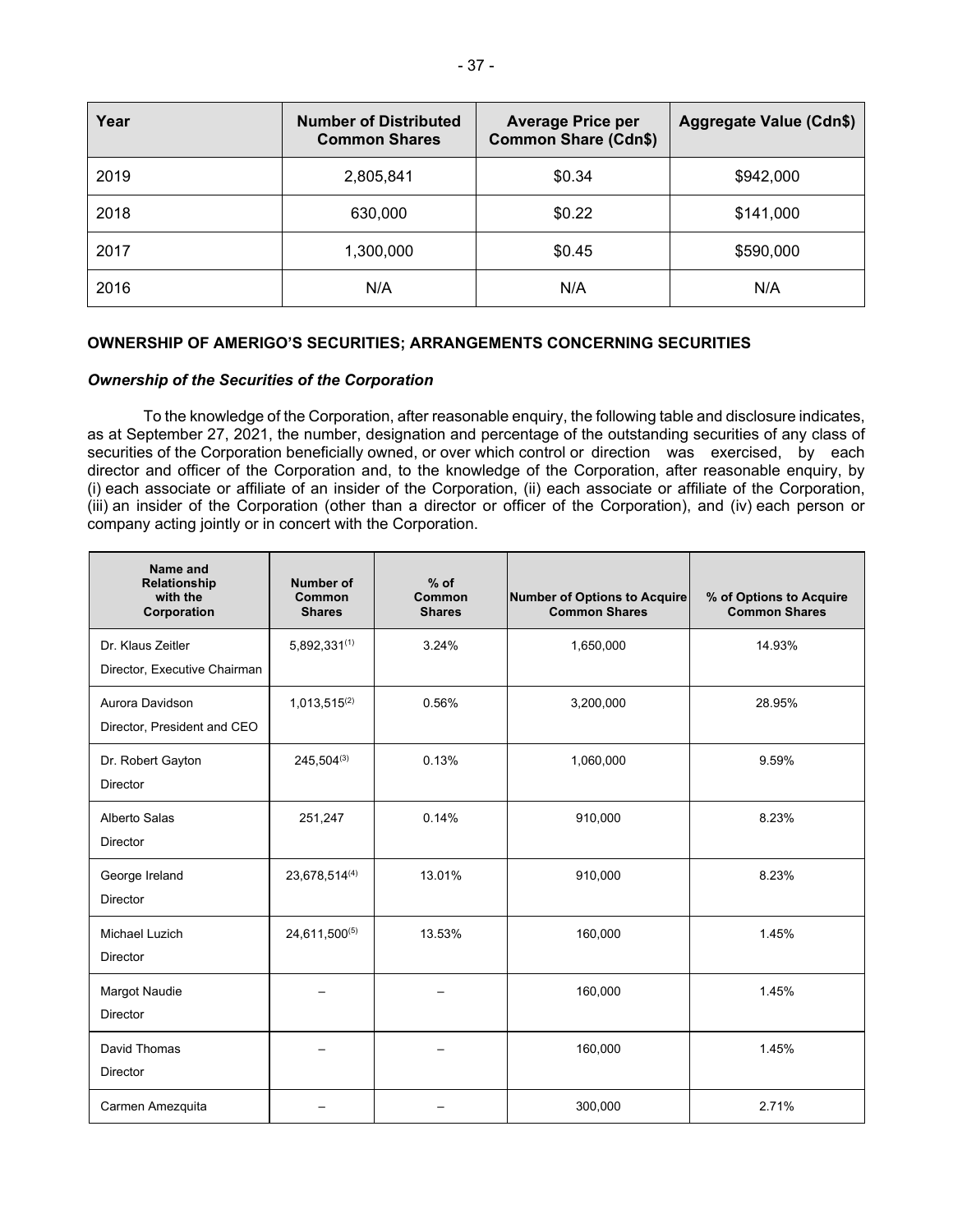| Name and<br>Relationship<br>with the<br>Corporation | Number of<br>Common<br><b>Shares</b> | $%$ of<br>Common<br><b>Shares</b> | Number of Options to Acquire<br><b>Common Shares</b> | % of Options to Acquire<br><b>Common Shares</b> |
|-----------------------------------------------------|--------------------------------------|-----------------------------------|------------------------------------------------------|-------------------------------------------------|
| <b>CFO</b>                                          |                                      |                                   |                                                      |                                                 |
| Christian Cáceres<br>General Manager, MVC           |                                      |                                   | 283.334                                              | 2.56%                                           |
| Kimberly Thomas<br>Corporate Secretary              | -                                    |                                   | 335.000                                              | 3.03%                                           |

Notes:

- (1) Of this amount, (i) 1,958,580 Common Shares representing 1.08% of the outstanding Common Shares are held by Zeitler Holdings Corp. and (ii) 1,925,001 Common Shares representing 1.06% of the outstanding Common Shares are held by Mr. Zeitler's wife, Siegtrud Zeitler.
- (2) Of this amount, 394,643 Common Shares representing 0.22% of the outstanding Common Shares are held by Delphis Financial Strategies Inc. and are under the control and direction of Ms. Davidson.
- (3) Of this amount, (i) 10,000 Common Shares representing 0.005% of the outstanding Common Shares are held by Caulfeild Trust and (ii) 10,000 Common Shares representing 0.005% of the outstanding Common Shares are held by Mr. Gayton's wife, Penny Gayton.
- (4) Of this amount, 22,194,267 Common Shares representing 12.20% of the outstanding Common Shares are held by Geologic Resource Partners LLC and are under the control and direction of Mr. Ireland.
- (5) Of this amount, 24,611,500 Common Shares representing 13.53% of the outstanding Common Shares are held by Luzich Partners LLC and are under the control and direction of Mr. Luzich.

Aegis Financial Corporation holds 18,765,831 Common Shares. These holdings represent approximately 10.31% of the Common Shares of Amerigo. The positions reported for the entity are based upon public filings on the System for Electronic Disclosure by Insiders (SEDI).

Other than as set out above, to the knowledge of the directors and executive officers of the Corporation, as at September 27, 2021, no person beneficially owns, or controls or directs, directly or indirectly, voting securities of the Corporation carrying 10% or more of the voting rights attached to any class of outstanding voting securities of the Corporation.

# **AGREEMENTS, COMMITMENTS, OR UNDERSTANDINGS WITH SECURITYHOLDERS**

There are no agreements, commitments or understandings, made or proposed to be made, between Amerigo and any security holder of Amerigo relating to the Offer.

#### **ACCEPTANCE OF OFFER**

Michael Luzich, a director of the Corporation, has advised the Corporation that Luzich Partners LLC, a company controlled by him, intends to accept the Offer and deposit up to 10,000,000 Common Shares held by it, under the Offer.

Other than as set out above, to the knowledge of the Corporation and its directors and officers, after reasonable enquiry, no person or company referred to in this Circular under "Ownership of Amerigo's Securities; Arrangements Concerning Securities", has indicated any present intention to deposit any of such person's or company's Common Shares under the Offer.

However, in the event that the circumstances or intentions of any such persons or companies change, they may decide to tender Common Shares to the Offer or sell their Common Shares through the facilities of the TSX or otherwise during the period prior to the Expiry Time. See "Ownership of Amerigo's Securities; Arrangements Concerning Securities" for information relating to the number of Common Shares held by each of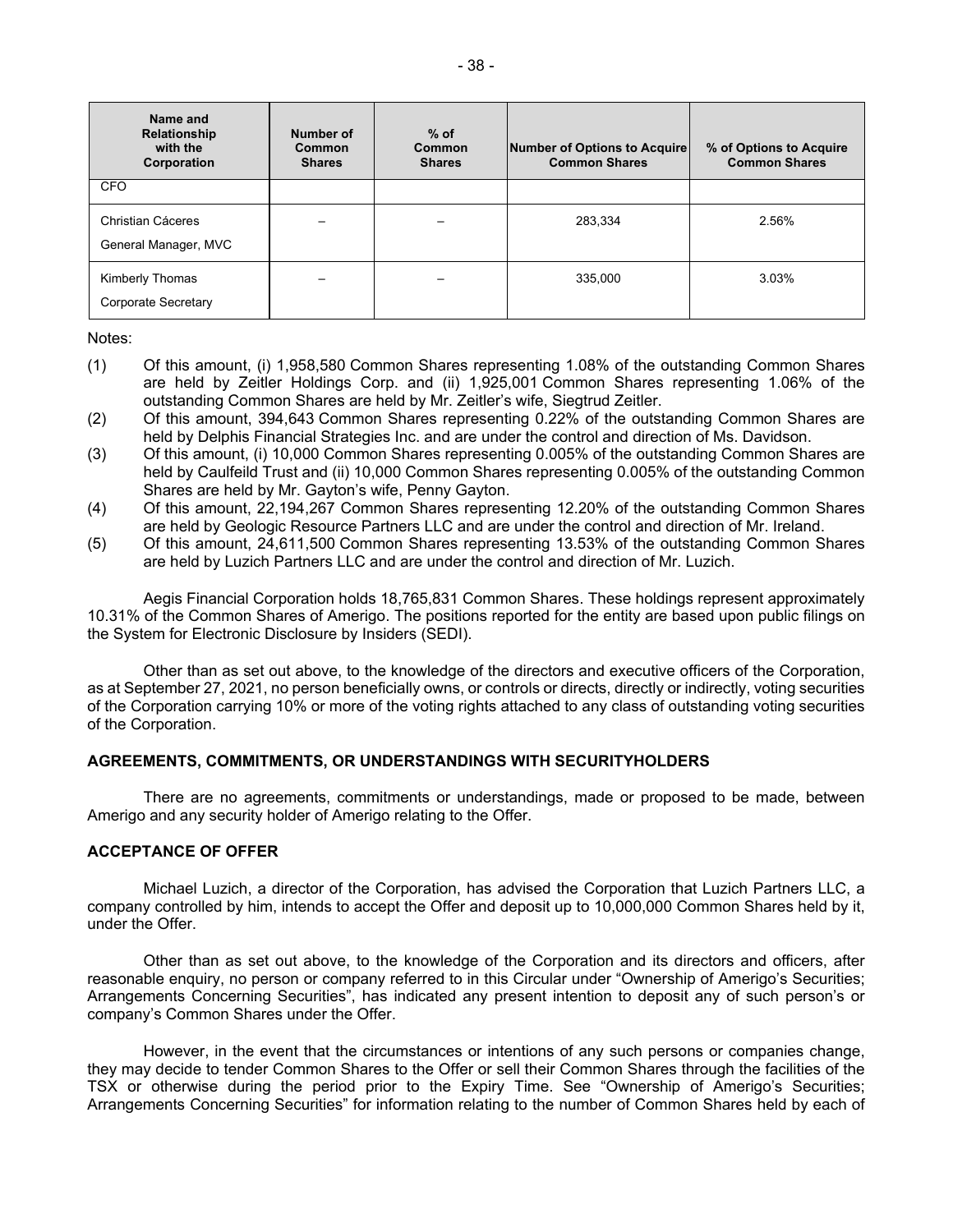the directors and officers of Amerigo and such other persons referred to in this Circular under "Ownership of Amerigo's Securities; Arrangements Concerning Securities".

# **COMMITMENTS TO ACQUIRE SECURITIES OF THE CORPORATION**

Except for securities issued, purchased or sold pursuant to the exercise of employee stock options, warrants and conversion rights or in connection with the Corporation's security-based compensation arrangements and as otherwise described in the Offer to Purchase and this Circular, Amerigo has no agreements, commitments or understandings to acquire any securities of the Corporation, other than under the Offer.

Except for securities that may be acquired pursuant to the exercise of employee stock options or in connection with the Corporation's security-based compensation arrangements, to the knowledge of the Corporation, after reasonable enquiry, no person or company referred to in this Circular under "Ownership of Amerigo's Securities; Arrangements Concerning Securities" has any agreement, commitment or understanding to acquire securities of the Corporation.

#### **BENEFITS FROM THE OFFER**

To the knowledge of the Corporation, after reasonable enquiry, no person or company referred to in this Circular under "Ownership of Amerigo's Securities; Arrangements Concerning Securities" will receive any direct or indirect benefit from accepting or refusing to accept the Offer, other than the benefit of the Purchase Price for any Common Shares purchased by the Corporation in accordance with the terms of the Offer and any benefit available to any Shareholder who does or does not participate in the Offer.

The Corporation does not anticipate that the Offer will have a material effect on the direct or indirect voting interest in the Corporation of any "interested party" (as defined in MI 61-101).

#### **MATERIAL CHANGES IN THE AFFAIRS OF THE CORPORATION**

Except as described or referred to in the Offer Documents or as otherwise disclosed in the Corporation's public record, the directors and officers of the Corporation are not aware of any information which indicates that there is any plan or proposal for any material changes in the affairs of Amerigo.

Except as described or referred to in the Offer Documents or as otherwise disclosed in the Corporation's public record, the directors and officers of the Corporation are not aware of any material facts concerning the securities of the Corporation or of any other matter not disclosed in the Offer Documents that has not previously been generally disclosed and that would reasonably be expected to affect the decision of the Shareholders to accept or reject the Offer.

#### **GOING PRIVATE TRANSACTION OR BUSINESS COMBINATION**

The Offer does not constitute, and is not intended to be followed by, a going private transaction or business combination. Subject to certain exceptions, Canadian securities laws prohibit Amerigo and its affiliates from acquiring any Common Shares, other than under the Offer, until at least 20 business days after the Expiration Date or the date of termination of the Offer.

Subject to applicable law, Amerigo may in the future purchase additional Common Shares on the open market, in private transactions, through normal course issuer bids, other issuer bids or otherwise. Any such purchases may be on the same terms or on terms that are more or less favourable to Shareholders than the terms of the Offer. Any possible future purchases by Amerigo will depend on many factors, including the market price of the Common Shares, Amerigo's business and financial position, the results of the Offer and general economic and market conditions.

# **PRIOR VALUATIONS AND BONA FIDE OFFERS**

To the knowledge of the directors and senior officers of Amerigo, after reasonable enquiry, no "prior valuation" (as defined in MI 61-101) in respect of the Corporation has been made in the 24 months preceding the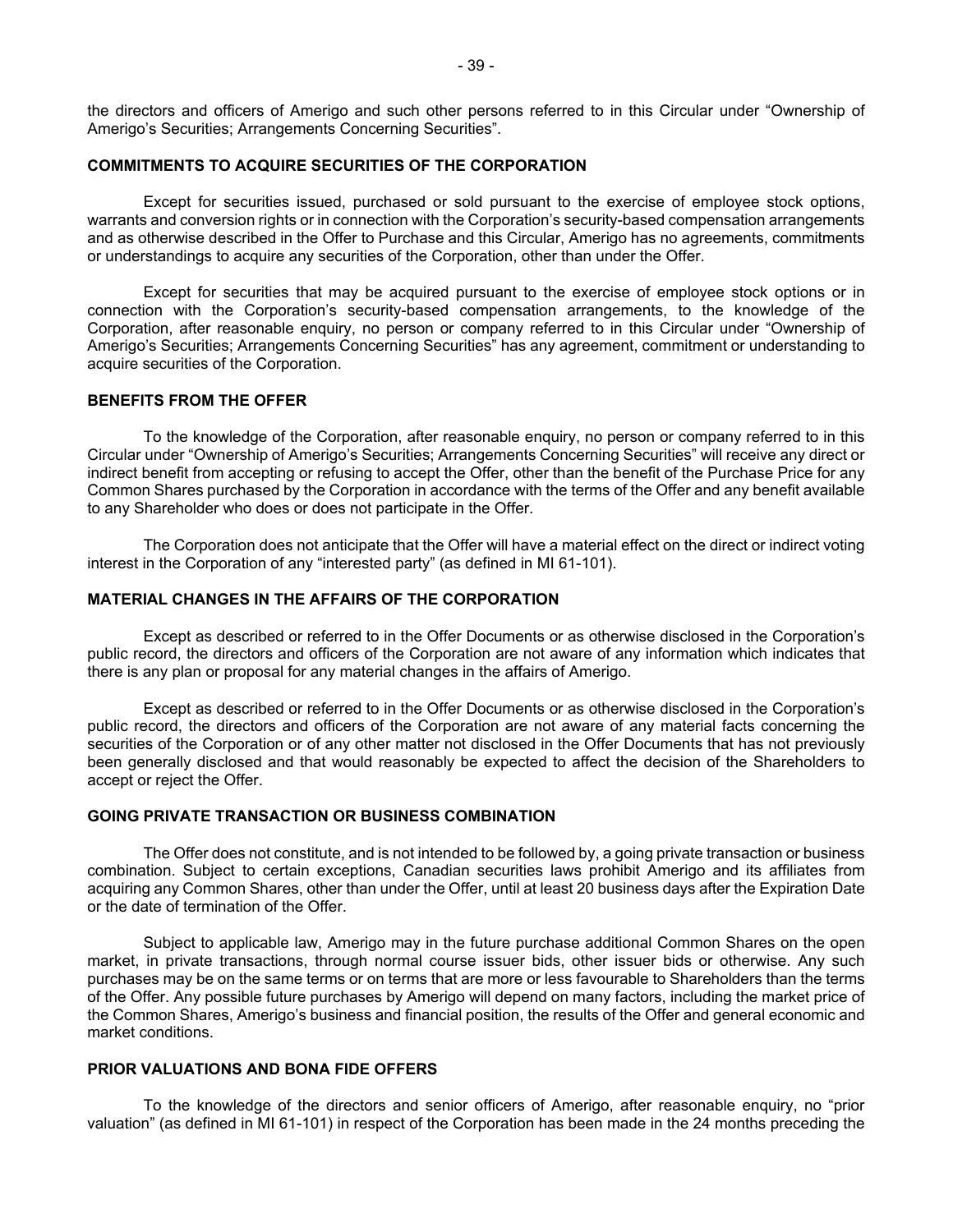date hereof. No bona fide prior offer that relates to the Common Shares or is otherwise relevant to the Offer has been received by the Corporation during the 24 months preceding the date of September 28, 2021 being the date on which the Offer was publicly announced.

#### **CERTAIN CANADIAN FEDERAL INCOME TAX CONSIDERATIONS**

The following summary is, as at the date hereof, a general summary of the principal Canadian federal income tax considerations generally applicable to a Shareholder who sells Common Shares to the Corporation pursuant to the Offer and who, for purposes of the Tax Act, at all relevant times, (i) holds those Common Shares as capital property, and (ii) deals at arm's length and is not "affiliated" (as defined in the Tax Act) with the Corporation (each, a "**Holder**"). Generally, the Common Shares will be considered to be capital property to a Holder unless the Holder uses or holds, or is deemed to use or hold, the Common Shares in the course of carrying on a business of trading or dealing in securities or has acquired the Common Shares or is deemed to have acquired them in one or more transactions considered to be an adventure or concern in the nature of trade.

This summary does not apply to a Holder (i) an interest in which is or would constitute a "tax shelter investment", as defined in the Tax Act, (ii) that is a "financial institution" for the purposes of the "mark-to-market" rules contained in the Tax Act, (iii) that has elected to report its "Canadian tax results" (as defined in the Tax Act) in a currency other than the Canadian currency, (iv) that has entered into, or will enter into, a "derivative forward agreement" or a "synthetic disposition arrangement" with respect to its Common Shares, (v) that receives dividends on the Common Shares under or as part of a "dividend rental arrangement", as defined in the Tax Act, (vi) that is a "specified financial institution" or "restricted financial institution" (each as defined in the Tax Act), or (vii) that is exempt from tax under the Tax Act. This summary is not applicable to a Holder who acquired Common Shares pursuant to the exercise of an employee stock option. All such Holders should consult their own tax advisors with respect to the Offer.

This summary is based upon the current provisions of the Tax Act and the Regulations in force as of the date hereof, specific proposals to amend the Tax Act and the Regulations which have been publicly announced by or on behalf of the Minister of Finance (Canada) prior to the date hereof (the "**Tax Proposals**"), and on an understanding of the current published administrative policies and assessing practices of the CRA. This summary assumes that all Tax Proposals will be enacted in the form proposed. However, no assurance can be given that the Tax Proposals will be enacted as proposed, or at all, or that legislative, judicial or administrative changes will not modify or change the statements expressed herein. This summary does not otherwise take into account or anticipate any changes in law or in administrative policies and assessing practices, whether by legislative, regulatory, administrative or judicial decision or action, nor does it take into account other federal or any provincial, territorial or foreign tax legislation or considerations, which may differ from the Canadian federal income tax considerations discussed herein.

**This summary is of a general nature only and is not intended to be, nor should it be construed to be, legal, business or tax advice to any particular Holder. This summary is not exhaustive of all Canadian federal income tax considerations applicable to the Offer. Accordingly, Holders should consult their own tax advisors for advice with respect to the tax consequences to them of the Offer, having regard to their own particular circumstances.** 

#### *Shareholders Resident in Canada*

The following portion of this summary is generally applicable to a Holder who, for the purposes of the Tax Act and at all relevant times, is resident or is deemed to be resident in Canada (each, a "**Canadian Shareholder**"). Certain Canadian Shareholders whose Common Shares might not otherwise qualify as capital property may, in certain circumstances, make an irrevocable election under subsection 39(4) of the Tax Act to have the Common Shares and every other "Canadian security", as defined in the Tax Act, owned by such Canadian Shareholder in the taxation year of the election and in all subsequent taxation years deemed to be capital property. Canadian Shareholders should consult their own tax advisors for advice as to whether this election is available or advisable in their particular circumstances.

#### *Disposition of Common Shares*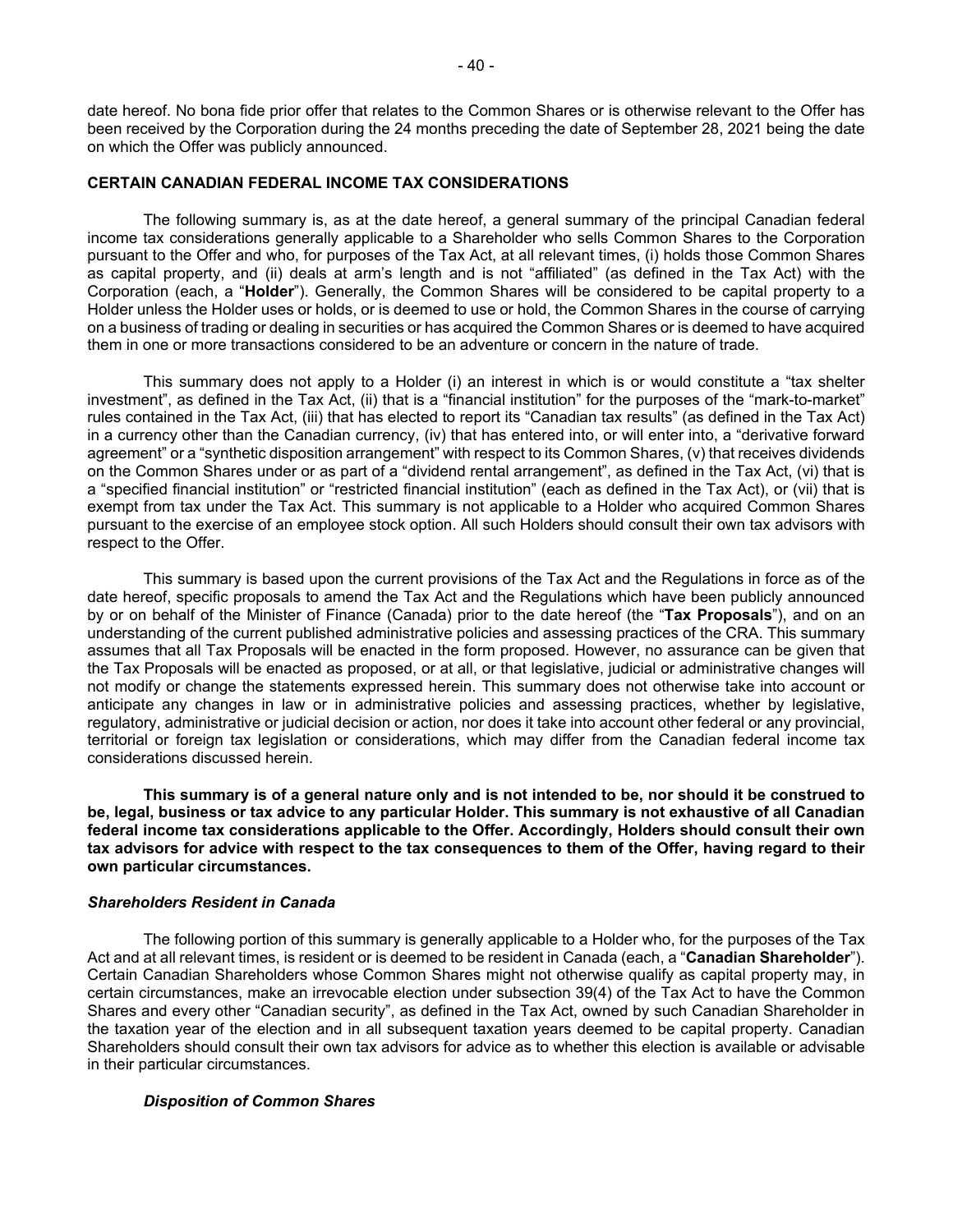A Canadian Shareholder who sells a Common Share to the Corporation pursuant to the Offer will be deemed to receive a taxable dividend for purposes of the Tax Act equal to the amount by which the Purchase Price payable for such Common Share pursuant to the Offer exceeds the paid-up capital of such Common Share. See "Shareholders Resident in Canada – Deemed Dividends on Common Shares" for a general description of the treatment of such deemed dividends under the Tax Act.

A Canadian Shareholder who sells Common Shares to the Corporation pursuant to the Offer will also be considered to have disposed of those Common Shares and will be deemed to have received proceeds of disposition for those Common Shares equal to the Purchase Price payable for those Common Shares pursuant to the Offer less the amount of any deemed dividend referred to above. Consequently, the Canadian Shareholder will realize a capital gain (or capital loss) on the disposition of those Common Shares equal to the amount by which such proceeds of disposition, net of any reasonable costs of disposition, exceed (or are less than) the adjusted cost base to the Canadian Shareholder of those Common Shares. See "Shareholders Resident in Canada – Taxation of Capital Gains and Capital Losses" for a general description of the treatment of capital gains and losses under the Tax Act.

#### *Deemed Dividends on Common Shares*

Dividends deemed to be received by a Canadian Shareholder who sells a Common Share to the Corporation pursuant to the Offer as described above under "Shareholders Resident in Canada – Disposition of Common Shares" will be included in the Canadian Shareholder's income for the purposes of the Tax Act. Such dividends received by a Canadian Shareholder who is an individual (including certain trusts) will be subject to the gross-up and dividend tax credit rules in the Tax Act normally applicable to taxable dividends received by an individual from taxable Canadian corporations, including the enhanced gross-up and dividend tax credit for "eligible dividends" properly designated as such by the Corporation. Such dividends deemed to be received by an individual (including certain trusts) may also give rise to a liability for minimum tax.

In the case of a Canadian Shareholder that is a corporation, dividends deemed to be received on Common Shares will be required to be included in computing such corporation's income for the taxation year in which such dividends are received and will generally be deductible in computing the corporation's taxable income. In certain circumstances, subsection 55(2) of the Tax Act will treat a taxable dividend received by a Canadian Shareholder that is a corporation as proceeds of disposition or a capital gain. Accordingly, Canadian Shareholders that are corporations should consult their own tax advisors for specific advice with respect to the potential application of this provision.

A Canadian Shareholder that is a "private corporation" (as defined in the Tax Act), or any other corporation resident in Canada and controlled, whether because of a beneficial interest in one or more trusts or otherwise, by or for the benefit of an individual (other than a trust) or a related group of individuals (other than trusts), may be liable under Part IV of the Tax Act to pay a refundable tax on dividends deemed to be received on Common Shares to the extent that such dividends are deductible in computing the Canadian Shareholder's taxable income for the year.

#### *Taxation of Capital Gains and Capital Losses*

Generally, under the Tax Act, one-half of any capital gain (a "**taxable capital gain**") realized by a Canadian Shareholder must be included in the Canadian Shareholder's income for the taxation year in which the disposition occurs. Subject to and in accordance with the provisions of the Tax Act, one-half of any capital loss incurred by a Canadian Shareholder (an "**allowable capital loss**") must generally be deducted from taxable capital gains realized by the Canadian Shareholder in the taxation year in which the disposition occurs. Allowable capital losses in excess of taxable capital gains for the taxation year of the disposition generally may be carried back and deducted in the three preceding taxation years or carried forward and deducted in any subsequent taxation year against net taxable capital gains realized in such years, to the extent and under the circumstances provided in the Tax Act.

If a Canadian Shareholder is a corporation, the amount of any capital loss arising from a sale of Common Shares pursuant to the Offer may, in certain circumstances, be reduced by the amount of any dividends which have previously been received or deemed to have been received by the Canadian Resident on the Common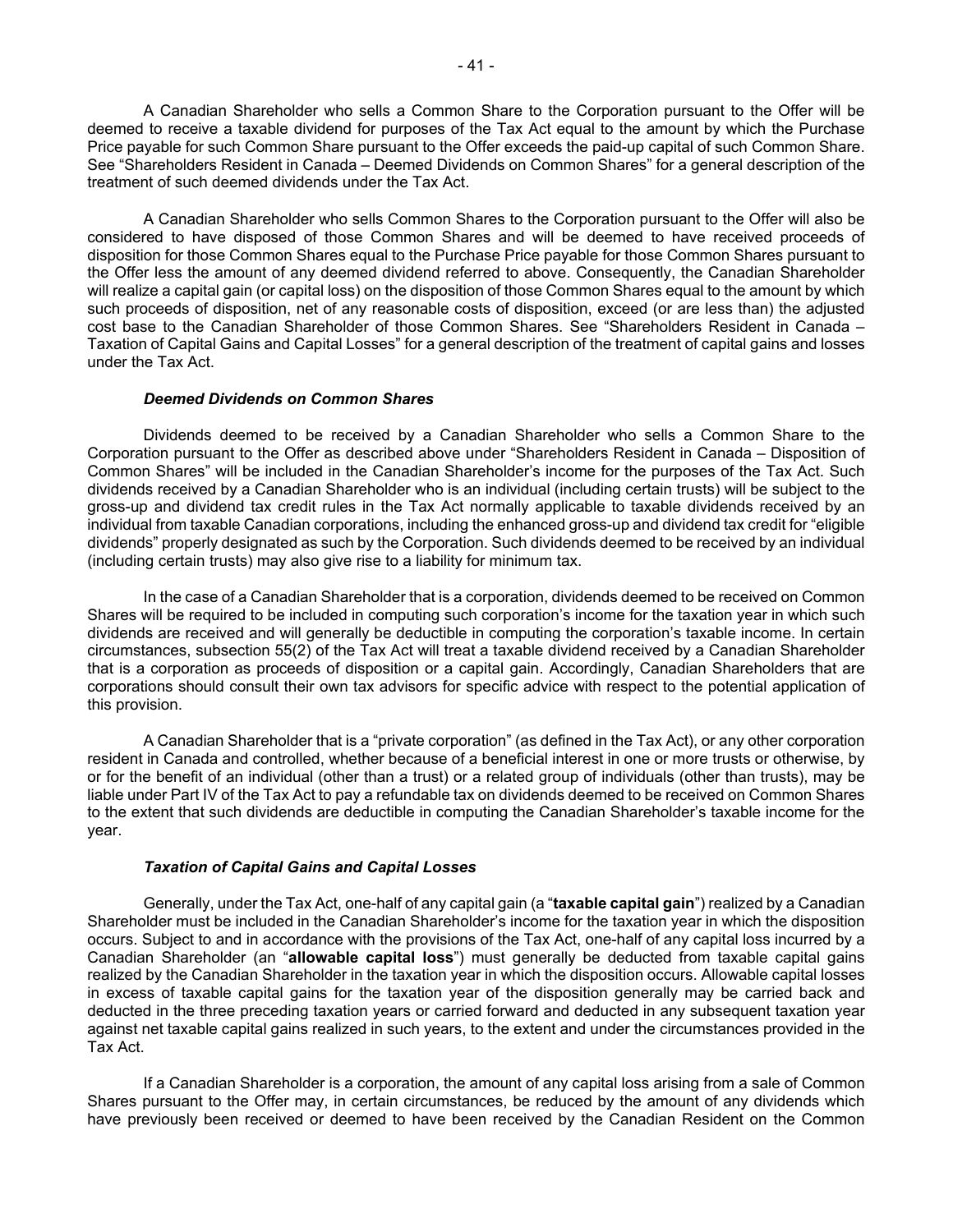Shares. Similar rules apply where a corporation is, directly or indirectly through a partnership or a trust, a member of a partnership or a beneficiary of a trust that owns Common Shares. Canadian Shareholders who may be affected by these rules are urged to consult their own tax advisors.

A Canadian Shareholder who is an individual, including certain trusts, will have all or a portion of any capital loss on the sale of a Common Share pursuant to the Offer denied and added in computing the adjusted cost base of other property if and to the extent the "superficial loss" rules in the Tax Act apply. This may arise where the Canadian Shareholder (or a person affiliated with the Canadian Shareholder for purposes of the Tax Act) acquires any additional Common Shares in the period commencing 30 days prior to, and ending 30 days after, the disposition of such Common Share pursuant to the Offer. Canadian Shareholders who may be affected by these rules are urged to consult their own tax advisors.

Similarly, a Canadian Shareholder that is a corporation, certain trusts or certain partnerships will have all or a portion of any capital loss on the sale of a Common Share pursuant to the Offer suspended if it (or a person affiliated with it for purposes of the Tax Act) acquires any additional Common Shares in the period commencing 30 days prior, and ending 30 days after, the disposition of such Common Share pursuant to the Offer. Canadian Shareholders who may be affected by these rules are urged to consult their own tax advisors.

A Canadian Shareholder that is a "Canadian-controlled private corporation" (as defined in the Tax Act) throughout the relevant year may be liable to pay an additional tax (refundable in certain circumstances) on its "aggregate investment income" (as defined in the Tax Act) for the year, which is defined to include an amount in respect of taxable capital gains.

#### *Alternative Minimum Tax*

A capital gain realized by a Canadian Shareholder who is an individual, including certain trusts, may give rise to a liability for alternative minimum tax under the Tax Act. Canadian Shareholders who realize a capital gain on the sale of Common Shares pursuant to the Offer should consult their own tax advisors with respect to the alternative minimum tax rules having regard to their own particular circumstances.

#### *Shareholders Not Resident in Canada*

The following portion of this summary is generally applicable to a Holder who, at all relevant times, for purposes of the Tax Act: (i) is not, and is not deemed to be, resident in Canada; (ii) does not use or hold the Common Shares in, or in the course of carrying on, a business in Canada; (iii) is not an insurer which carries on an insurance business or is deemed to carry on an insurance business in Canada and elsewhere; and (iv) is not an "authorized foreign bank", as defined in the Tax Act (each, a "**Non-Canadian Shareholder**").

#### *Sale of Common Shares Pursuant to the Offer*

A Non-Canadian Shareholder who sells a Common Share to the Corporation pursuant to the Offer will be deemed to receive a taxable dividend for purposes of the Tax Act equal to the amount by which the Purchase Price payable for such Common Share pursuant to the Offer exceeds the paid-up capital of such Common Share. See "Shareholders Not Resident in Canada – Taxation of Deemed Dividends" for a general description of the treatment of such deemed dividends under the Tax Act.

A Non-Canadian Shareholder who sells Common Shares to the Corporation pursuant to the Offer will also be considered to have disposed of those Common Shares and will be deemed to have received proceeds of disposition for those Common Shares equal to the Purchase Price payable for those Common Shares pursuant to the Offer less the amount of any deemed dividend referred to above. See "Shareholders Not Resident in Canada – Taxation of Capital Gains and Capital Losses" for a general description of the treatment of such a disposition under the Tax Act.

# *Taxation of Deemed Dividends*

Any dividend deemed to be received by a Non-Canadian Shareholder in respect of the sale of a Common Share to the Corporation pursuant to the Offer, as described above, will be subject to Canadian withholding tax at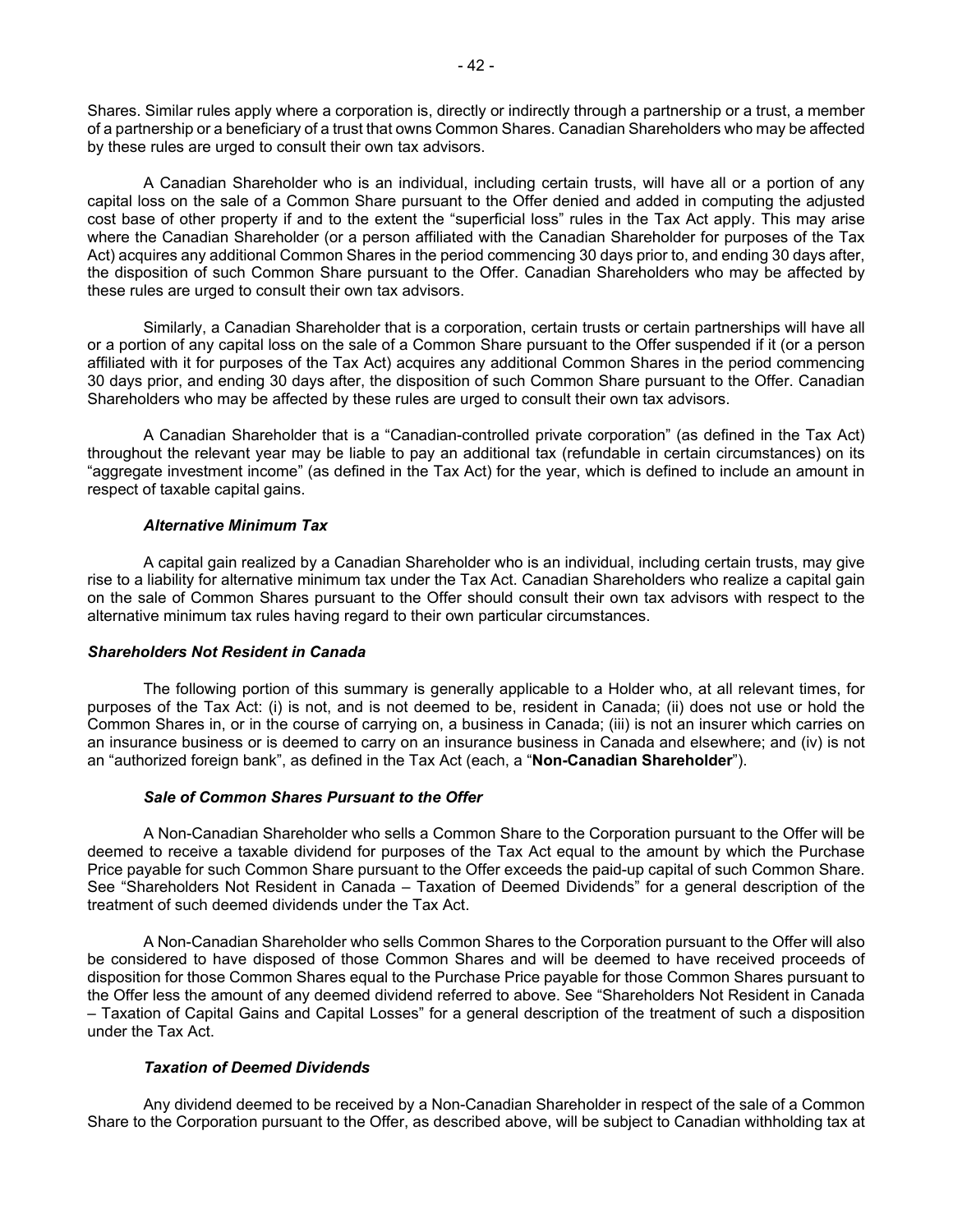a rate of 25% of the gross amount of the dividend, subject to any reduction in that rate pursuant to an applicable income tax treaty or convention.

#### *Taxation of Capital Gains and Capital Losses*

A Non-Canadian Shareholder will not be subject to tax under the Tax Act in respect of any capital gain realized on a sale of a Common Share to the Corporation pursuant to the Offer unless the Common Share is, or is deemed to be, "taxable Canadian property" of the Non-Canadian Holder for the purposes of the Tax Act and the Non-Canadian Shareholder is not entitled to an exemption pursuant to the terms of an applicable income tax treaty or convention.

Generally, a Common Share will not constitute "taxable Canadian property" of a Non-Canadian Shareholder at a particular time provided that the Common Share is listed on a "designated stock exchange" as defined in the Tax Act (which currently includes the TSX) at that time, unless at any time during the 60 month period immediately preceding the particular time, the following two conditions are met concurrently: (i) at least 25% of the issued shares of any class or series of the capital stock of the Corporation were owned by or belonged to one or any combination of (a) the Non-Canadian Shareholder, (b) persons with whom the Non-Canadian Shareholder did not deal at arm's length, and (c) partnerships in which the Non-Canadian Shareholder or a person described in (b) held a membership interest directly or indirectly through one or more partnerships; and (ii) more than 50% of the fair market value of the Common Share was derived, directly or indirectly, from any combination of real or immovable property situated in Canada, "Canadian resource property" (as defined in the Tax Act), "timber resource property" (as defined in the Tax Act), or options in respect of, interests in, or for civil law rights in such properties, whether or not such property exists. In addition, the Common Shares may be deemed to be taxable Canadian property of a Non-Canadian Shareholder for purposes of the Tax Act in certain circumstances.

Even if the Common Shares are considered to be taxable Canadian property to a Non-Canadian Shareholder, the Non-Canadian Shareholder may, in certain limited circumstances, be exempt from Canadian tax on any capital gain realized on the disposition of such Common Shares pursuant to the provisions of an applicable income tax treaty or convention between Canada and the jurisdiction of residence of such Non-Canadian Shareholder.

If the Common Shares are considered to be taxable Canadian property of a Non-Canadian Shareholder and are not treaty-protected property of the Non-Canadian Shareholder at the time of their disposition, such Non-Canadian Shareholder may realize a capital gain (or capital loss) on the sale of Common Shares to the Corporation under the Offer and the tax consequences to the Non-Canadian Shareholder in respect of such capital gain (or capital loss) will generally be as described above under "Shareholders Resident in Canada — Taxation of Capital Gains and Capital Losses". Non-Canadian Shareholders should consult their own tax advisors to determine whether their Common Shares will be considered taxable Canadian property.

# **CERTAIN UNITED STATES FEDERAL INCOME TAX CONSIDERATIONS**

The following is a discussion of certain U.S. federal income tax consequences generally applicable to U.S. Holders (as defined below) who tender and sell Common Shares to the Corporation pursuant to the Offer. This discussion is based on the Internal Revenue Code of 1986, as amended (the "**Code**"), its legislative history, existing and proposed Treasury regulations under the Code, published rulings, court decisions, and the Canada-United States Income Tax Convention (the "**U.S. Treaty**"), all as currently in effect and available as of the date of this Circular. In particular, this summary does not discuss the impact of any potential legislative or regulatory changes to the laws and regulations currently in effect, any of which may, possibly on a retroactive basis, cause the tax consequences to vary substantially from the consequences described below.

This is not a complete description of all of the U.S. federal income tax consequences applicable to U.S. Holders participating in the Offer and, in particular, does not address U.S. federal income tax considerations applicable to U.S. Holders that are subject to special rules, such as:

- (a) financial institutions,
- (b) regulated investment companies,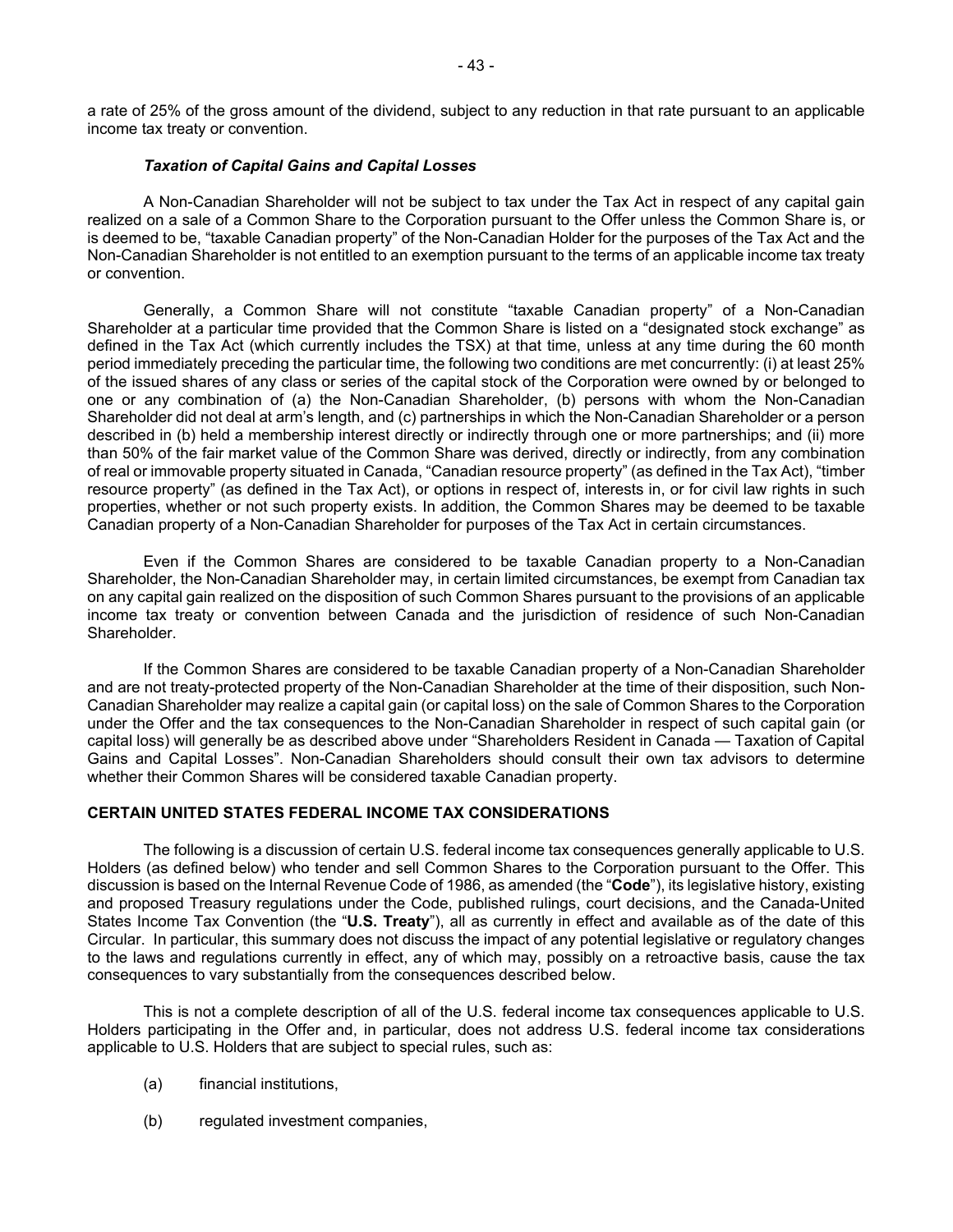- (c) dealers in securities or currencies,
- (d) traders in securities that have elected the mark-to-market method of accounting for their securities,
- (e) partnerships or other pass-through entities that hold Common Shares,
- (f) U.S. Holders that hold their Common Shares as part of a hedge, straddle, conversion or other "synthetic security" or other integrated investment,
- (g) insurance companies,
- (h) entities that are tax-exempt for U.S. federal income tax purposes,
- (i) persons that have owned, or are deemed to have owned, 10% or more of the total combined voting power or value of all outstanding shares of the Corporation,
- (j) U.S. Holders who acquired their Common Shares in connection with a stock option plan or in any other compensatory transaction,
- (k) U.S. Holders subject to the alternative minimum tax,
- (l) U.S. Holders who are U.S. expatriates or former long-term residents of the U.S.,
- (m) U.S. Holders that are subject to taxing jurisdictions other than, or in addition to, the United States.
- (n) U.S. Holders that have a functional currency other than the U.S. dollar,
- (o) U.S. Holders subject to special tax accounting rules, and
- (p) U.S. Holders that do not hold the Common Shares as "capital assets" (within the meaning of Section 1221 of the Code).

Shareholders that are subject to special treatment, or that are not U.S. Holders, may be subject to different tax consequences, including different information reporting and withholding consequences, and should consult their own tax advisors.

In addition, this summary does not discuss any aspect of U.S. state and local tax laws or non-U.S. tax laws that may be applicable to any Shareholder, or any other tax considerations (including the alternative minimum tax and Medicare contribution tax on net investment income) besides U.S. federal income tax considerations. Except as specifically discussed below, this summary does not address U.S. filing and reporting requirements. U.S. Holders should review the discussion above entitled "Certain Canadian Federal Income Tax Considerations – Shareholders Not Resident in Canada" for an indication of potential Canadian withholding taxes that may apply.

Except as otherwise set forth below, and subject to the qualifications noted above, the following discussion is limited to the U.S. federal income tax consequences relevant to a U.S. Holder. A "U.S. Holder" is a U.S. Person that is a beneficial owner of Common Shares. A "U.S. Person" is:

- (a) an individual who is a citizen or resident of the United States for federal income tax purposes,
- (b) a corporation (or other entity classified as a corporation for U.S. federal income tax purposes) created or organized under the laws of the United States or a political subdivision thereof (including the District of Columbia),
- (c) an estate, the income of which (other than income that is effectively connected with a U.S. trade or business) is subject to U.S. federal income taxation regardless of source, or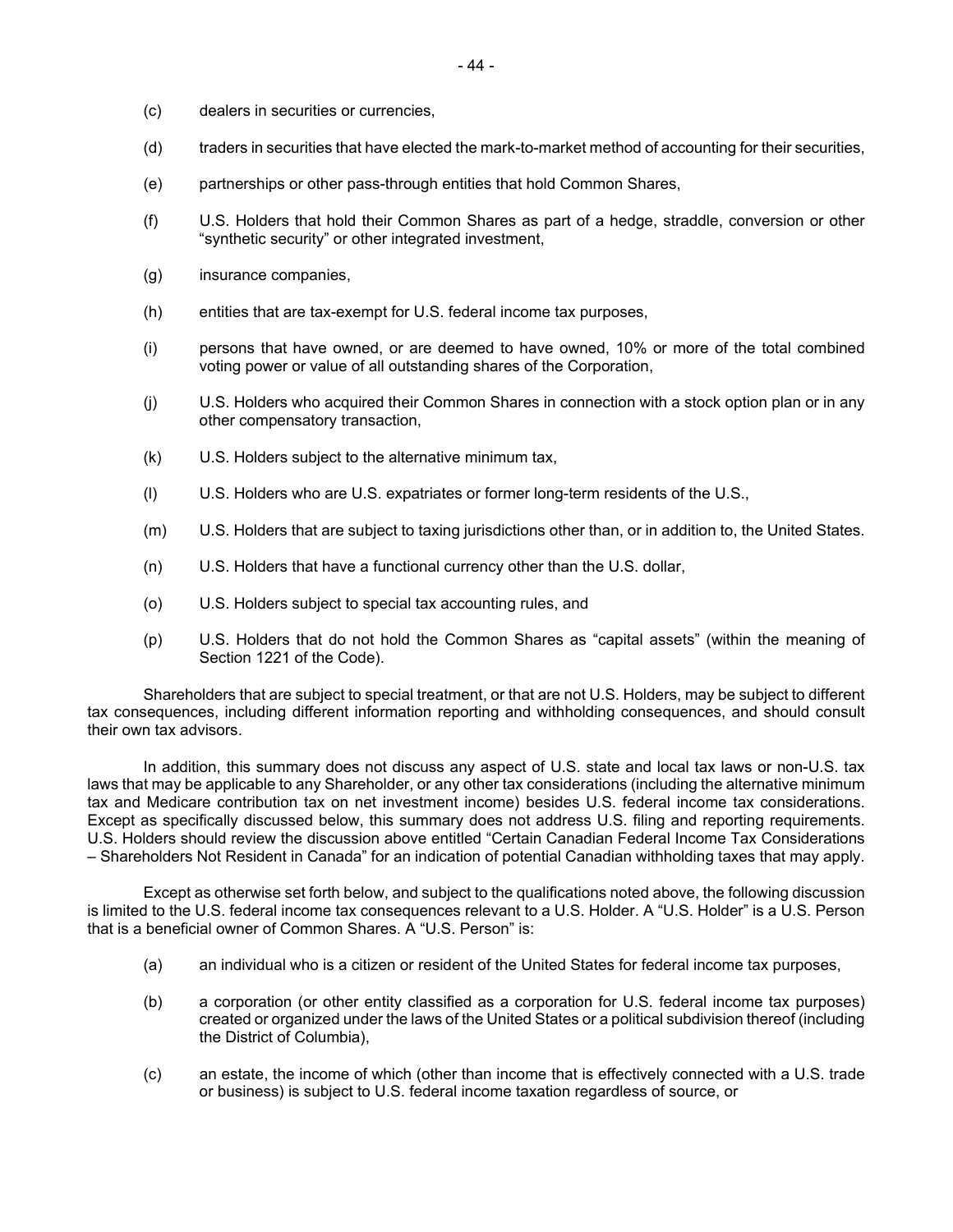(d) a trust, if (1) a U.S. court is able to exercise primary supervision over the trust's administration and one or more U.S. persons, as defined under Section 7701(a)(30) of the Code, have authority to control all of the trust's substantial decisions; or (2) has a valid election in effect under applicable U.S. Treasury regulations to be treated as a U.S. person.

The tax treatment of a partner in a partnership, or other entity classified as a partnership, may depend on both the status of the partner and the activities of the partnership. This summary does not discuss U.S. tax consequences to such partners and partnerships. Partnerships tendering Common Shares pursuant to the Offer and persons holding beneficial interests in Common Shares through a partnership should consult their own tax advisors.

No legal opinion from U.S. legal counsel or ruling from the Internal Revenue Service (the "**IRS**") has been requested, or will be obtained, regarding the U.S. federal income tax consequences of the acquisition, ownership, and disposition of Common Shares. This summary is not binding on the IRS, and the IRS is not precluded from taking a position that is different from, and contrary to, the positions taken in this summary. In addition, because the authorities on which this summary is based are subject to various interpretations, the IRS and the U.S. courts could disagree with one or more of the conclusions described in this summary.

This summary is not intended to be a complete description of all potential U.S. federal income tax considerations with respect to U.S. Holders participating in the Offer, and it does not describe any other U.S. federal, state, local, or any non-U.S. tax considerations. As indicated, the summary is not intended to constitute tax advice to any particular U.S. Holder, and U.S. Holders should consult their own tax advisors as to the specific tax consequences of the Offer to them, including tax return reporting requirements, the applicability and effect of U.S. federal, state, and local and any non-U.S. tax laws, and the effect of any proposed changes in applicable tax laws.

#### *U.S. Holders Who Receive Cash Pursuant to the Offer*

For U.S. federal income tax purposes, if a U.S. Holder tenders and sells Common Shares for cash pursuant to the Offer, such transaction will be treated either as a "sale or exchange" of the Common Shares by such U.S. Holder or as a "distribution" by the Corporation in respect of such U.S. Holder's Common Shares. As described below, the specific treatment will depend, in part, upon the U.S. Holder's particular circumstances.

# *Sale or Exchange of Common Shares*

Under Section 302 of the Code, a U.S. Holder whose Common Shares are tendered and sold for cash pursuant to the Offer will be treated as having engaged in a "sale or exchange" of such Common Shares and, thus, will recognize gain or loss if the transaction (a) has the effect of a "substantially disproportionate" distribution by the Corporation with respect to such U.S. Holder, (b) results in "complete termination" of such U.S. Holder's equity interest in the Corporation, or (c) is "not essentially equivalent to a dividend" with respect to the U.S. Holder. These tests (the "**Section 302 tests**") are explained more fully below.

#### *Constructive Ownership of Common Shares*

In determining whether any of the Section 302 tests is satisfied, a U.S. Holder must take into account not only Common Shares actually owned, but also Common Shares that are constructively owned within the meaning of Section 318 of the Code, by the U.S. Holder. Under Section 318 of the Code, a U.S. Holder may be treated as constructively owning Common Shares that are actually owned, and in some cases constructively owned, by certain related individuals and certain entities in which the U.S. Holder has an interest or that have an interest in the U.S. Holder, as well as any Common Shares the U.S. Holder has a right to acquire by exercise of an option or by the conversion or exchange of a security.

# *The Section 302 Tests*

One of the following tests must be satisfied in order for the sale of Common Shares pursuant to the Offer to be treated as a sale or exchange rather than as a distribution. U.S. Holders should consult their own tax advisors concerning the application of the following tests to their particular circumstances.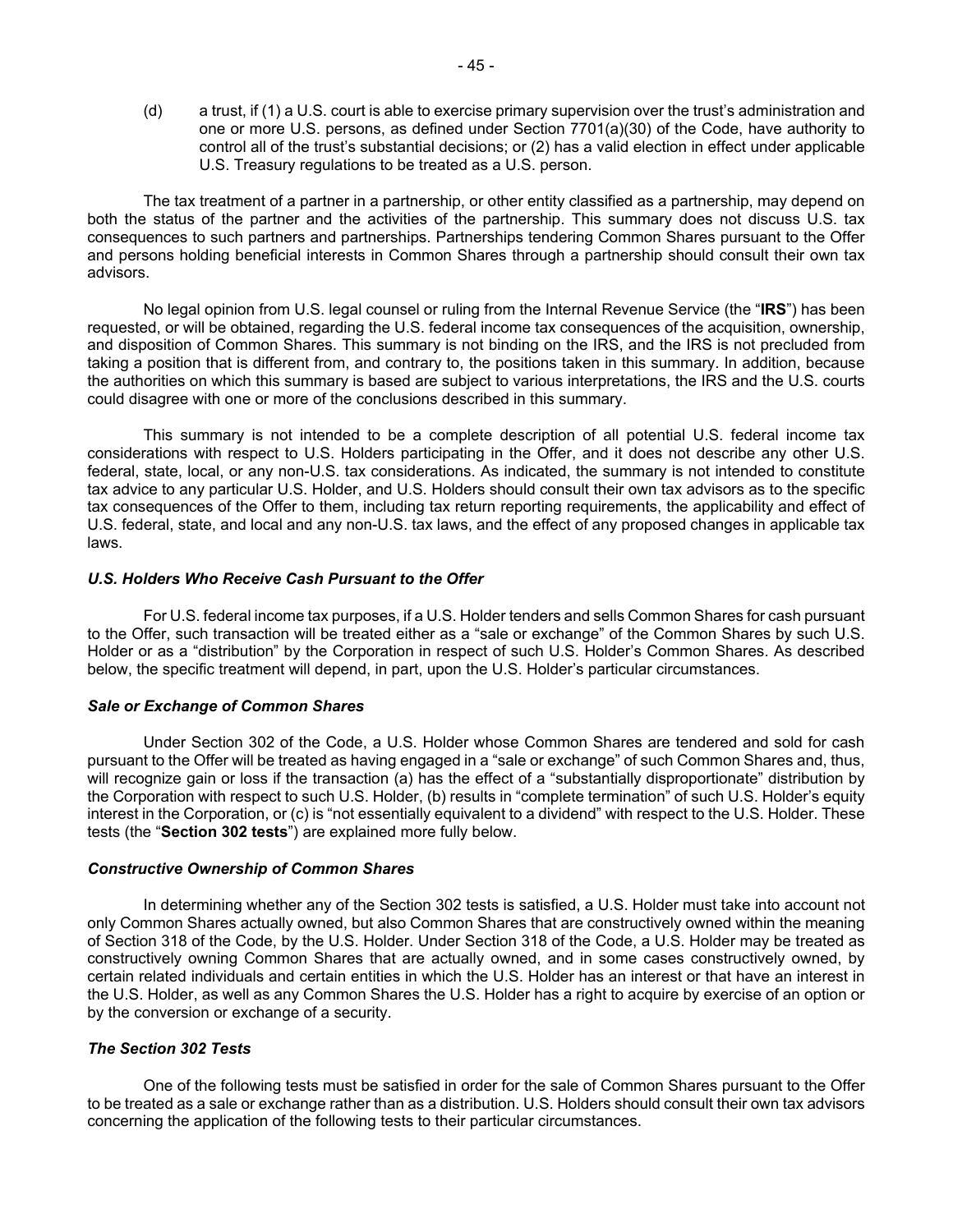- (a) "Substantially Disproportionate" Test. The receipt of cash by a U.S. Holder will generally have the effect of a "substantially disproportionate" distribution by the Corporation with respect to the U.S. Holder if (1) the percentage of the outstanding Common Shares of the Corporation actually and constructively owned by the U.S. Holder immediately following the sale of Common Shares pursuant to the Offer (treating Common Shares purchased pursuant to the Offer as not outstanding) is less than 80% of the percentage of the outstanding Common Shares of the Corporation actually and constructively owned by the U.S. Holder immediately before the exchange (treating Common Shares purchased pursuant to the Offer as outstanding), and (2) immediately following the exchange, the U.S. Holder actually and constructively owns less than 50% of the outstanding Common Shares.
- (b) "Complete Termination" Test. The receipt of cash by a U.S. Holder will be treated as a complete termination of the U.S. Holder's equity interest in the Corporation if either (a) all of the Common Shares actually and constructively owned by the U.S. Holder are sold pursuant to the Offer, or (b) all of the Common Shares actually owned by the U.S. Holder are sold pursuant to the Offer and the U.S. Holder is eligible to waive, and effectively waives, the attribution of all Common Shares constructively owned by the U.S. Holder in accordance with the procedures described in Section 302(c)(2) of the Code and the applicable Treasury regulations promulgated thereunder. U.S. Holders who desire to file such a waiver should consult with their own tax advisors.
- (c) "Not Essentially Equivalent to a Dividend" Test. The receipt of cash by a U.S. Holder will generally be treated as "not essentially equivalent to a dividend" if the U.S. Holder's sale of Common Shares pursuant to the Offer results in a "meaningful reduction" of the U.S. Holder's proportionate interest in the Corporation. Whether the receipt of cash by the U.S. Holder will be treated as not essentially equivalent to a dividend will depend on the U.S. Holder's particular facts and circumstances. In the case of a U.S. Holder holding a small minority interest (for example, less than 1%) in the Common Shares and exercising no control over corporate affairs, a small reduction in such interest is likely to be treated as a "meaningful reduction" in that Holder's interest, and thus satisfy the "not essentially equivalent to a dividend" test. U.S. Holders should consult their own tax advisors with respect to the application of the "not essentially equivalent to a dividend" test in their particular circumstances.

Under certain circumstances, it may be possible for a tendering U.S. Holder to satisfy one of the Section 302 tests by contemporaneously selling or otherwise disposing of all or some of the Common Shares that are actually or constructively owned by the U.S. Holder, but that are not purchased pursuant to the Offer. Conversely, a U.S. Holder may fail to satisfy any of the Section 302 tests because of contemporaneous acquisitions of Common Shares by the U.S. Holder or by a related party whose Common Shares are constructively owned by the U.S. Holder. U.S. Holders should consult their own tax advisors regarding the consequences of such sales or acquisitions in their particular circumstances.

If the Offer is over-subscribed, the Corporation's purchase of Common Shares properly tendered by a U.S. Holder may be pro-rated. Thus, even if all of the Common Shares actually and constructively owned by a U.S. Holder are properly tendered, it is possible that not all of the Common Shares will be purchased by the Corporation, which in turn may affect the U.S. Holder's ability to satisfy one of the Section 302 tests described above. Consequently, the Corporation can provide no assurance that a sufficient number of any U.S. Holder's Common Shares will be purchased pursuant to the Offer to ensure that such purchase will be treated as a sale, rather than as a distribution, for U.S. federal income tax purposes under the rules discussed above.

#### *Tax Treatment of a "Sale or Exchange" of Common Shares*

If a U.S. Holder is treated as having engaged in a "sale or exchange" of such U.S. Holder's Common Shares under any of the Section 302 tests described above, such U.S. Holder will recognize gain or loss equal to the difference between the amount received by such U.S. Holder (taking into account certain currency adjustments and before any withholding tax) and such U.S. Holder's adjusted tax basis in the Common Shares exchanged. Subject to the PFIC (as defined below) rules discussed below, any gain or loss recognized by a U.S. Holder upon a sale or exchange of Common Shares will be capital gain or loss if the Common Shares are held as a capital asset, and such capital gain or loss will be long-term capital gain or loss if the holding period of the Common Shares exceeds one year as of the date of the sale. The deductibility of capital losses is subject to limitations.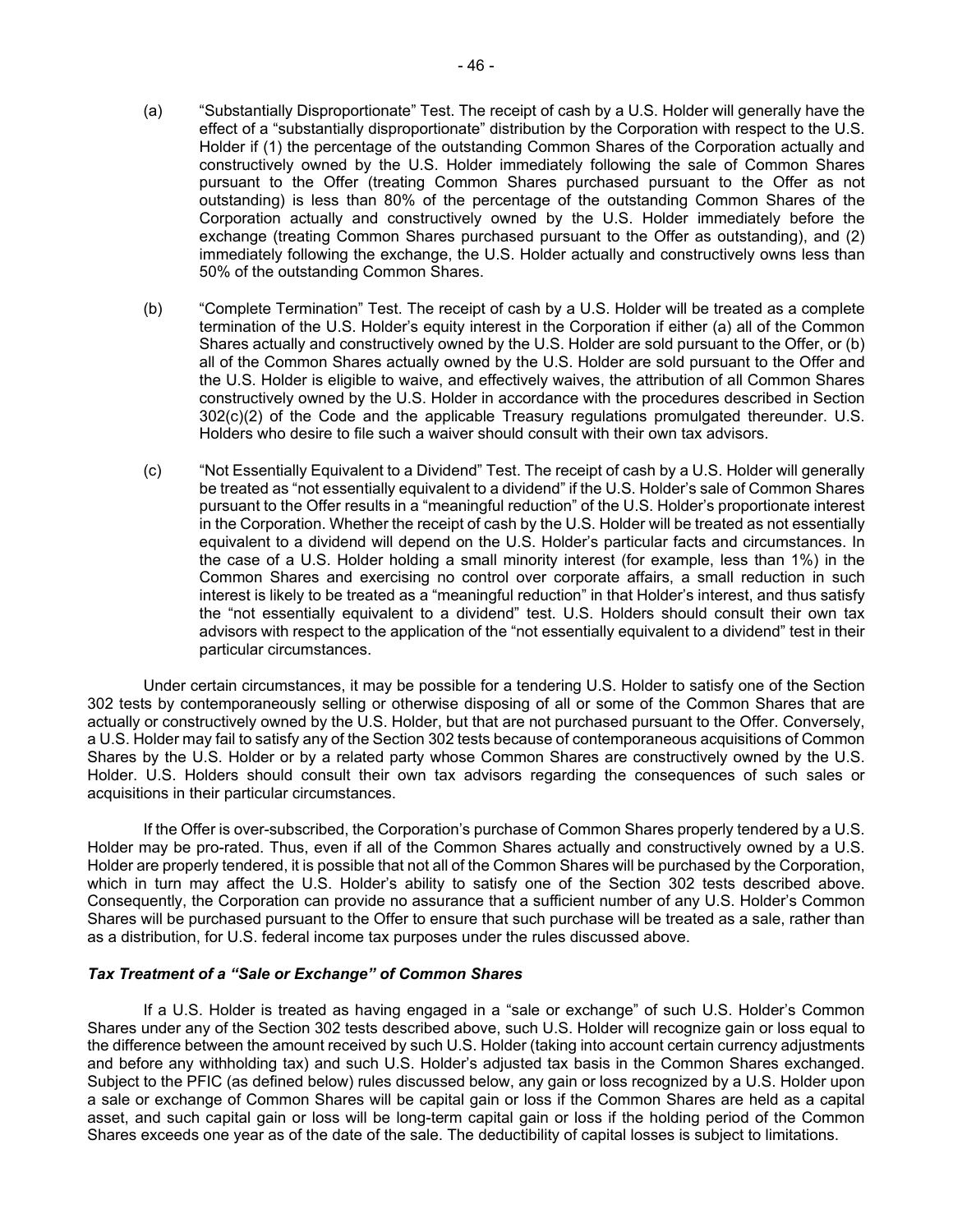Any gain or loss recognized generally will be treated as a U.S.-source gain or loss for U.S. foreign tax credit purposes. Consequently, a U.S. Holder may not be able to use the foreign tax credit arising from any Canadian withholding tax imposed on the disposition of such U.S. Holder's Common Shares unless (a) such credit can be applied (subject to applicable limitations) against tax due on other income treated as derived from foreign sources or (b) such U.S. Holder is eligible for the benefits of the U.S. Treaty and properly makes an election under the Code to treat any such gain from the disposition of such U.S. Holder's Common Shares as from foreign sources. The rules governing foreign tax credits are complex, and U.S. Holders are urged to consult their own tax advisors regarding the creditability of any foreign taxes.

# *Tax Treatment of a Distribution in Respect of Common Shares*

If a U.S. Holder who sells Common Shares pursuant to the Offer is not treated under Section 302 of the Code as having engaged in a "sale or exchange" of such U.S. Holder's Common Shares, then the amount received (taking into account certain currency adjustments and before any withholding tax) by a U.S. Holder will be treated as a distribution by the Corporation in respect of such U.S. Holder's Common Shares. In such case, a U.S. Holder will be required to include in gross income as ordinary income a dividend equal to the amount of any distribution paid on the Common Shares, without reduction for any Canadian taxes withheld from the amount paid, on the date the distribution is received to the extent the distribution is paid out of the Corporation's current or accumulated "earnings and profits" as determined for U.S. federal income tax purposes. Subject to the PFIC rules discussed below, distributions in excess of the Corporation's current or accumulated earnings and profits will be treated as a non-taxable return of capital to the extent of the U.S. Holder's adjusted tax basis in the Common Shares and, to the extent in excess of such basis, will be treated as capital gain with respect to such Common Shares. To the extent that the U.S. Holder has any remaining adjusted tax basis in the tendered Common Shares (after reduction of the U.S. Holder's basis in the Common Shares by the amount of the distribution in excess of the Corporation's earnings and profits), such remaining adjusted basis will be added to the tax basis of any Common Shares owned by such U.S. Holder.

The Corporation does not maintain the calculations of earnings and profits in accordance with U.S. federal income tax principles, and subject to the PFIC rules discussed below, each U.S. Holder should therefore expect that the entire distribution by the Corporation with respect to the Common Shares will constitute ordinary dividend income. Subject to applicable limitations and provided the Corporation is eligible for the benefits of the U.S. Treaty or the Common Shares are readily tradable on a United States securities market, dividends paid by the Corporation to non-corporate U.S. Holders, including individuals, generally will be eligible for the preferential tax rates applicable to long-term capital gains for dividends provided certain holding period and other conditions are satisfied, including that the Corporation not be classified as a PFIC in the tax year of distribution or in the preceding tax year. Any amount treated as a dividend received by a corporate U.S. Holder generally will not be eligible for the dividends received deduction.

#### *Passive Foreign Investment Company*

If the Corporation is or has been classified as a PFIC during any part of a U.S. Holder's holding period of Common Shares, U.S. Holders would be subject to a special, adverse tax regime under which the United States federal income tax consequences of the Offer would be significantly different and less favorable than what is described above. The Corporation believes it has not been a PFIC for any preceding tax year since its tax year ending December 31, 2010, and based on current business plans and financial expectations, the Corporation expects that it should be a PFIC for its current tax year and may be a PFIC in future tax years. The Corporation has not made any determination regarding its PFIC status for any tax year prior to its tax year ending December 31, 2010. No opinion of legal counsel or ruling from the IRS concerning the status of the Corporation as a PFIC has been obtained or is currently planned to be requested. However, PFIC classification is fundamentally factual in nature, generally cannot be determined until the close of the tax year in question, and is determined annually. In addition, the analysis depends, in part, on the application of complex U.S. federal income tax rules, which are subject to differing interpretations. Consequently, there can be no assurance that the Corporation has not been, is not and will not be, a PFIC for any tax year during which U.S. Holders held Common Shares.

The Corporation generally will be a PFIC for a tax year if, after the application of certain "look-through" rules with respect to subsidiaries in which the Corporation holds at least 25% of the value of such subsidiary, (a) 75% or more of the gross income of the Corporation for such tax year is passive income (the "**income test**") or (b) 50% or more of the value of the Corporation's assets either produce passive income or are held for the production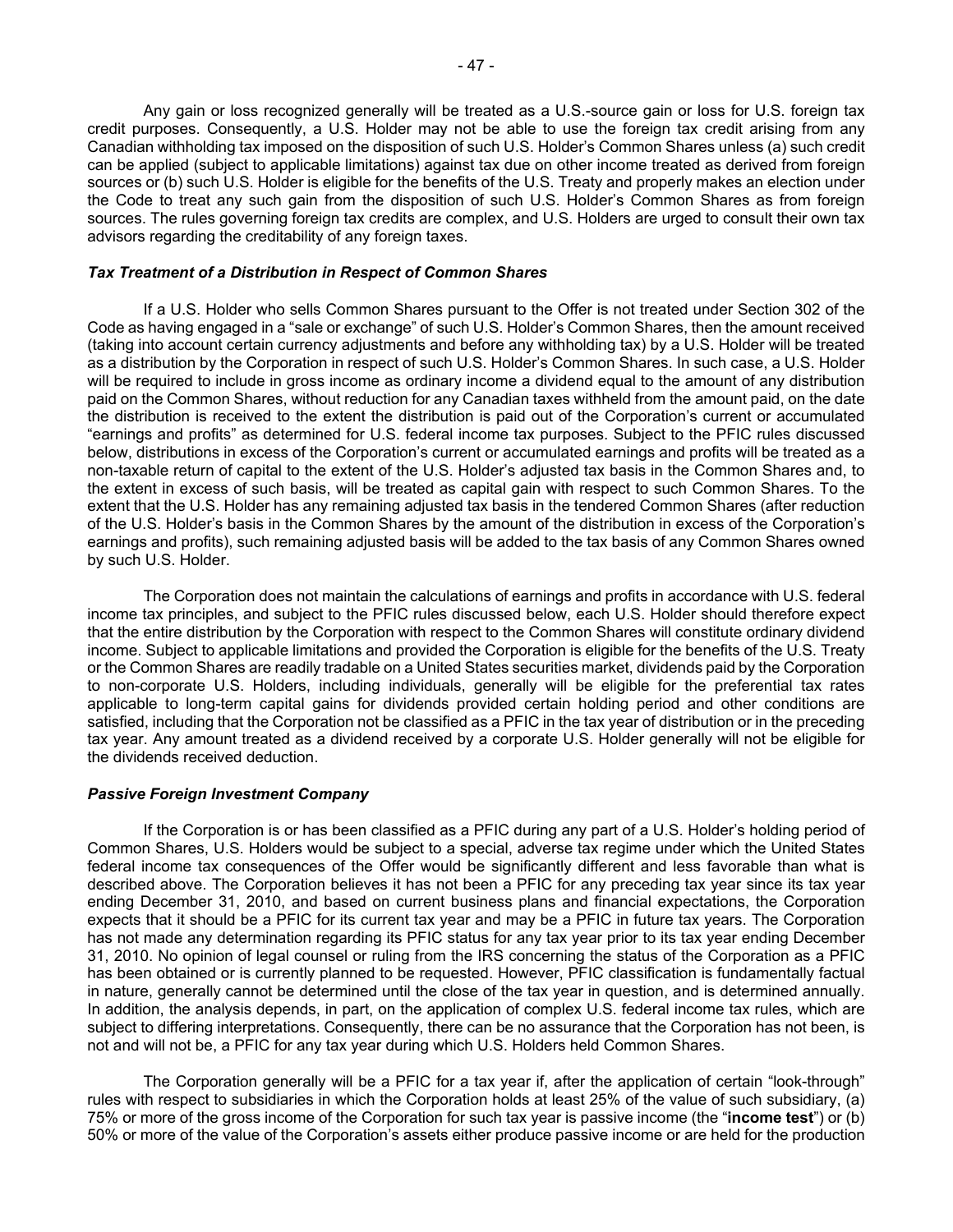of passive income (the "**asset test**"), based on the quarterly average of the fair market value of such assets. "Gross income" generally includes all sales revenues less the cost of goods sold, plus income from investments and from incidental or outside operations or sources, and "passive income" generally includes, for example, dividends, interest, certain rents and royalties, certain gains from the sale of stock and securities, and certain gains from commodities transactions.

If the Corporation were treated as a PFIC during a U.S. Holder's holding period of Common Shares, a U.S. Holder that did not make a mark-to-market election as discussed below, would be subject to the following special rules with respect to the Offer:

- (a) If a U.S. Holder's sale of Common Shares pursuant to the Offer is treated as a distribution by the Corporation which is an "excess distribution," the amount of the distribution must be allocated rateably to each day of the U.S. Holder's holding period. Generally, "excess distributions" are any distributions to the U.S. Holder in respect of the Common Shares during a single taxable year that exceed 125% of the average annual distributions received by the U.S. Holder in respect of the Common Shares during the three preceding taxable years or, if shorter, the U.S. Holder's holding period for the Common Shares. The amount allocated to the current taxable year and to any taxable year in the U.S. Holder's holding period for the Common Shares prior to the first year in which the Corporation became a PFIC would be taxable as ordinary income. The amount allocated to each other year would be subject to tax at the highest tax rate in effect for that year, and the interest charge generally applicable to underpayments of tax would be imposed in respect of the tax attributable to each such year. A U.S. Holder that is not a corporation must treat any such interest paid as "personal interest," which is not deductible.
- (b) If a U.S. Holder's sale of Common Shares pursuant to the Offer is treated as a sale or exchange of the Common Shares, the entire amount of any gain realized upon the sale will be treated as an "excess distribution" made in the year of sale and as a consequence will be treated as discussed above.

The PFIC rules described above would not apply to a U.S. Holder if the U.S. Holder makes or has timely made an election to mark the Common Shares to market as set forth in Section 1296 of the Code. A U.S. Holder who owns PFIC shares that are "marketable stock" could elect to mark the shares to market annually, recognizing as ordinary income or loss each year an amount equal to the difference, as of the close of each tax year, between the fair market value of the PFIC shares and the U.S. Holder's adjusted tax basis in the PFIC shares. The Common Shares generally will be "marketable stock" if the Common Shares are regularly traded on (a) a national securities exchange that is registered with the SEC, (b) the national market system established pursuant to Section 11A of the U.S. Exchange Act or (c) a foreign securities exchange that is regulated or supervised by a governmental authority of the country in which the market is located, provided that (i) such foreign exchange has trading volume, listing, financial disclosure, and other requirements and the laws of the country in which such foreign exchange is located, together with the rules of such foreign exchange, ensure that such requirements are actually enforced and (ii) the rules of such foreign exchange ensure active trading of listed stocks. If such stock is traded on such a qualified exchange or other market, such stock generally will be considered "regularly traded" for any calendar year during which such stock is traded, other than in de minimis quantities, on at least 15 days during each calendar quarter. Provided that the Common Shares are "regularly traded" as described in the preceding sentence, the Common Shares are expected to be marketable stock. If a shareholder makes, or has made, a timely mark-tomarket election, then the electing U.S. Holder would be taxed on its sale of Common Shares pursuant to the Offer as described under either "Tax Treatment of a "Sale or Exchange" of Common Shares" or "Tax Treatment of a Distribution in Respect of Common Shares" above, and the special PFIC rules set forth above would not apply for periods covered by the election. A U.S. Holder makes the mark-to-market election by attaching a properly completed IRS Form 8621 to a timely filed United States federal income tax return. Even if an election is not made, a shareholder in a PFIC who is a U.S. Holder generally must file a properly completed IRS Form 8621 every year.

The PFIC tax rules outlined above also would not apply to a U.S. Holder that timely elected to treat the Corporation as a "qualified electing fund" (a "**QEF**"). An election to treat the Corporation as a QEF will not be available, however, if the Corporation does not provide the information necessary to make such an election. In the event the Corporation qualifies as a PFIC for any taxable year, the Corporation does not intend to provide the information necessary to make a QEF election, and thus, a QEF election will not be available with respect to Common Shares.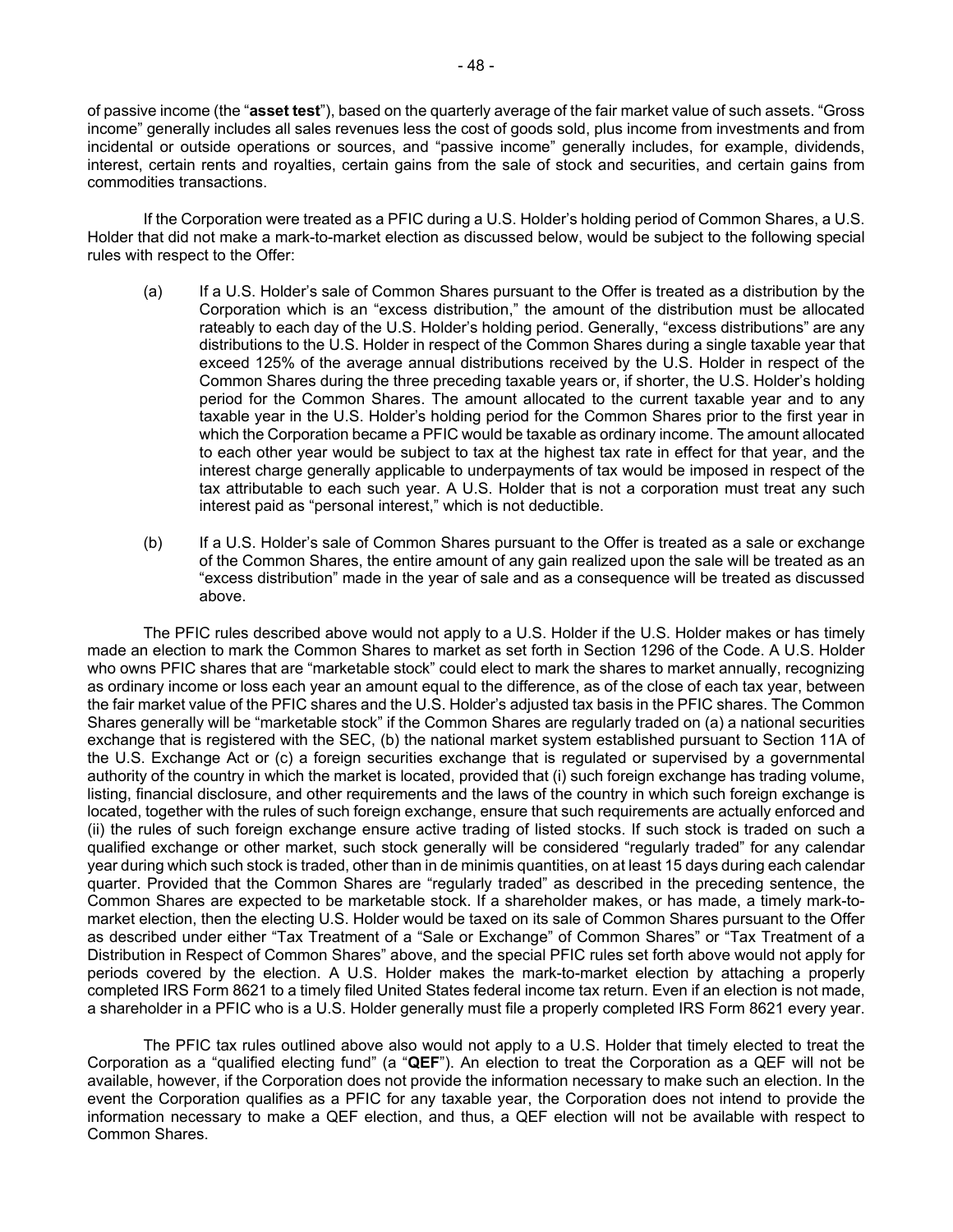U.S. Holders should consult their own tax advisors regarding the adverse United States federal income tax consequences of owning stock of a PFIC and of making certain elections designed to lessen those adverse consequences.

#### *Receipt of Foreign Currency*

The amount of any distribution paid to a U.S. Holder in foreign currency, or on the sale or exchange of Common Shares pursuant to the Offer, generally will be equal to the U.S. dollar value of such foreign currency based on the exchange rate applicable on the date of receipt (regardless of whether such foreign currency is converted into U.S. dollars at that time). A U.S. Holder will have a basis in the foreign currency equal to its U.S. dollar value on the date of receipt. Any U.S. Holder who converts or otherwise disposes of the foreign currency after the date of receipt may have a foreign currency exchange gain or loss that would be treated as ordinary income or loss, and generally will be U.S. source income or loss for foreign tax credit purposes. Different rules apply to U.S. Holders who use the accrual method of tax accounting. Each U.S. Holder should consult its own U.S. tax advisor regarding the U.S. federal income tax consequences of receiving, owning, and disposing of foreign currency.

#### *United States Backup Withholding and Information Reporting*

The sale of Common Shares pursuant to this Offer may be subject to information reporting to the IRS and to U.S. Holders. The Corporation may report the full amount of the proceeds paid to each U.S. Holder as a distribution in respect of such U.S. Holder's Common Shares (and not as a sale or exchange). As discussed above, however, each U.S. Holder should separately determine, in consultation with the U.S. Holder's own tax advisor and taking into account the particular facts and circumstances applicable to such U.S. Holder, whether the U.S. Holder's sale of Common Shares to the Corporation pursuant to the Offer constitutes a distribution or constitutes a sale or exchange.

U.S. Holders that do not properly complete the Form W-9 included in the Letter of Transmittal may be subject to United States "backup withholding tax" (currently at a rate of 24%) with respect to payments made to them. In addition, U.S. Holders that do not appropriately complete the Form W-9 may be subject to penalties levied by the IRS. Backup withholding is not an additional tax. The amount of backup withholding tax will be allowed as a credit against such U.S. Holder's U.S. federal income tax liability and, if backup withholding tax results in an overpayment of U.S. federal income taxes, may entitle such U.S. Holder to a refund or credit, provided that the required information is furnished to the IRS in a timely manner.

#### **LEGAL MATTERS AND REGULATORY APPROVALS**

The Corporation is not aware of any license or regulatory permit that is material to the Corporation's business that might be adversely affected by the Corporation's acquisition of Common Shares pursuant to the Offer or of any approval or other action by any government or governmental, administrative or regulatory authority or agency in any jurisdiction, that would be required for the acquisition of Common Shares by the Corporation pursuant to the Offer and that has not been obtained on or before the date hereof. Should any such approval or other action be required, the Corporation currently contemplates that such approval will be sought or other action will be taken. The Corporation cannot predict whether it may determine that it must delay the acceptance for payment of Common Shares deposited pursuant to the Offer pending the outcome of any such matter.

There can be no assurance that any such approval or other action, if needed, would be obtained or would be obtained without substantial conditions or that the failure to obtain any such approval or other action might not result in adverse consequences to the Corporation's business.

The Offer constitutes an "issuer bid" as contemplated in MI 61-101 and as such is subject to Part 3 – Issuer Bids of MI 61-101. The Corporation is relying on the "liquid market" exemption specified in MI 61-101 from the requirement to obtain a formal valuation applicable to the Offer. Accordingly, the formal valuation requirements of securities regulatory authorities in Canada applicable to issuer bids generally are not applicable in connection with the Offer. See "Background and Purpose and Effect of the Offer – Liquidity of Market".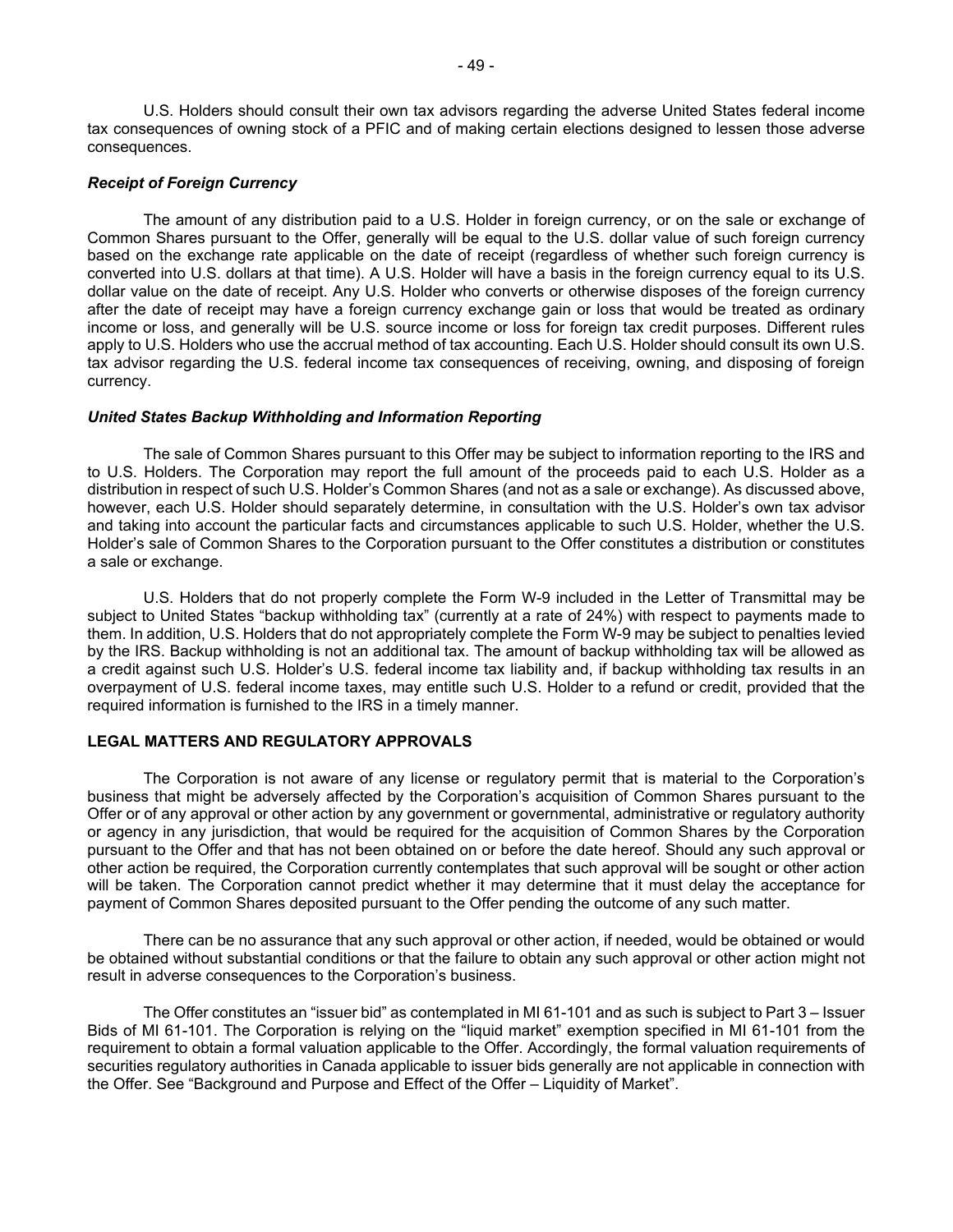#### **SOURCE OF FUNDS**

The Corporation expects to fund any purchases of Common Shares under the Offer, including related fees and expenses, using the Corporation's available cash on hand.

#### **DEALER MANAGER**

The Corporation has not retained any service provider to act as dealer manager in connection with the Offer.

#### **DEPOSITARY**

Amerigo has appointed Computershare Investor Services Inc. to act as a Depositary for, among other things, (i) the receipt of certificates representing Common Shares and related Letters of Transmittal deposited under the Offer, (ii) the receipt of Notices of Guaranteed Delivery and certificates delivered pursuant to the procedures for guaranteed delivery set forth in the Offer to Purchase under "Procedure for Depositing Common Shares", (iii) the receipt from the Corporation of cash to be paid in consideration of the Common Shares acquired by the Corporation under the Offer, as agent for the depositing Shareholders, and (iv) the transmittal of such cash to the depositing Shareholders, as agent for the depositing Shareholders. The Depositary may, but shall be under no obligation to, contact Shareholders by mail, telephone or email and may request investment dealers, stock brokers, bank managers, trust companies or other nominees to forward materials relating to the Offer to beneficial owners of Common Shares. The Depositary is not an affiliate of Amerigo and the Depositary also acts as Amerigo's transfer agent and registrar.

#### **FEES AND EXPENSES**

Amerigo has retained Computershare Investor Services Inc. to act as the Depositary in connection with the Offer. The Depositary will receive reasonable and customary compensation for its services, will be reimbursed for certain reasonable out-of-pocket expenses and will be indemnified against certain liabilities and expenses in connection with the Offer, including certain liabilities under Canadian provincial and territorial securities laws. No fee or commission will be payable by any registered Shareholder who deposits such Common Shares directly with the Depositary in connection with the Offer. If you are a non-registered Shareholder who holds your Common Shares through an investment dealer, stock broker, bank, trust company or other nominee, you should consult with such persons regarding whether fees or commissions will apply in connection with a deposit of Common Shares under the Offer.

Amerigo expects to incur expenses of approximately \$250,000 in connection with the Offer, which includes filing fees, legal, accounting, Depositary, translation, printing and mailing fees. Such fees and expenses will be paid by Amerigo from available cash on hand.

#### **STATUTORY RIGHTS**

Securities legislation in the provinces and territories of Canada provides Shareholders with, in addition to any other rights they may have at law, one or more rights of rescission, price revision or to damages, if there is a misrepresentation in a circular or notice that is required to be delivered to the Shareholders. However, such rights must be exercised within prescribed time limits. Shareholders should refer to the applicable provisions of the securities legislation of their province or territory for particulars of those rights or consult a lawyer.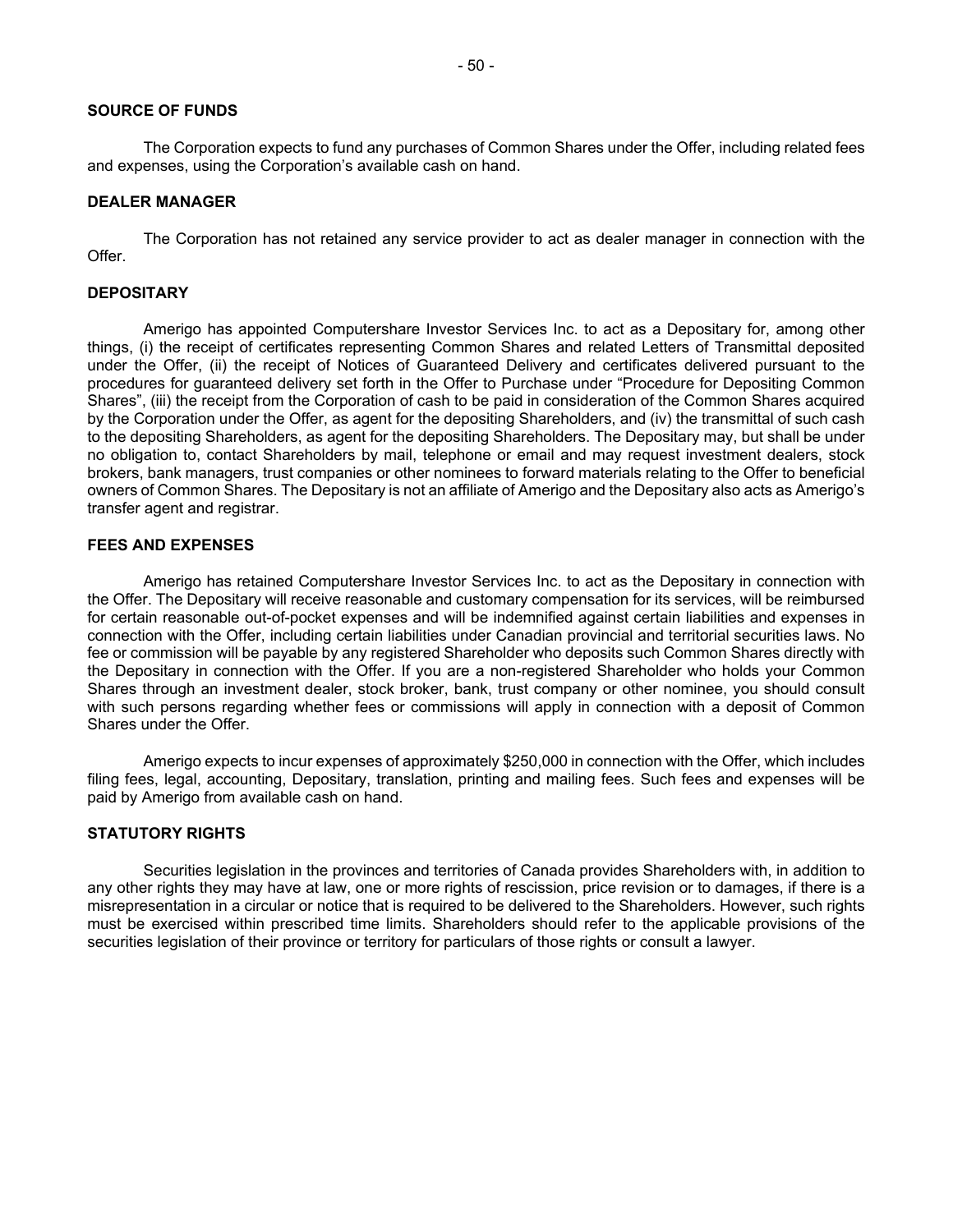# **APPROVAL AND CERTIFICATE**

September 29, 2021

The Board of Directors of Amerigo Resources Ltd. (the "**Corporation**") has approved the contents of the Offer to Purchase and the accompanying Issuer Bid Circular dated September 29, 2021 and the sending, communicating or delivery of the Offer to Purchase and the Issuer Bid Circular to the holders of the Common Shares of the Corporation. The Offer to Purchase and the Issuer Bid Circular contain no untrue statement of a material fact and do not omit to state a material fact that is required to be stated or that is necessary to make a statement not misleading in light of the circumstances in which it was made.

*(Signed)* AURORA DAVIDSON *(Signed)* CARMEN AMEZQUITA

President, Chief Executive Officer and **Director** 

Chief Financial Officer

On behalf of the Board of Directors:

*(Signed)* ROBERT GAYTON *(Signed)* GEORGE IRELAND

Director Director